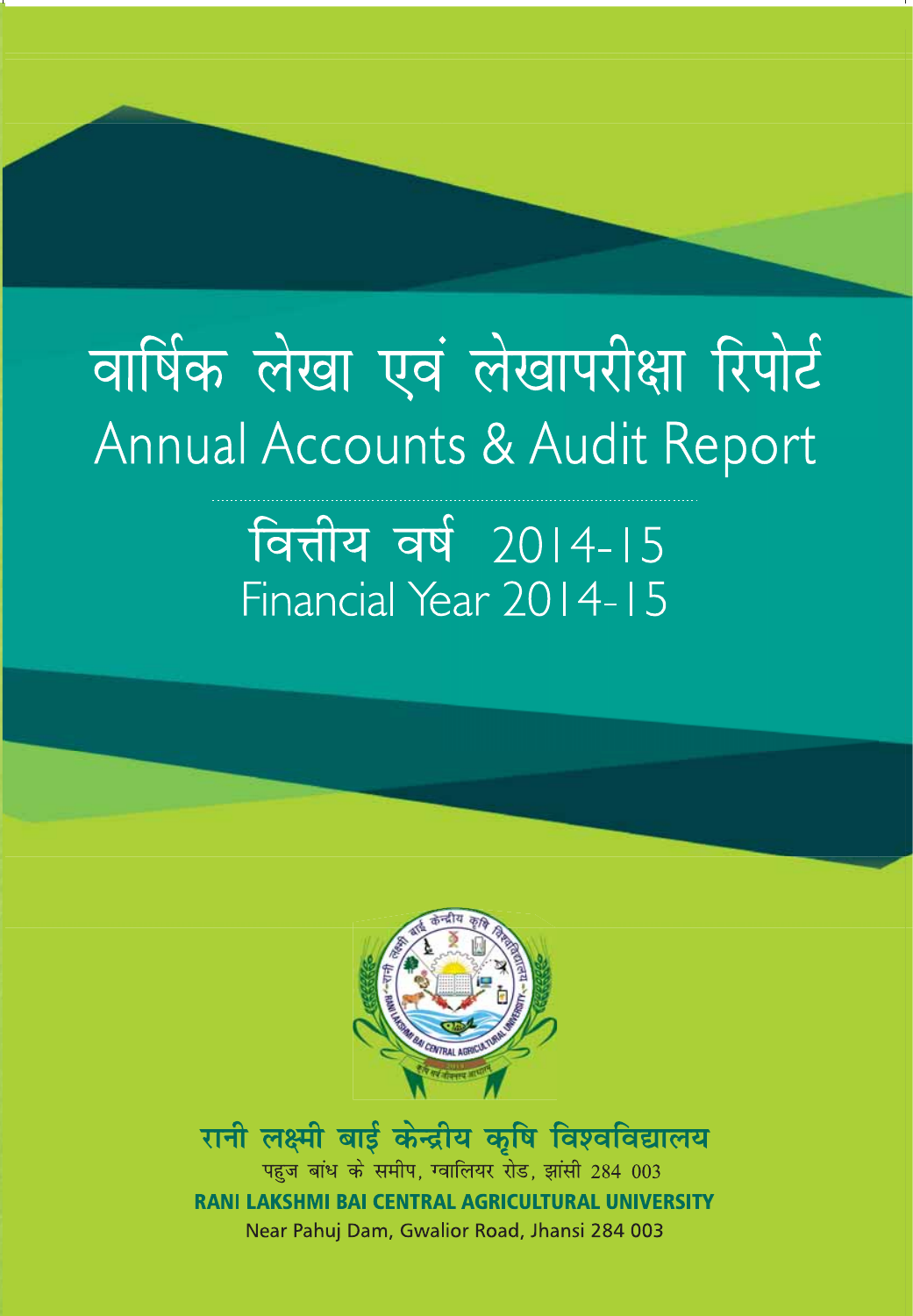### **Rani Lakshmi Bai Central Agricultural University, Jhansi Annual Accounts & Audit Report**

### **FINANCIAL YEAR 2014-2015**



**Rani Lakshmi Bai Central Agricultural University** Near Pahuj Dam, Gwalior Road, Jhansi 284 003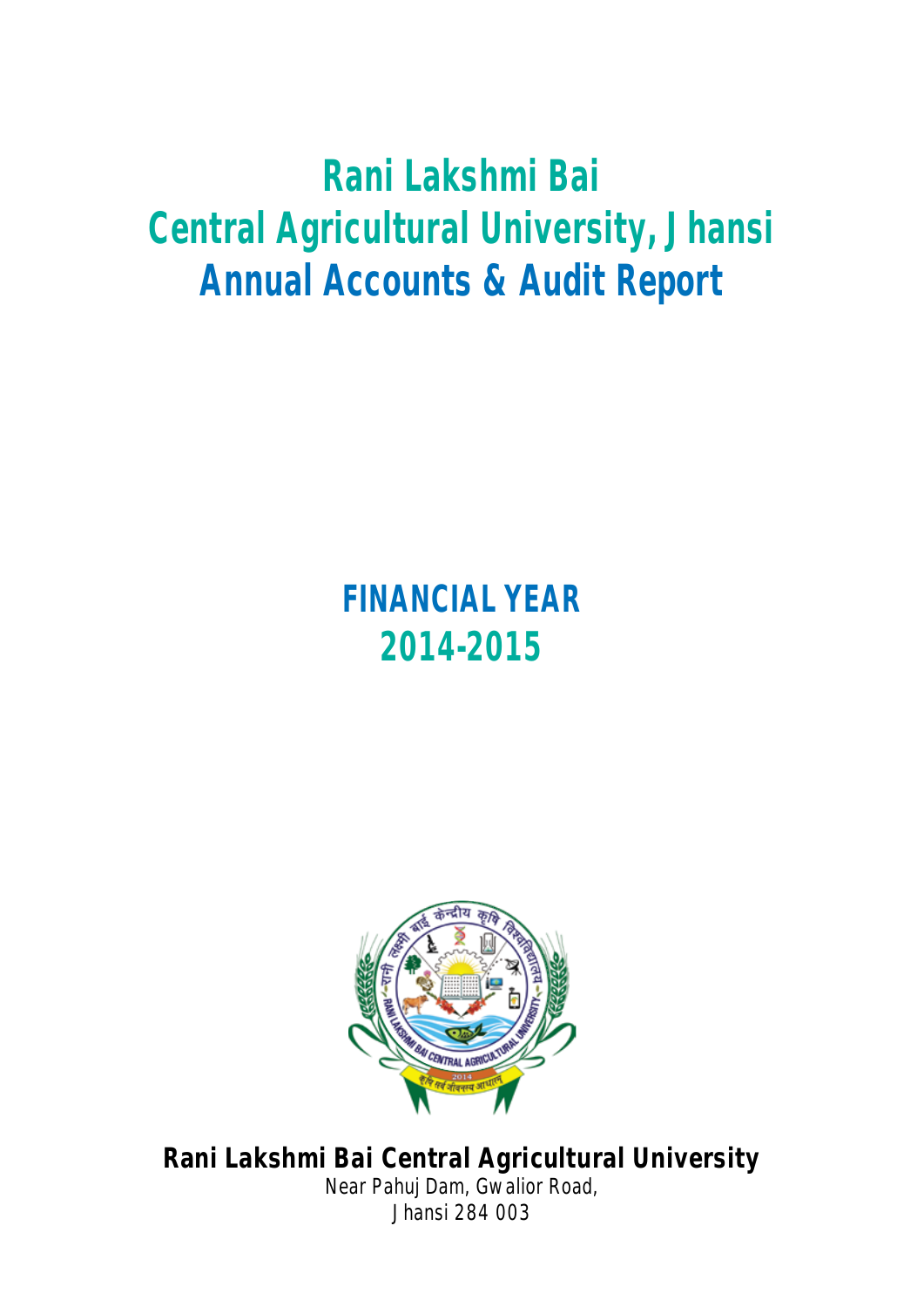Lasertypeset by M/s Print-O-World, 2579, Mandir Lane, Shadipur, New Delhi 110 008 and Printed at M/s Chandu Press, D-97, Shakarpur, Delhi 110092.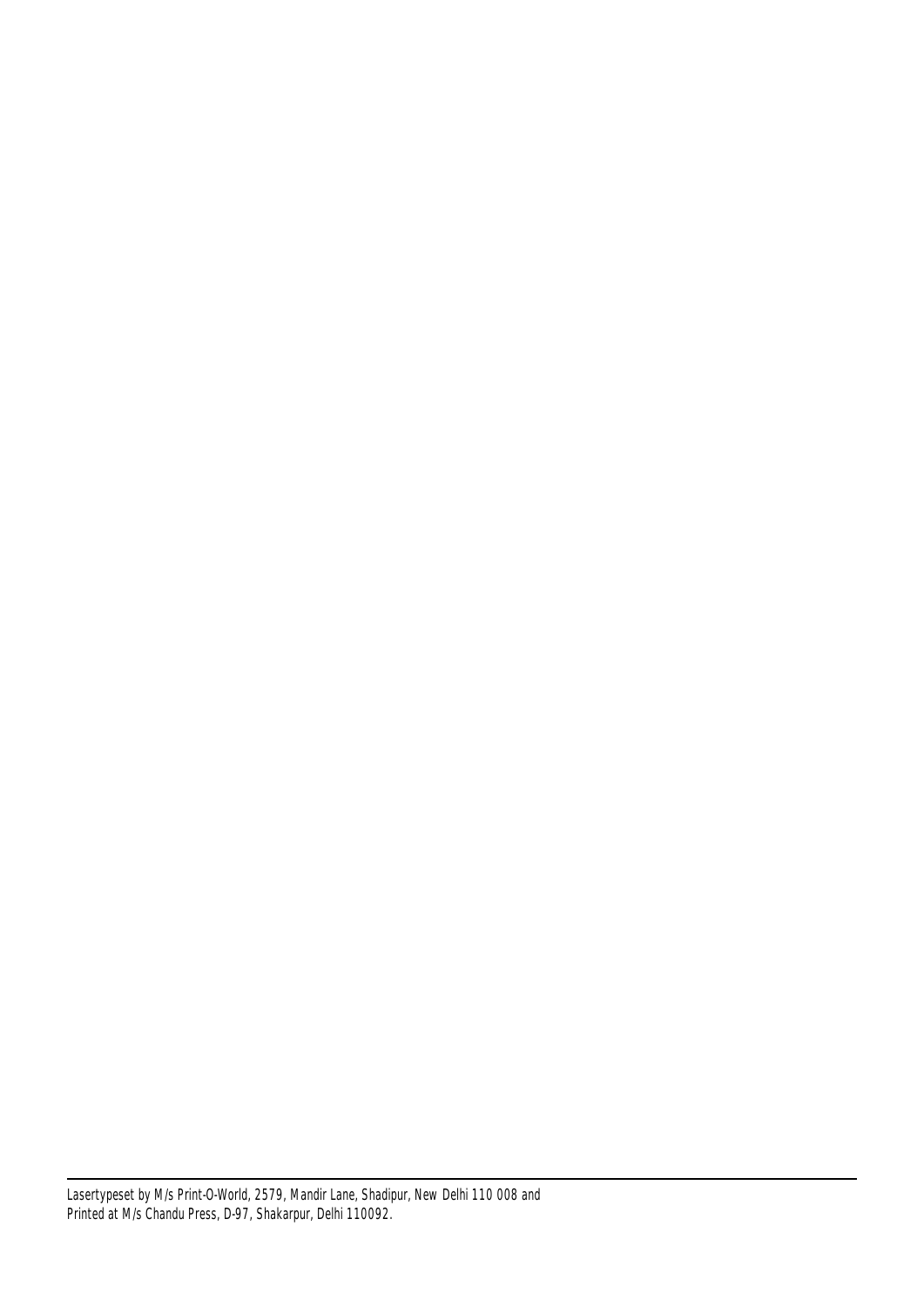### **CONTENTS**

| SI.<br>No.     | <b>Particulars</b>                                                                                                   | Page No.       |
|----------------|----------------------------------------------------------------------------------------------------------------------|----------------|
|                | Annual Accounts of RLB Central Agricultural University, Jhansi for the year 2014-15                                  |                |
| 1.             | Balance Sheet as on 31.03.2015                                                                                       | 3              |
| 2.             | Income & Expenditure Account for the year ended on 31 <sup>st</sup> March, 2015                                      | $\overline{4}$ |
| 3.             | Schedule forming Part of Balance Sheet as on 31 <sup>st</sup> March, 2015<br>(Schedule 1 to 7)                       | $7 - 15$       |
| 4.             | Schedule forming Part of Income and Expenditure Account for the year ended on<br>31st March, 2015 (Schedule 8 to 22) | $16 - 31$      |
| 5.             | Schedule forming Part of Accounts (Schedule 23 & 24)                                                                 | $35 - 37$      |
| 6.             | Receipts and Payments Account for the year ended on 31 <sup>st</sup> March, 2015                                     | 38             |
| 7 <sub>1</sub> | Audit Report on the Accounts of RLB Central Agricultural University, Jhansi<br>(U.P.) for the year 2014-15           | 42             |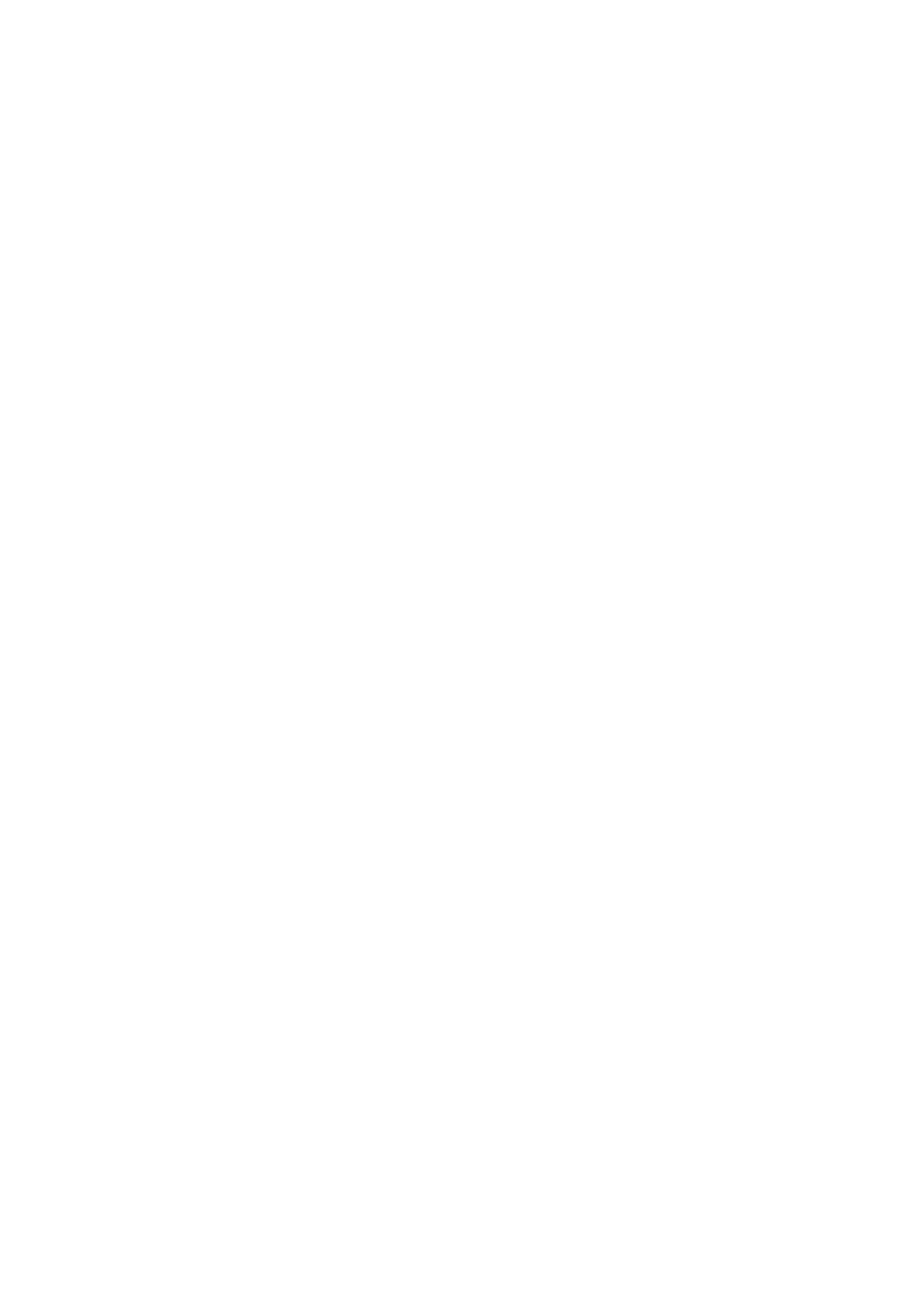### **RANI LAKSHMI BAI CENTRAL AGRICULTURAL UNIVERSITY, JHANSI**



### **SCHEDULES FORMING PART OF BALANCE SHEET AS ON 31ST MARCH, 2015**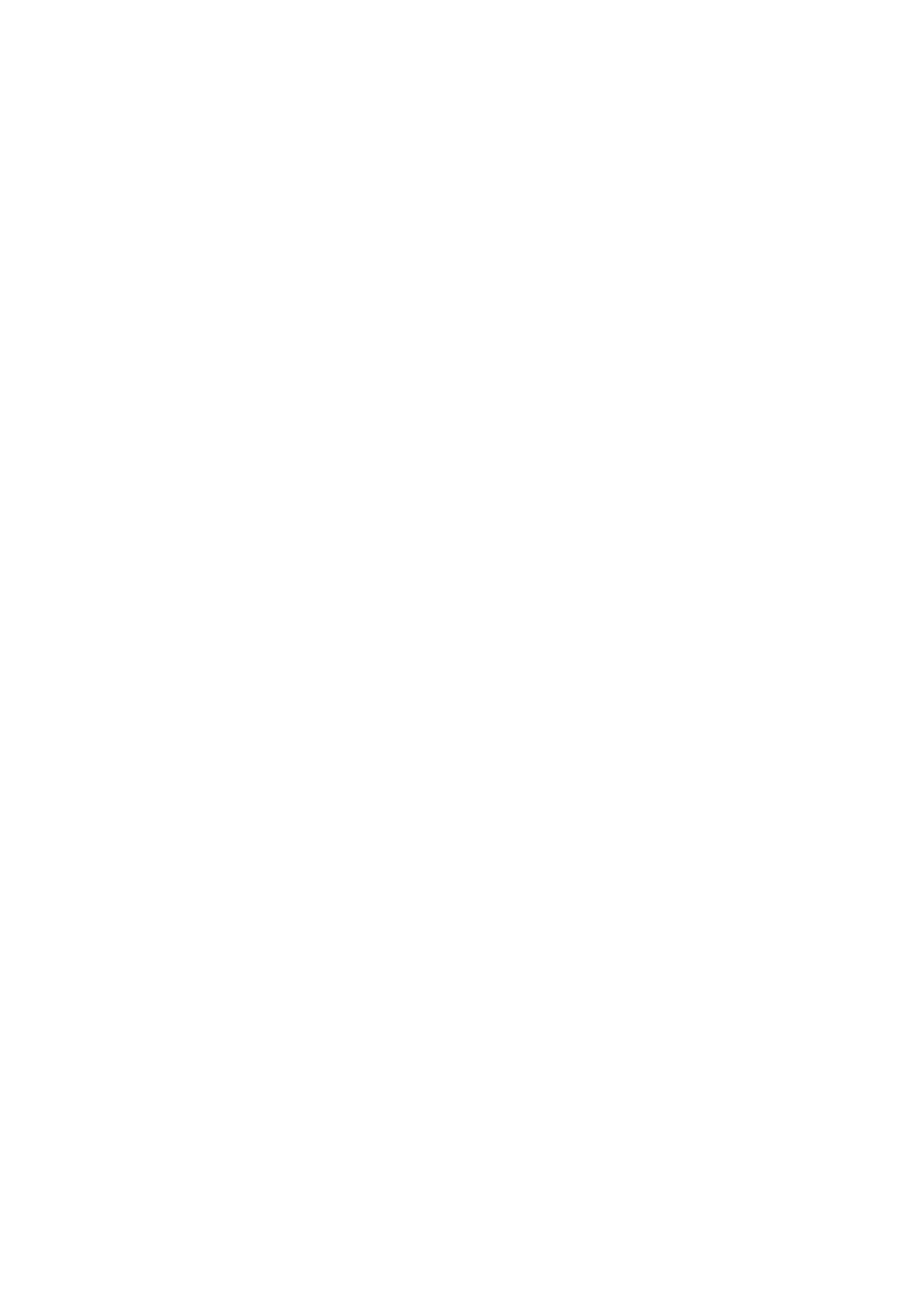(Amount in Rupees) *(Amount in Rupees)*

**RANI LAKSHMI BAI CENTRAL AGRICULTURAL UNIVERSITY, JHANSI ANNUAL ACCOUNTS 2014-15 BALANCE SHEET AS ON 31ST MARCH 2015**

ANNUAL ACCOUNTS 2014-15<br>BALANCE SHEET AS ON 31<sup>ST</sup> MARCH 2015

RANI LAKSHMI BAI CENTRAL AGRICULTURAL UNIVERSITY, JHANSI

### Corpus/Capital Fund & Liabilities **Corpus/Capital Fund & Liabilities**

|                                            | Schedule        | <b>Current Year</b> | Previous Year |
|--------------------------------------------|-----------------|---------------------|---------------|
| Corpus/Capital Fund                        |                 | 263031.00           |               |
| Reserves                                   | $\mathsf{\sim}$ | 0.00                |               |
| Earmarked/Endowment Fund                   | ო               | 0.00                |               |
| Current Liabilities & Provisions           | 4               | 8199036.00          |               |
| <b>Total</b>                               |                 | 8462067.00          | 0.00          |
| Assets                                     |                 |                     |               |
| <b>Fixed Assets</b>                        | 5               | 206711.00           |               |
| Investments - Earmarked/Endowment Funds    | ဖ               | 0.00                |               |
| Current Assets, Loans & Advances           |                 | 8255356.00          |               |
| Total                                      |                 | 8462067.00          | 0.00          |
| Significant Accounting Policies            | 23              |                     |               |
| Contingent Liabilities & Notes to Accounts | $\overline{2}$  |                     |               |

 $500$  Sd. Vice Chancellor  $Sd'$ -

Finance & Accounts Officer Vice Chancellor Finance & Accounts Officer Sd/-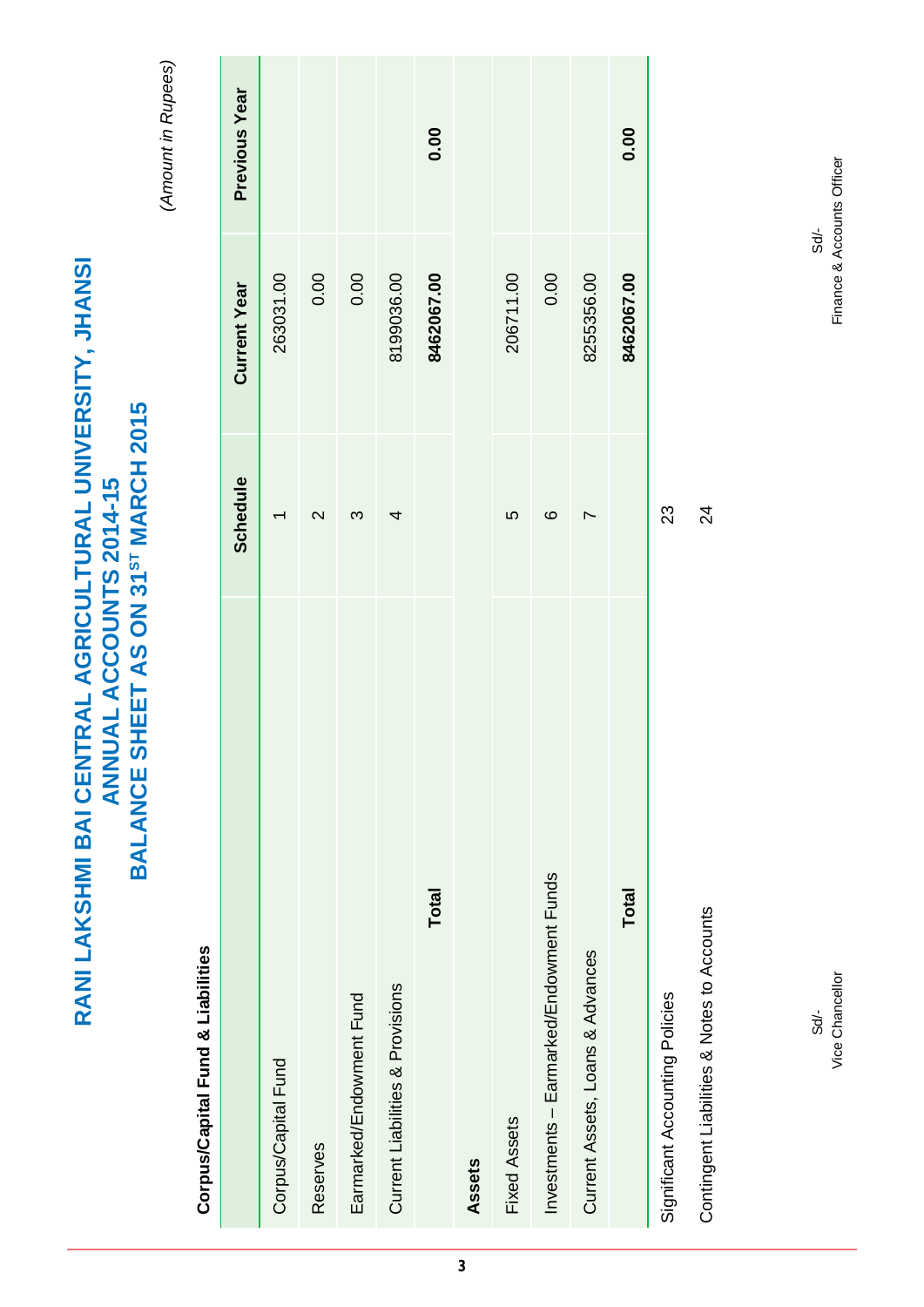|                                                                   |                                                         |                     | (Amount in Rupees)   |
|-------------------------------------------------------------------|---------------------------------------------------------|---------------------|----------------------|
| A. Income                                                         | Schedule                                                | <b>Current Year</b> | <b>Previous Year</b> |
| Grants from DARE                                                  | $\infty$                                                | 1785525.00          |                      |
| Income from Sales & Services                                      | တ                                                       | 0.00                |                      |
| Academic Receipts                                                 |                                                         | 56320.00            |                      |
| Income from investments                                           |                                                         | 0.00                |                      |
| Income from Royalty/Publications                                  | $\begin{array}{ccc} 5 & 5 & 5 \\ 5 & 5 & 5 \end{array}$ | 0.00                |                      |
| Interest Earned                                                   |                                                         | 0.00                |                      |
| Other Income                                                      | $\overline{4}$                                          | 0.00                |                      |
| Prior Period Income                                               | $\frac{15}{2}$                                          | 0.00                |                      |
|                                                                   |                                                         | 0.00                |                      |
| Total (A)                                                         |                                                         | 1841845.00          | 0.00                 |
| <b>B.</b> Expenditure                                             |                                                         |                     |                      |
| Establishment expenses                                            | $\frac{6}{1}$                                           | 1503500.00          |                      |
| Administrative expenses                                           | 78                                                      | 62013.00            |                      |
| Academic Expenses                                                 |                                                         | 215350.00           |                      |
| Research Expenses                                                 | $\frac{1}{2}$                                           | 0.00                |                      |
| Extemsion Activities Expenses                                     | $\overline{20}$                                         | 0.00                |                      |
| Other Expenses                                                    | $\overline{2}$                                          | 4662.00             |                      |
| Prior period expenditure                                          | 22                                                      | 0.00                |                      |
| Depreciation                                                      | LO                                                      | 19453.00            |                      |
| Total (B)                                                         |                                                         | 1804978.00          | 0.00                 |
| Fund<br>Balance being surplus/(Deficit) carried to corpus/Capital |                                                         | 36867.00            | 0.00                 |
|                                                                   |                                                         |                     |                      |

INCOME & EXPENDITURE ACCOUNT FOR THE YEAR ENDED 31ST MARCH 2015 **INCOME & EXPENDITURE ACCOUNT FOR THE YEAR ENDED 31ST MARCH 2015**

Vice Chancellor  $Sd'$ -

Finance & Accounts Officer Vice Chancellor Finance & Accounts OfficerSd/- $300$  SOM  $-$  SOM  $-$  SOM  $-$  SOM  $-$  SOM  $-$  SOM  $-$  SOM  $-$  SOM  $-$  SOM  $-$  SOM  $-$  SOM  $-$  SOM  $-$  SOM  $-$  SOM  $-$  SOM  $-$  SOM  $-$  SOM  $-$  SOM  $-$  SOM  $-$  SOM  $-$  SOM  $-$  SOM  $-$  SOM  $-$  SOM  $-$  SOM  $-$  SOM  $-$  SOM  $-$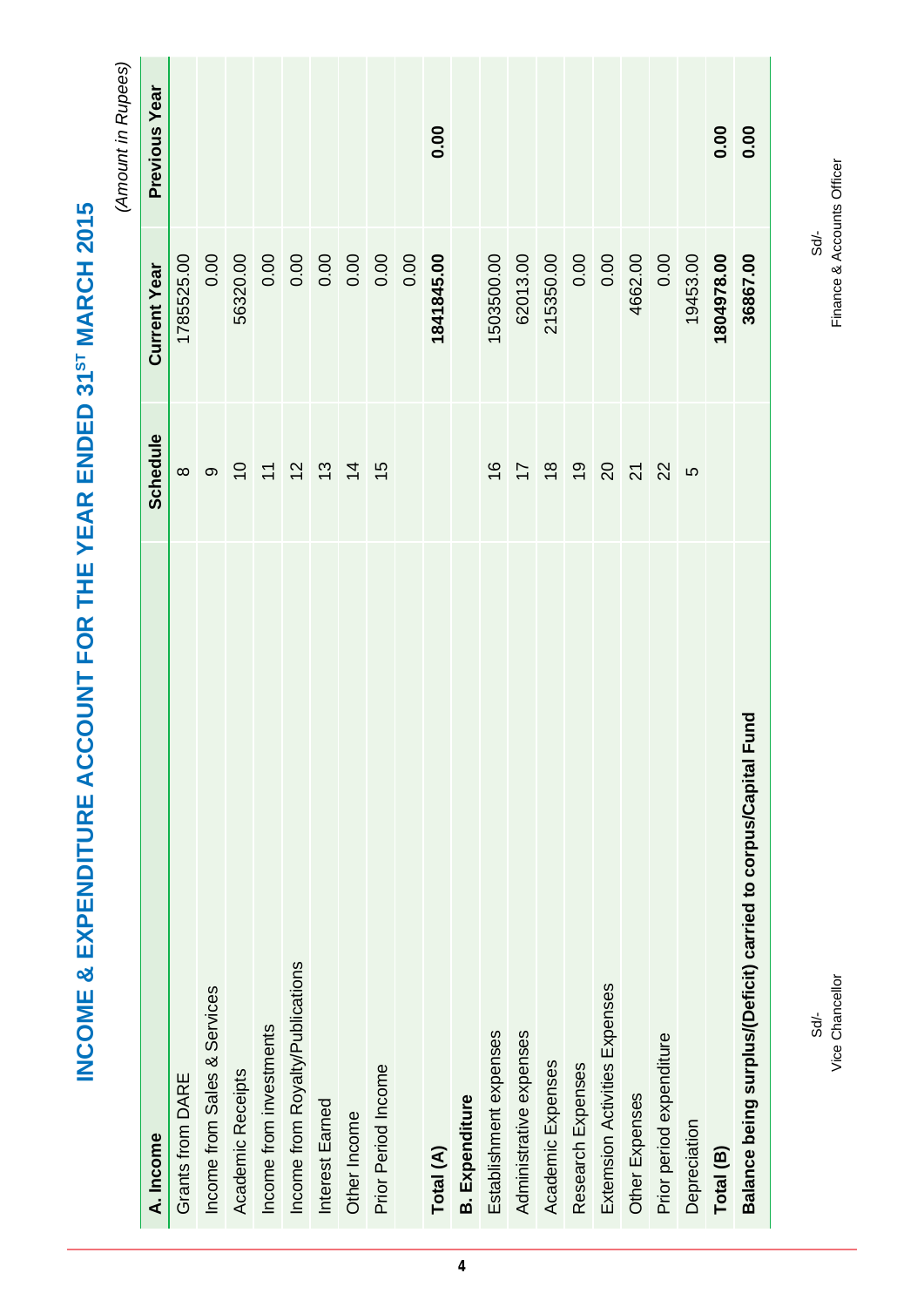### **RANI LAKSHMI BAI CENTRAL AGRICULTURAL UNIVERSITY, JHANSI**



### **SCHEDULES FORMING PART OF INCOME AND EXPENDITURE ACCOUNT FOR THE YEAR ENDED ON 31ST MARCH, 2015**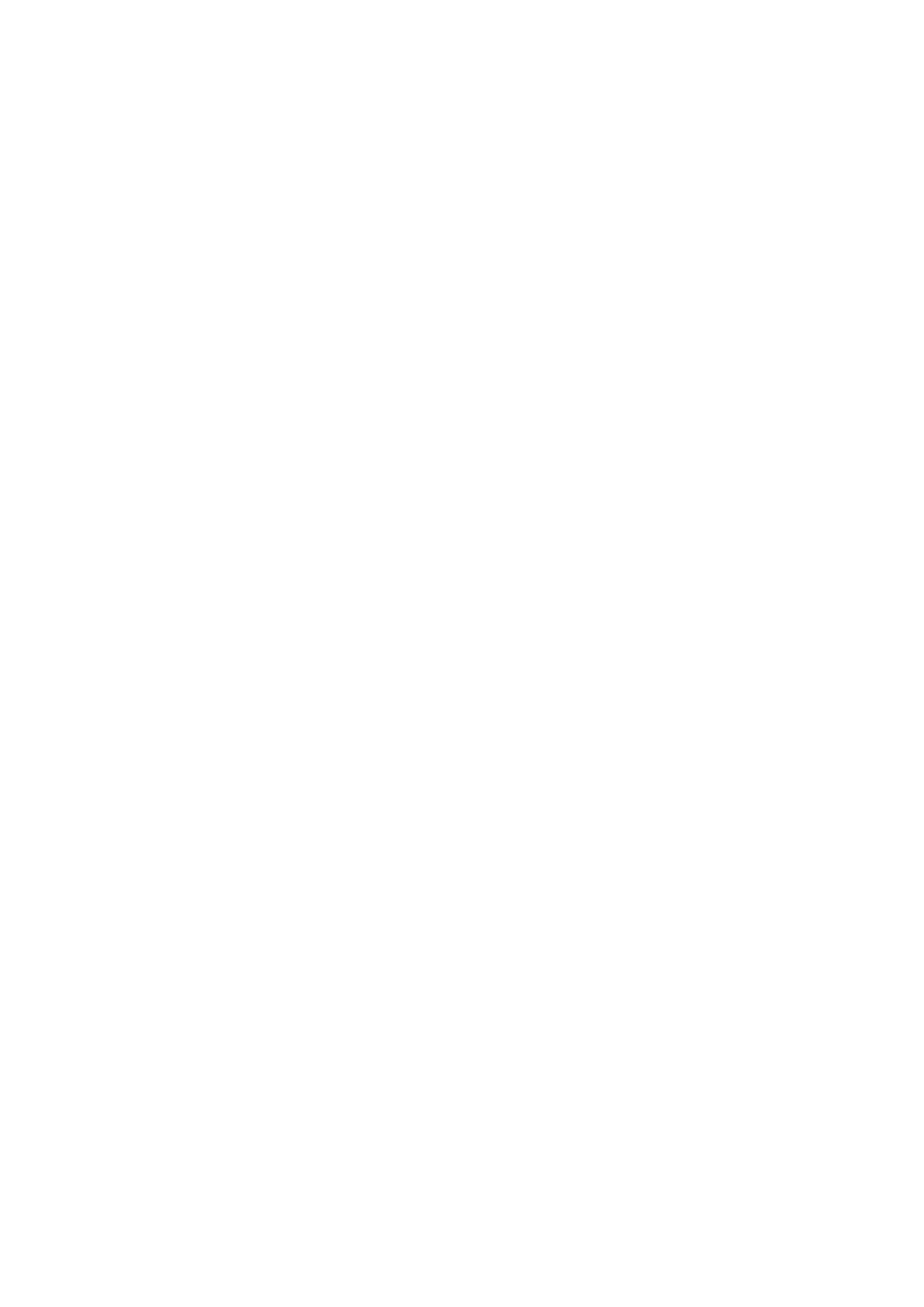| <b>UAL ACCOUNTS 2014-15</b><br><b>NN</b>                                     |                     |                    |
|------------------------------------------------------------------------------|---------------------|--------------------|
|                                                                              |                     | (Amount in Rupees) |
| SCHEDULES FORMING PART OF BALANCE SHEET AS ON 31 <sup>51</sup> MARCH 2015    |                     |                    |
|                                                                              | <b>Current Year</b> | Previous Year      |
| Schedule 1 - Capital Fund                                                    |                     |                    |
| Balance at the beginning of the year                                         | 0.00                |                    |
| Add: Capital expenditure out of grant from DARE (Sch.8)                      | 226164.00           |                    |
| Add: Funds of Sponsored Projects/Schemes utilized for capital expenditure    | 0.00                |                    |
| Add Net Income/expenditure transferred from the Income & Expenditure account | 36867.00            |                    |
| Add/Less: Adjustment to/from Capital Fund                                    | 0.00                |                    |
| Balance at the year end                                                      | 263031.00           | 0.0                |
|                                                                              |                     |                    |
| Schedule 2 - Reserves                                                        |                     |                    |
| 1. Capital Reserve                                                           | 0.00                |                    |
| As per last account                                                          |                     |                    |
| Add value of assets acquired/donated out of sponsored project funds          |                     |                    |
| Add Free gifts                                                               |                     |                    |
| Less Deductions during the year (Transferred to Capital Fund)                | 0.00                |                    |
| Balance at the year end                                                      | 0.00                | 0.0                |

**RANI LAKSHMI BAI CENTRAL AGRICULTURAL UNIVERSITY, JHANSI**

RANI LAKSHMI BAI CENTRAL AGRICULTURAL UNIVERSITY, JHANSI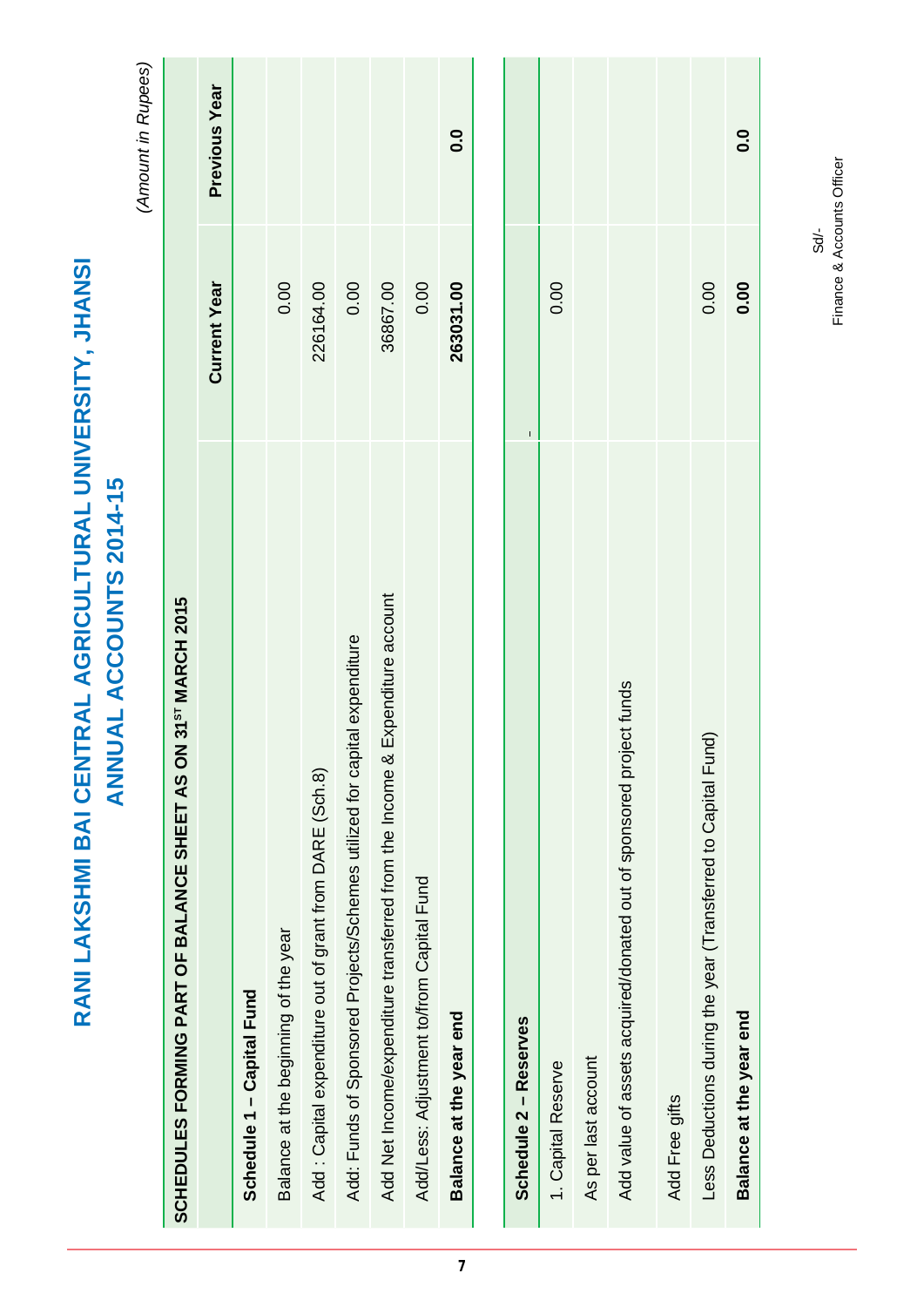RANI LAKSHMI BAI CENTRAL AGRICULTURAL UNIVERSITY, JHANSI<br>ANNUAL ACCOUNTS 2014-15 **RANI LAKSHMI BAI CENTRAL AGRICULTURAL UNIVERSITY, JHANSI ANNUAL ACCOUNTS 2014-15**

(Amount in Rupees) *(Amount in Rupees)*

| Schedule 3 : Earmarked/ Endowment Funds                   | Fund-wise Break up |                |              | Total         |
|-----------------------------------------------------------|--------------------|----------------|--------------|---------------|
|                                                           | Earmarked Fund     | Endowment Fund | Current Year | Previous Year |
| ᠇                                                         | $\sim$             | $\sim$         | $4(2+3)$     |               |
| A) Opening Balance                                        | 0.00               | 0.00           | 0.00         |               |
| B) Additions during the year                              |                    |                |              |               |
| i) Income from investments made of the funds              | 0.00               | 0.00           | 0.00         |               |
| ii) Other additions                                       | 0.00               | 0.00           | 0.00         |               |
| Total $\{(a) + (b)\}$                                     | 0.00               | 0.00           | 0.00         |               |
| c) Utilisation/Expenditure towards objectives of funds    |                    |                |              |               |
| i) Revenue Expenditure                                    |                    |                |              |               |
| Revenue Expenditure                                       | 0.00               | 0.00           | 0.00         |               |
| -Grants to families to deceased employees                 |                    |                |              |               |
| - Exgratia payments to employees on Compassionate grounds |                    |                |              |               |
| - Scholarship - Hostel subsidy                            |                    |                |              |               |
| - Subsidy for books                                       |                    |                |              |               |
| (ii) Capital Expenditure                                  | 0.00               | 0.00           | 0.00         |               |
| Refunds                                                   | 0.00               | 0.00           | 0.00         |               |
| Total (c)                                                 | 0.00               | 0.00           | 0.00         | 0.00          |
| Closing balance at the year end (a+b-c)                   |                    |                |              |               |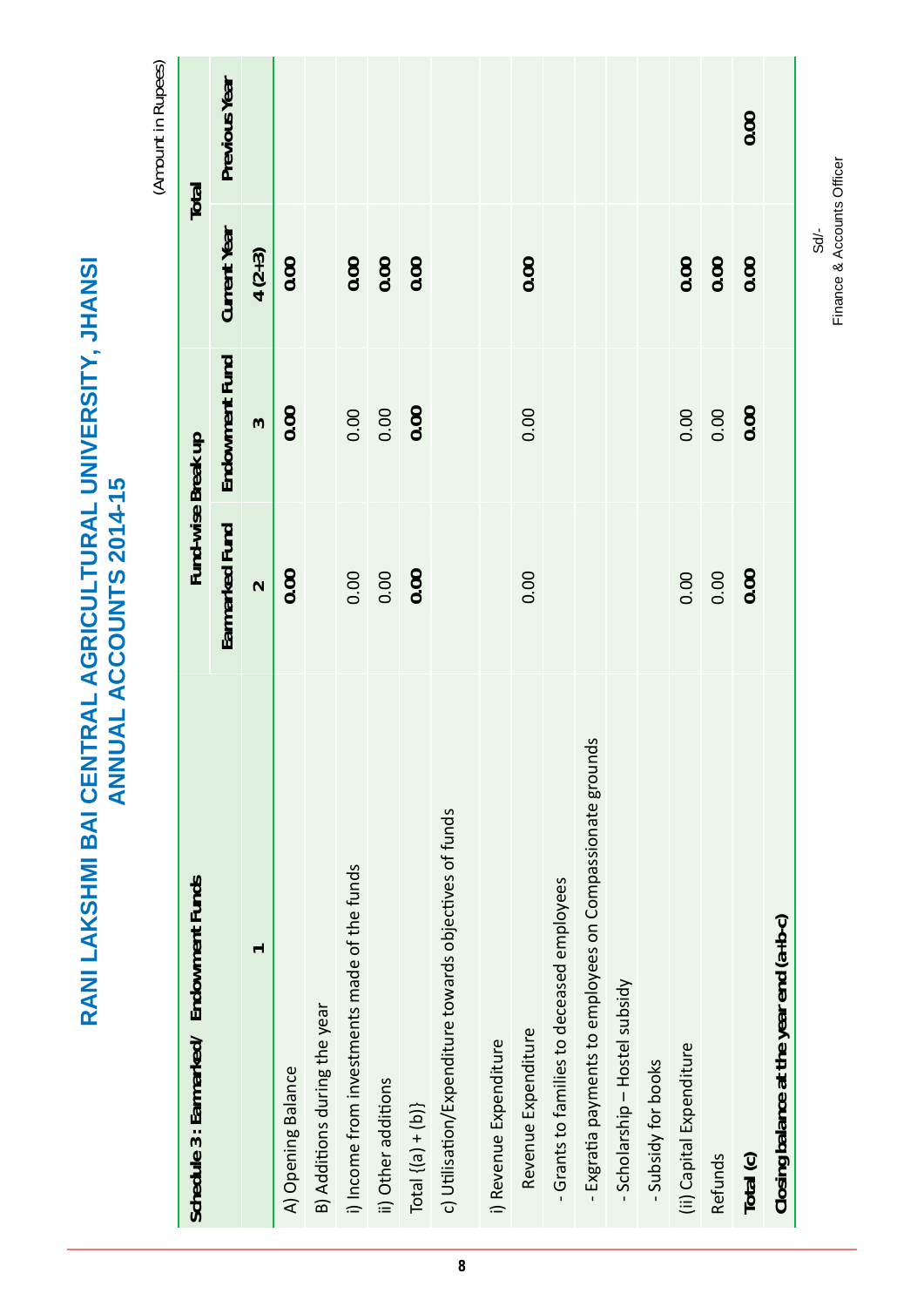| RANI LAKSHMI BAI CENTRAL AGRICULTURAL UNIVERSITY, JHANSI<br><b>ANNUAL ACCOUNTS 2014-15</b> |              | (Amount in Rupees) |
|--------------------------------------------------------------------------------------------|--------------|--------------------|
| Schedule 4 - Current liabilities & Provisions                                              | Current year | Previous year      |
| A. CURRENT LIABILITIES                                                                     |              |                    |
| 1. Sundry Creditors:                                                                       |              |                    |
| (a) For goods                                                                              |              |                    |
| (b) For others                                                                             |              |                    |
| 2. Advances received                                                                       |              |                    |
| 3. Deposits from staff                                                                     |              |                    |
| 4. Deposit from Students                                                                   | 25900.00     |                    |
| 5. Deposits others (EMD, Security Deposit, GSLIS etc.)                                     |              |                    |

|                        |                      |               |                |                                              |                           | 25900.00                           |                                                                  | 45000.00                                                                     |                              | 139825.00         |                   |                               |                                                          | 7988311.00                     |                                   |                       |                                        |                                   | 0.00<br>8199036.00 |                      |             |                           |                     |           |                     | 0.00<br>0.00 | 0.00<br>8199036.00 |
|------------------------|----------------------|---------------|----------------|----------------------------------------------|---------------------------|------------------------------------|------------------------------------------------------------------|------------------------------------------------------------------------------|------------------------------|-------------------|-------------------|-------------------------------|----------------------------------------------------------|--------------------------------|-----------------------------------|-----------------------|----------------------------------------|-----------------------------------|--------------------|----------------------|-------------|---------------------------|---------------------|-----------|---------------------|--------------|--------------------|
| A. CURRENT LIABILITIES | 1. Sundry Creditors: | (a) For goods | (b) For others | Advances received<br>$\overline{\mathbf{v}}$ | Deposits from staff<br>က် | Deposit from Students<br>$\dot{+}$ | Deposits others (EMD, Security Deposit, GSLIS etc.)<br><u>ທ່</u> | Statutory liabilities (GIS, GPF, TDS, NPS, Sales/Service Tax etc.)<br>.<br>ම | 7. Other current liabilities | a) Salary Payable | b) Other expenses | c) Externally Funded Projects | d) Other Schemes (N.S.S., Stipend, Fellowship, ASRB etc. | e) Un-utilized Grant from DARE | f) Deductions awaiting Remittance | g) Loans and Advances | h) Liability for stale cheques account | 8. Book overdraft in Bank Account | Total (A)          | <b>B.</b> Provisions | 1. Gratuity | 2. Superannuation/Pension | 3. Leave Encashment | 4. Claims | 5. Others (specify) | Total(B)     | Total $(A + B)$    |

Finance & Accounts Officer Finance & Accounts OfficerSd/-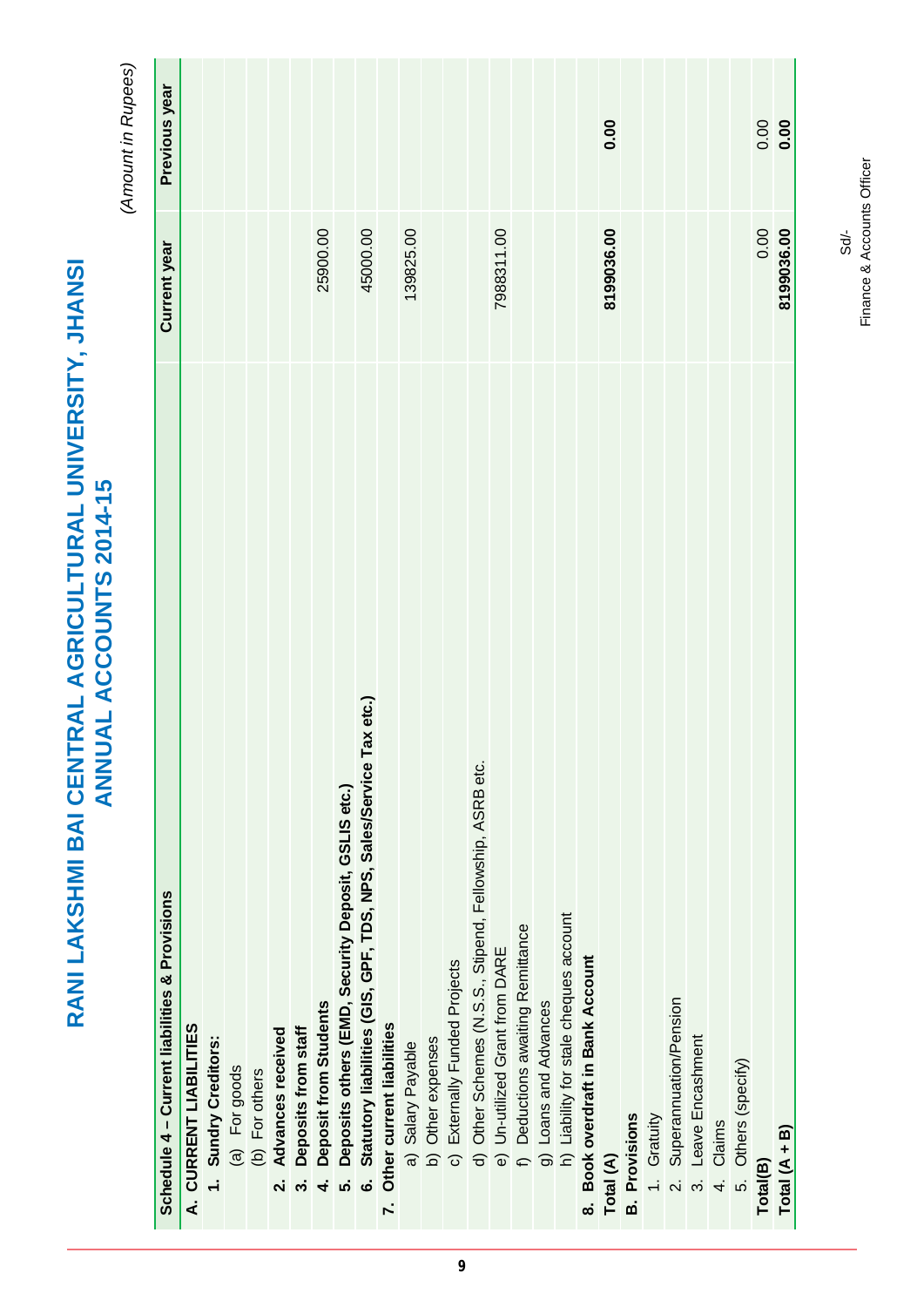|                                                          | ANNUAL ACCOUNTS 2014-15 |
|----------------------------------------------------------|-------------------------|
| RANI LAKSHMI BAI CENTRAL AGRICULTURAL UNIVERSITY, JHANSI |                         |

(Amount in Rupees) *(Amount in Rupees)*

| Schedule 5-Fixed Assets                        |                                                 |                                | Gross Block                      |                              |                                    |                 | Depreciation                |                                               |                                             | <b>Net Block</b>                  | Rates of     |
|------------------------------------------------|-------------------------------------------------|--------------------------------|----------------------------------|------------------------------|------------------------------------|-----------------|-----------------------------|-----------------------------------------------|---------------------------------------------|-----------------------------------|--------------|
| Description                                    | Beginning<br>of year<br>at the<br>Value<br>Cost | Addition<br>the year<br>during | Deductions<br>during the<br>year | year end<br>Value at<br>Cost | of the year<br>beginning<br>At the | For the<br>year | Accumulated<br>depreciation | year end<br>$(5+6-7)$<br><b>Total</b><br>upto | As at the<br>year end<br>current<br>$(4-8)$ | As at the<br>previous<br>year end | Depreciation |
|                                                | $\overline{\phantom{0}}$                        | $\mathbf{\Omega}$              | S                                | 4                            | 5                                  | $\circ$         | $\overline{ }$              | $\infty$                                      | တ                                           | $\overline{0}$                    |              |
| <b>Fixed Assets</b><br>∢                       |                                                 |                                |                                  |                              |                                    |                 |                             |                                               |                                             |                                   |              |
| 1. Land                                        |                                                 |                                |                                  |                              |                                    |                 |                             |                                               |                                             |                                   |              |
| Free hold<br>ದ                                 |                                                 |                                |                                  | $\circ$                      |                                    | $\circ$         |                             | 0                                             | $\circ$                                     | 0                                 | 0.00%        |
| b. Lease hold                                  |                                                 |                                |                                  | $\circ$                      |                                    | $\circ$         |                             | $\circ$                                       | $\circ$                                     | $\circ$                           | 0.00%        |
| <b>Buildings</b><br>$\overline{\mathbf{v}}$    |                                                 |                                |                                  | $\circ$                      |                                    | $\circ$         |                             | $\circ$                                       | $\circ$                                     | $\circ$                           | 2.00%        |
| Temporary Structures<br>က                      |                                                 |                                |                                  | $\circ$                      |                                    | $\circ$         |                             | $\circ$                                       | $\circ$                                     | 0                                 | 5.00%        |
| Tanks & Ponds<br>4                             |                                                 |                                |                                  | $\circ$                      |                                    | $\circ$         |                             | $\circ$                                       | $\circ$                                     | $\circ$                           | 5.00%        |
| Roads, Bridges, B/Walls, Fencing<br>ທ່         |                                                 |                                |                                  | $\circ$                      |                                    | $\circ$         |                             | $\circ$                                       | $\circ$                                     | $\circ$                           | 5.00%        |
| Sewerage & Drainage<br>Ġ                       |                                                 |                                |                                  | $\circ$                      |                                    | $\circ$         |                             | $\circ$                                       | $\circ$                                     | $\circ$                           | 5.00%        |
| Tube Wells & Water Supply<br>$\mathbf{r}$      |                                                 |                                |                                  | $\circ$                      |                                    | $\circ$         |                             | 0                                             | $\circ$                                     | $\circ$                           | 5.00%        |
| Elect. installations and Equipments<br>ထံ      |                                                 | 117150                         |                                  | 117150                       |                                    | 5858            |                             | 5858                                          | 111292                                      | $\circ$                           | 5.00%        |
| Plant & Machinery<br>တ                         |                                                 |                                |                                  | $\circ$                      |                                    | $\circ$         |                             | $\circ$                                       | $\circ$                                     | $\circ$                           | 7.50%        |
| 10. Laboratory apparatus and Scientific<br>eqp |                                                 |                                |                                  | $\circ$                      |                                    | $\circ$         |                             | $\circ$                                       | $\circ$                                     | $\circ$                           | 10.00%       |
| 11. Office Equipment                           |                                                 |                                |                                  | $\circ$                      |                                    | $\circ$         |                             | $\circ$                                       | $\circ$                                     | $\circ$                           | 7.50%        |
| 12. Vehicle & Vessels                          |                                                 |                                |                                  | $\circ$                      |                                    | $\circ$         |                             | $\circ$                                       | $\circ$                                     | $\circ$                           | 10.00%       |
|                                                |                                                 |                                |                                  |                              |                                    |                 |                             |                                               |                                             |                                   |              |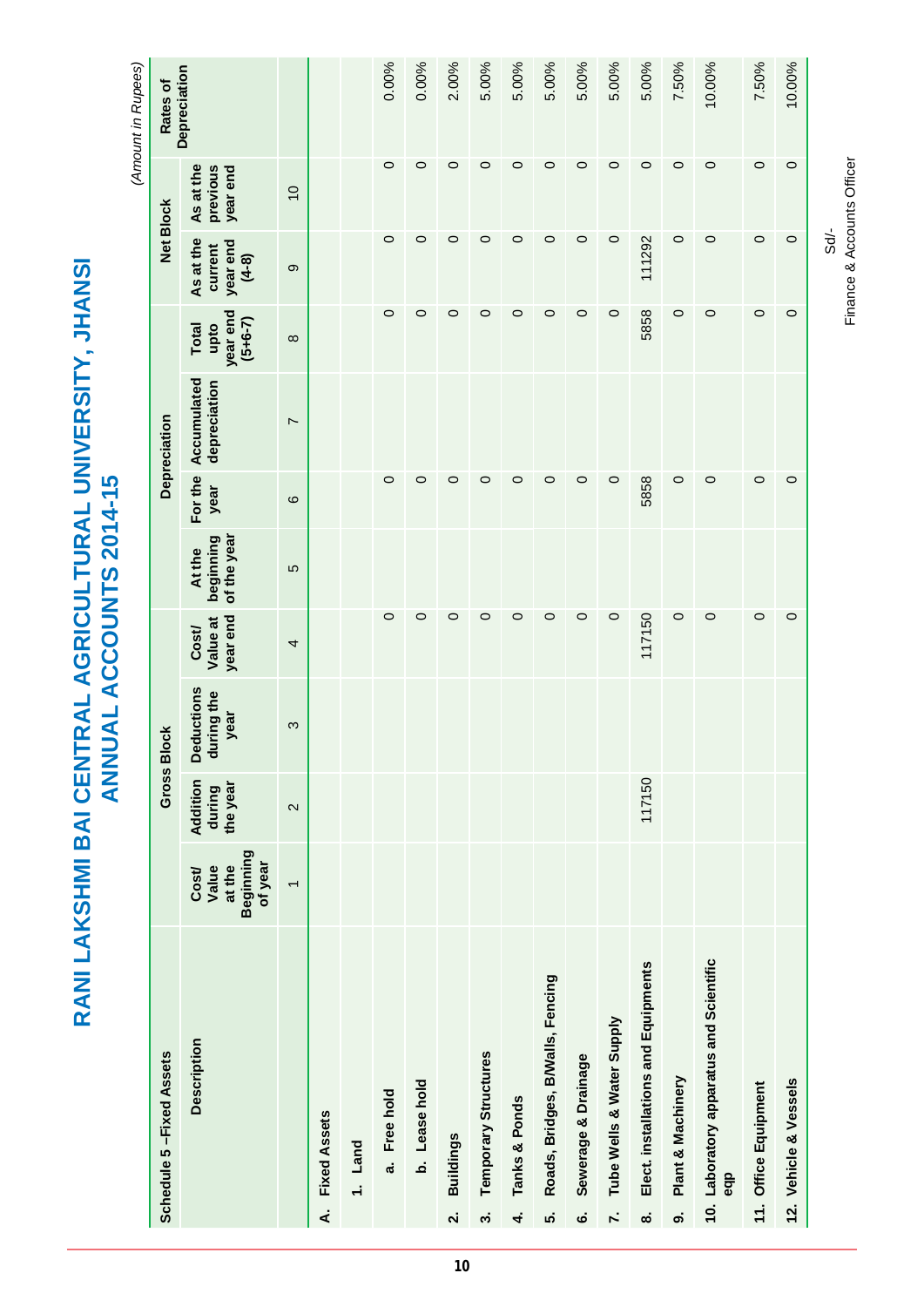|                                                 | Gross Bl                       | <b>lock</b>                             |                              |                                    |                 | Depreciation                |                                        | <b>Net Block</b>                            |                                   | Rates of     |
|-------------------------------------------------|--------------------------------|-----------------------------------------|------------------------------|------------------------------------|-----------------|-----------------------------|----------------------------------------|---------------------------------------------|-----------------------------------|--------------|
| Beginning<br>of year<br>Value<br>at the<br>Cost | Addition<br>the year<br>during | <b>Deductions</b><br>during the<br>year | year end<br>Value at<br>Cost | of the year<br>beginning<br>At the | For the<br>year | Accumulated<br>depreciation | year end<br>$(5+6-7)$<br>upto<br>Total | As at the<br>year end<br>current<br>$(4-8)$ | As at the<br>previous<br>year end | Depreciation |
| $\overline{\phantom{0}}$                        | $\mathbf{\Omega}$              | S                                       | 4                            | 5                                  | $\circ$         | L                           | $\infty$                               | တ                                           | $\overline{0}$                    |              |
|                                                 |                                |                                         | $\circ$                      |                                    | $\circ$         |                             | $\circ$                                | $\circ$                                     | $\circ$                           | 5.00%        |
|                                                 |                                |                                         | $\circ$                      |                                    | 0               |                             | 0                                      | $\circ$                                     | $\circ$                           | 15.00%       |
|                                                 | 43350                          |                                         | 43350                        |                                    | 8670            |                             | 8670                                   | 34680                                       | $\circ$                           | 20.00%       |
|                                                 | $\circ$                        |                                         | $\circ$                      |                                    | $\circ$         |                             | $\circ$                                | $\circ$                                     | $\circ$                           | 7.50%        |
|                                                 | 65664                          |                                         | 65664                        |                                    | 4925            |                             | 4925                                   | 60739                                       | $\circ$                           | 7.50%        |
|                                                 |                                |                                         | 0                            |                                    | 0               |                             | $\circ$                                | $\circ$                                     | $\circ$                           | 7.50%        |
|                                                 |                                |                                         | $\circ$                      |                                    | 0               |                             | 0                                      | 0                                           | $\circ$                           | 0.00%        |
|                                                 |                                |                                         | $\circ$                      |                                    | $\circ$         |                             | 0                                      | $\circ$                                     | $\circ$                           | 7.50%        |
|                                                 |                                |                                         | $\circ$                      |                                    | $\circ$         |                             | 0                                      | $\circ$                                     | $\circ$                           | 10.00%       |
| $\circ$                                         | 226164                         | $\circ$                                 | 226164                       | $\circ$                            | 19453           | $\circ$                     | 19453                                  | 206711                                      | $\circ$                           |              |
|                                                 |                                |                                         |                              |                                    |                 |                             |                                        |                                             |                                   |              |
| $\circ$                                         | 226164                         | $\circ$                                 | 226164                       |                                    | 19453           | $\circ$                     |                                        | 206711                                      | $\circ$                           |              |
|                                                 |                                |                                         |                              |                                    |                 | $\circ$                     |                                        |                                             | 19453                             |              |

Sd/-<br>Finance & Accounts Officer Finance & Accounts Officer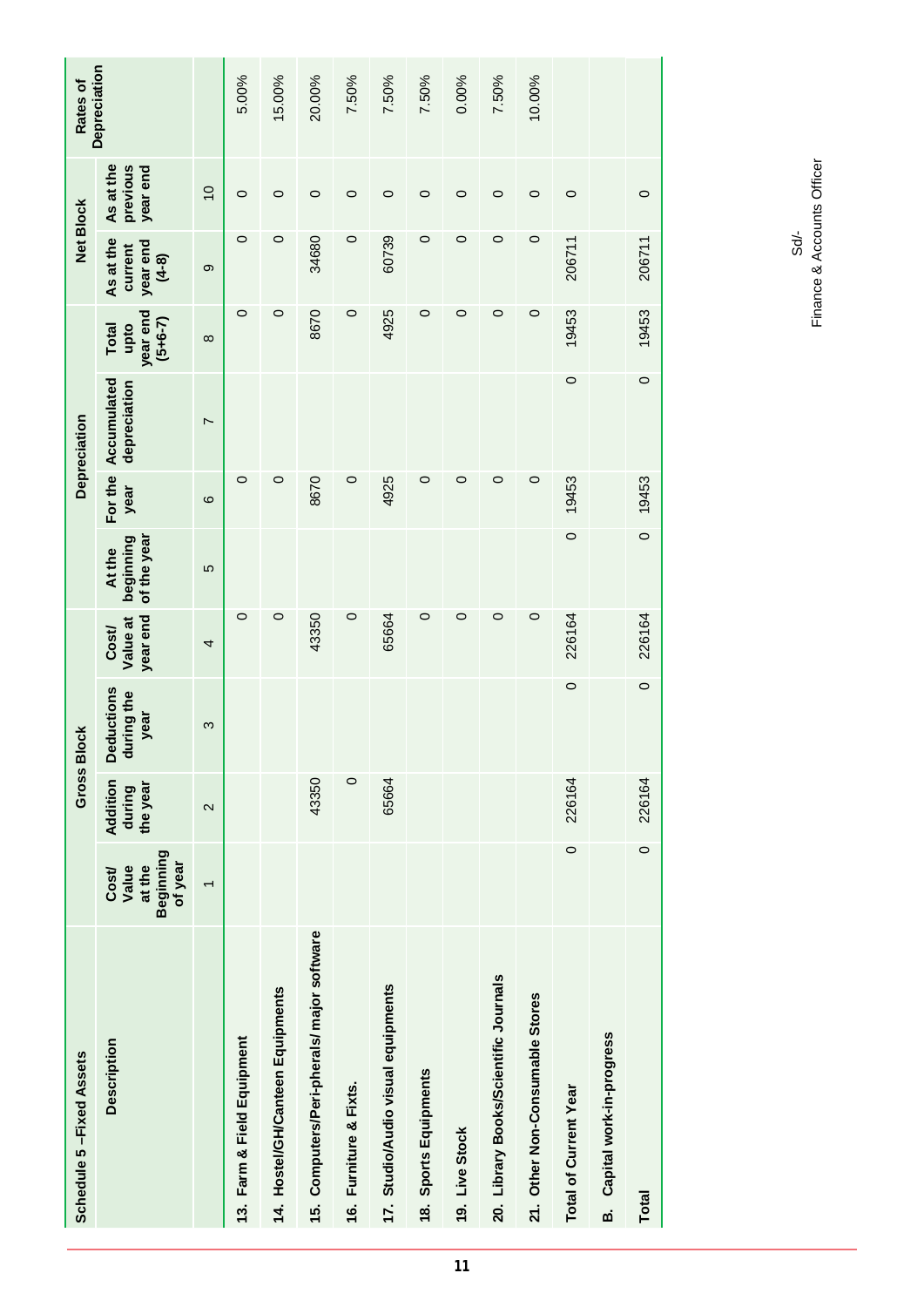RANI LAKSHMI BAI CENTRAL AGRICULTURAL UNIVERSITY, JHANSI<br>ANNUAL ACCOUNTS 2014-15 **RANI LAKSHMI BAI CENTRAL AGRICULTURAL UNIVERSITY, JHANSI ANNUAL ACCOUNTS 2014-15**

(Amount in Rupees) *(Amount in Rupees)*

| Schedule 6 : Investments from Earmarked/Endowment Funds |                     |               |
|---------------------------------------------------------|---------------------|---------------|
|                                                         | <b>Current Year</b> | Previous Year |
| 1. In Government Securities                             | 0.00                | 0.00          |
| 2. Other approved Securities                            | 0.00                | 0.00          |
| 3. Debentures and Bonds                                 | 0.00                | 0.00          |
| 4. Others (to be specified)                             | 0.00                | 0.00          |
| Total                                                   | 0.00                | 0.00          |
|                                                         |                     |               |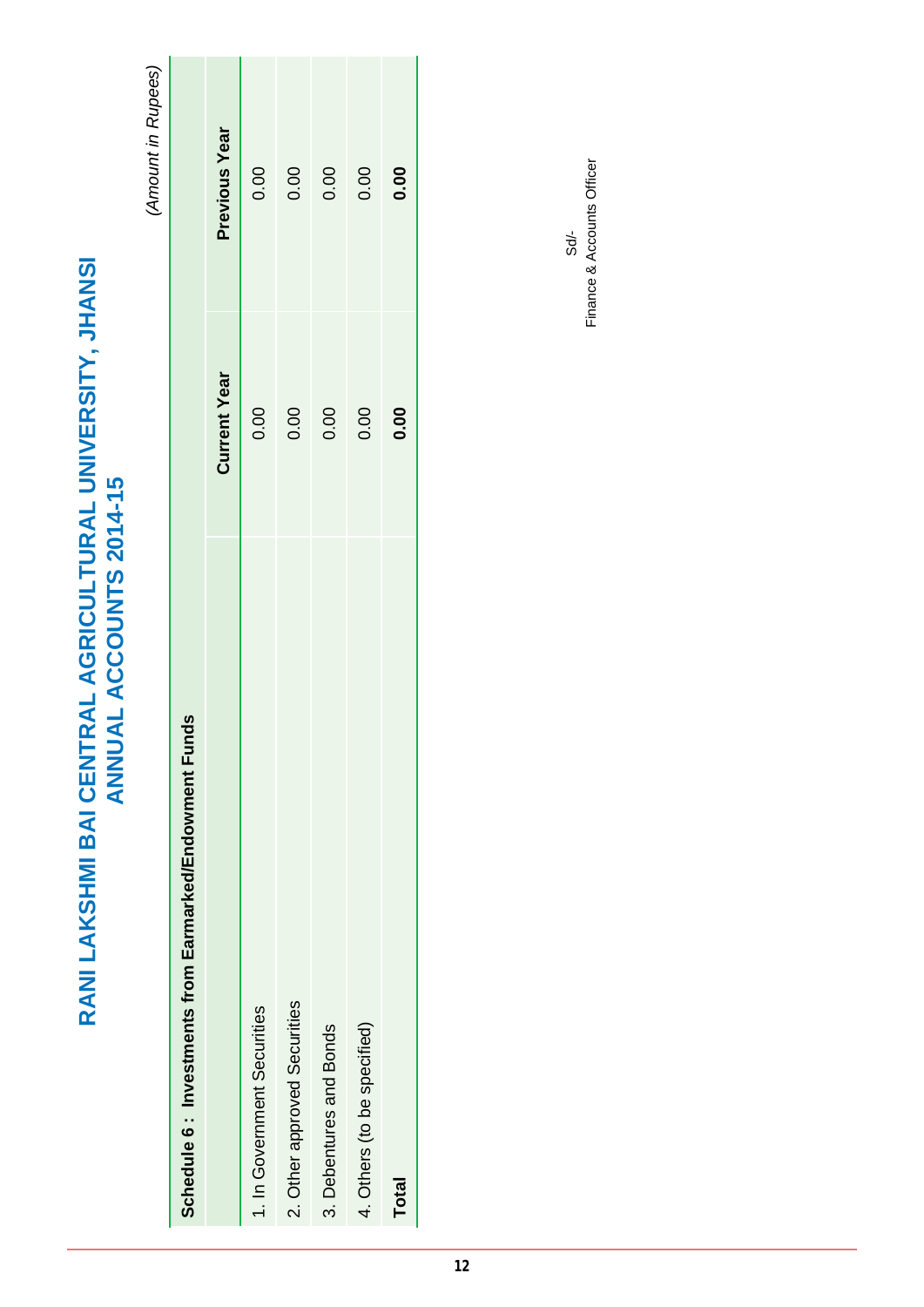|                                                          | <b>ANNUAL ACCOUNTS 2014-15</b> |
|----------------------------------------------------------|--------------------------------|
|                                                          |                                |
| RANI LAKSHMI BAI CENTRAL AGRICULTURAL UNIVERSITY, JHANSI |                                |

Amount in Rupees Amount in Rupees

| Schedule 7 : Current Assets, Loans & Advances                          | <b>Current Year</b> | Previous Year |
|------------------------------------------------------------------------|---------------------|---------------|
| A. Current Assets:                                                     |                     |               |
| 1. Inventories                                                         |                     |               |
| a. Stores & Spares                                                     |                     |               |
| b. Chemicals                                                           |                     |               |
| c. Glassware                                                           |                     |               |
| d. Other Consumables                                                   |                     |               |
| e. Stationery                                                          | 150.00              |               |
| <b>Sundry Debtors</b><br>$\mathbf{a}$                                  |                     |               |
| a. Debts outstanding for a period exceeding 6 months                   |                     |               |
| b. Others                                                              |                     |               |
| <b>Cash and Bank Balances</b><br>.<br>ო                                |                     |               |
| and cheques/drafts)<br>a. Cash in hand (including stamps, imprest cash | 15000.00            |               |
| Bank Balances with scheduled banks<br>.<br>ف                           |                     |               |
| in current accounts                                                    | 8040206.00          |               |
| in Deposit account<br>ï                                                | 0.00                |               |
| in saving accounts<br>$\mathbf{I}$                                     |                     |               |
| Remittances in transit<br>ပ                                            |                     |               |
| Total (A)                                                              | 8055356.00          | 0.0           |
|                                                                        |                     |               |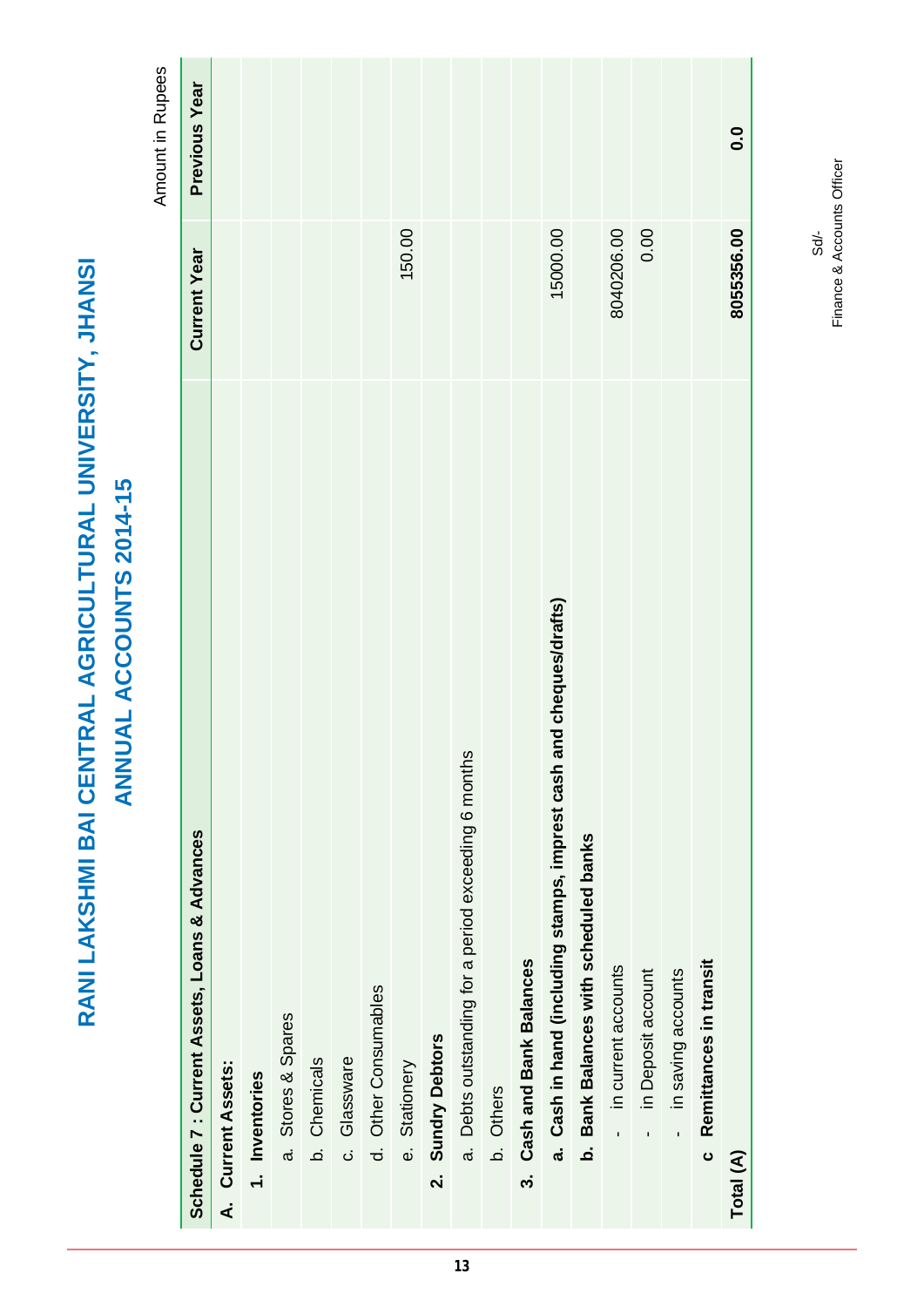| <b>UAL ACCOUNTS 2014-15</b><br><b>NN</b>                                                 |                     | (Amount in Rupees) |
|------------------------------------------------------------------------------------------|---------------------|--------------------|
| Schedule 7: Current Assets, Loans & Advances                                             | <b>Current Year</b> | Previous Year      |
| <b>B. Loans And Advances</b>                                                             |                     |                    |
| Loans:<br>$\ddot{a}$                                                                     |                     |                    |
| Departmental Canteen                                                                     |                     |                    |
| Revolving Fund<br>$\mathbf{r}$                                                           |                     |                    |
| b. Advances to employees (Non-Interest Bearing)                                          |                     |                    |
| Salary<br>$\mathbf{I}$                                                                   |                     |                    |
| Festival<br>$\blacksquare$                                                               |                     |                    |
| Medical Advance<br>$\mathbf{I}$                                                          |                     |                    |
| TATTA<br>$\mathbf{I}$                                                                    |                     |                    |
| <b>DLT</b><br>$\blacksquare$                                                             |                     |                    |
| Cycle Advance                                                                            |                     |                    |
| Others (specify)<br>$\mathbf{r}$                                                         |                     |                    |
| (Bui<br>c. Long Term Advances to Employees (Interest Beari                               |                     |                    |
| House Building                                                                           |                     |                    |
| Motor Vehicle<br>$\mathbf{r}$                                                            |                     |                    |
| Computer                                                                                 |                     |                    |
| d. Advances And Other Amounts Recoverable in Cash or in Kind or for Value to be received |                     |                    |
| Advances to Supplies for Goods & Services<br>l,                                          |                     |                    |
| Advances on Capital A/c<br>$\mathbf{I}$                                                  | 100000.00           |                    |
|                                                                                          |                     |                    |

**RANI LAKSHMI BAI CENTRAL AGRICULTURAL UNIVERSITY, JHANSI**

RANI LAKSHMI BAI CENTRAL AGRICULTURAL UNIVERSITY, JHANSI

 $\overline{\phantom{0}}$ Т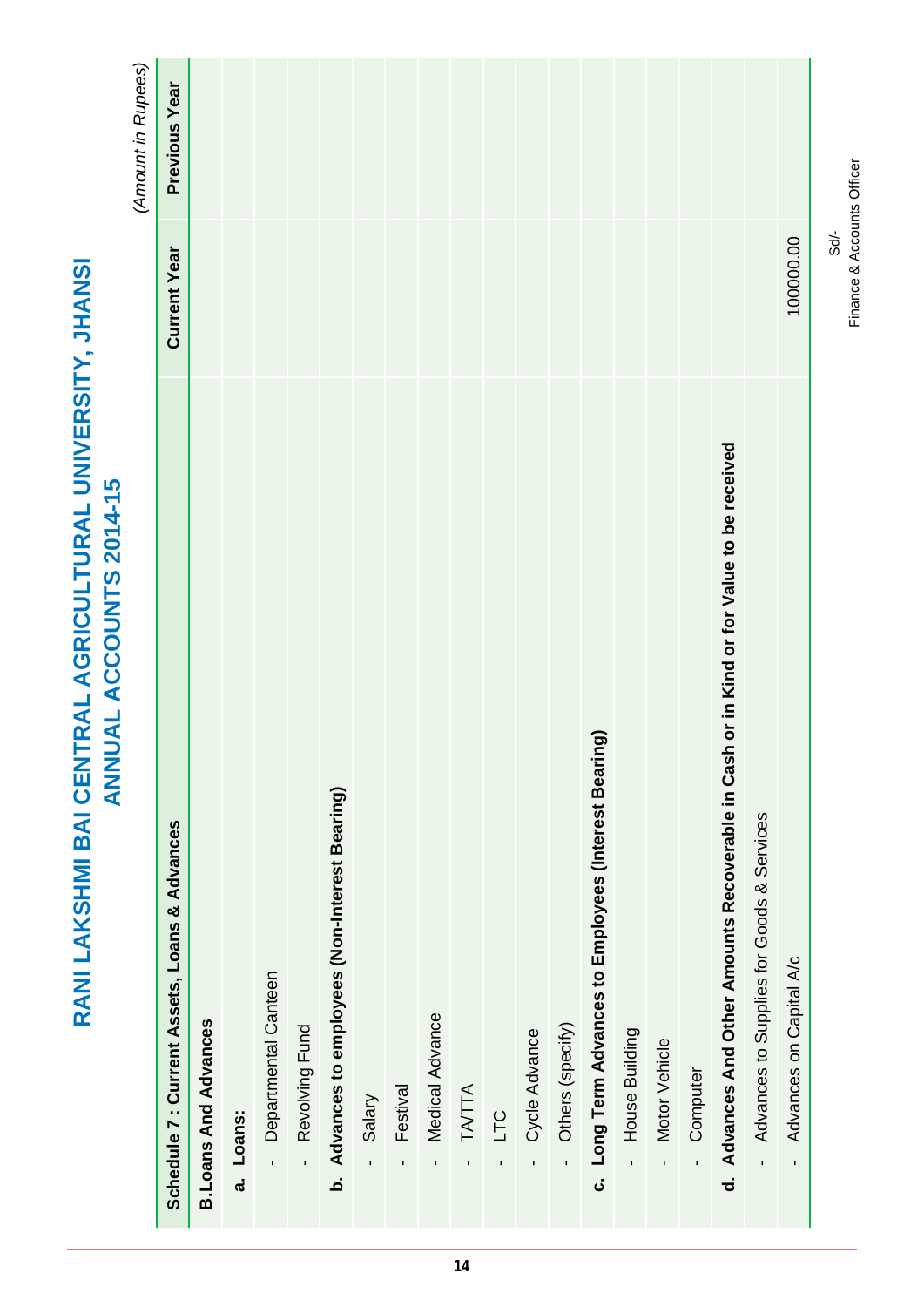| Schedule 7 : Current Assets, Loans & Advances                                                    | <b>Current Year</b> | Previous Year |
|--------------------------------------------------------------------------------------------------|---------------------|---------------|
| Advances on Works (Capital)<br>$\mathbf{I}$                                                      |                     |               |
| Advances on R&M of Works (Revenue)<br>$\blacksquare$                                             |                     |               |
| Contingenct/Ad-hoc advances to Depttl. Employees<br>$\blacksquare$                               | 100000.00           |               |
| Others (Specify)<br>$\mathbf{r}$                                                                 |                     |               |
| <b>Prepaid Expenses</b><br>نه                                                                    |                     |               |
| Insurance<br>$\overline{1}$                                                                      |                     |               |
| AMC Expenses<br>$\mathbf{I}$                                                                     |                     |               |
| Other Expenses (speicy)                                                                          |                     |               |
| Recoverable Deposits (Please specify)<br>ب<br>پ                                                  |                     |               |
| g. Income Accrued                                                                                |                     |               |
| On Investments from Earmarked/Endowment Funds                                                    |                     |               |
| On Deposit Accounts/Investments<br>$\mathbf{I}$                                                  |                     |               |
| On Loans & Advances                                                                              |                     |               |
| Others (specify)<br>$\mathbf{r}$                                                                 |                     |               |
| isored projects, Others (please specify)<br>h. Claims Receivable: G.P.F., Externally Funded/Spon |                     |               |
| Total B                                                                                          | 200000.00           | 0.00          |
| Total $(A + B)$                                                                                  | 8255356.00          | 0.00          |

Sd/-<br>Finance & Accounts Officer Finance & Accounts Officer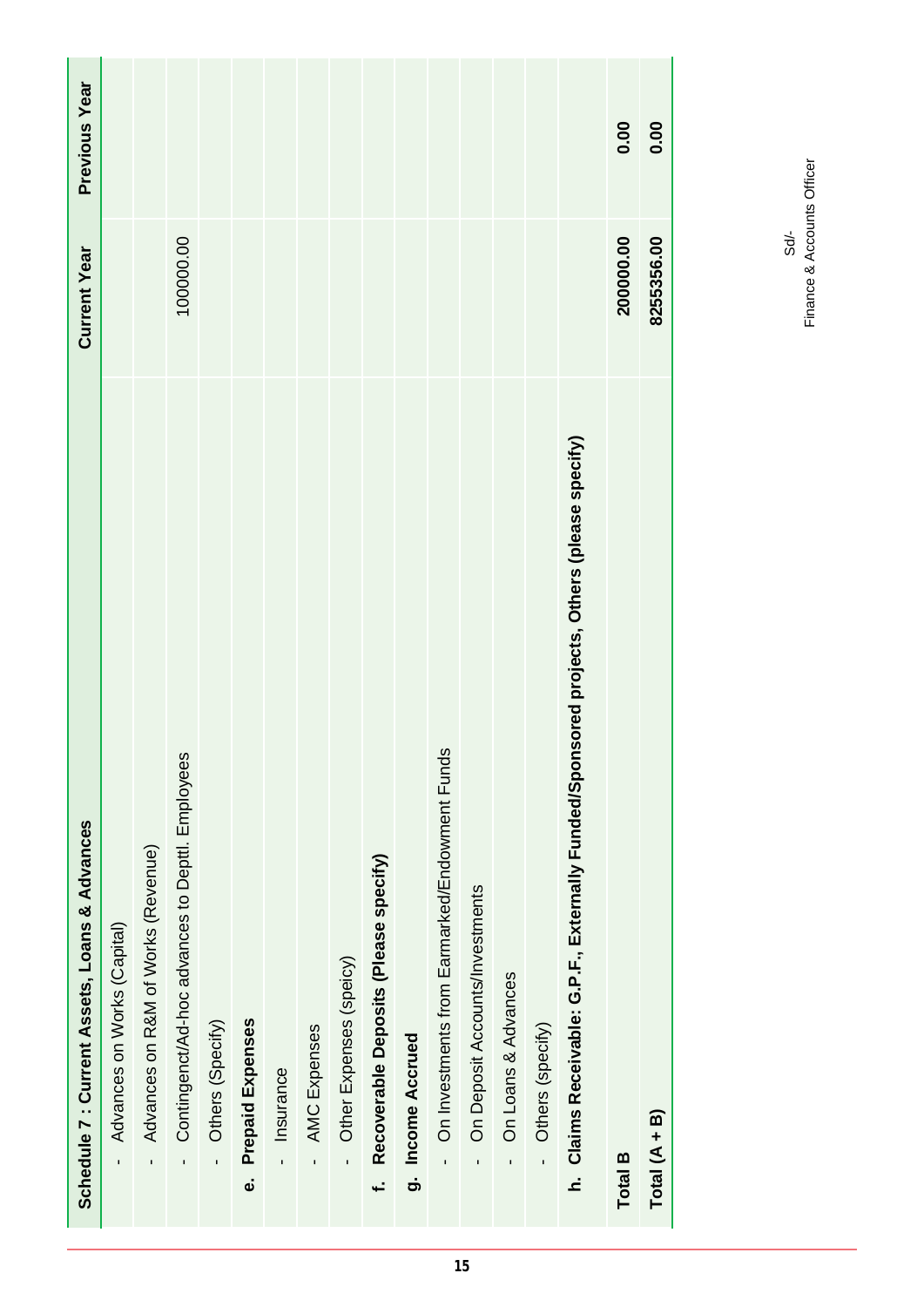Schedule 8 : Grants from DARE **Schedule 8 : Grants from DARE**

**SCHEDULE TO INCOME AND EXPENDITURE ACCOUNT**

SCHEDULE TO INCOME AND EXPENDITURE ACCOUNT

| 10000000.00<br>10000000.00<br><b>Current Year</b><br>19453.00<br>1804978.00<br>1804978.00<br>Total Revenue Expenditure (as per Income & Exp. A/c)<br>Opening Balance as per previous year's Account<br><b>Particulars</b><br>Add: Govt. Grants received during the year<br>Total: Utilized for Revenue Expenditure<br>Unutilized grants carried forwarded<br>Less: Utilized for Capital Expenditure<br>Add: Actual payment to Retirees<br>ii) Retiral Benefits<br>i) Depreciation<br>Less: Provision for<br><b>Total Amount</b><br><b>Balance</b><br>Total<br><b>SI. No.</b><br>$\div$<br><u>is</u><br>$\overline{Q}$ .<br>13.<br>$\overline{\mathcal{N}}$<br>Ġ<br><sup>-</sup><br>တဲ<br>က်<br>ທ່<br>ထံ<br>4. |  |            |               |
|---------------------------------------------------------------------------------------------------------------------------------------------------------------------------------------------------------------------------------------------------------------------------------------------------------------------------------------------------------------------------------------------------------------------------------------------------------------------------------------------------------------------------------------------------------------------------------------------------------------------------------------------------------------------------------------------------------------|--|------------|---------------|
|                                                                                                                                                                                                                                                                                                                                                                                                                                                                                                                                                                                                                                                                                                               |  |            | Previous Year |
|                                                                                                                                                                                                                                                                                                                                                                                                                                                                                                                                                                                                                                                                                                               |  |            |               |
|                                                                                                                                                                                                                                                                                                                                                                                                                                                                                                                                                                                                                                                                                                               |  |            |               |
|                                                                                                                                                                                                                                                                                                                                                                                                                                                                                                                                                                                                                                                                                                               |  |            |               |
|                                                                                                                                                                                                                                                                                                                                                                                                                                                                                                                                                                                                                                                                                                               |  | 226164.00  |               |
|                                                                                                                                                                                                                                                                                                                                                                                                                                                                                                                                                                                                                                                                                                               |  | 9773836.00 |               |
|                                                                                                                                                                                                                                                                                                                                                                                                                                                                                                                                                                                                                                                                                                               |  |            |               |
|                                                                                                                                                                                                                                                                                                                                                                                                                                                                                                                                                                                                                                                                                                               |  |            |               |
|                                                                                                                                                                                                                                                                                                                                                                                                                                                                                                                                                                                                                                                                                                               |  |            |               |
|                                                                                                                                                                                                                                                                                                                                                                                                                                                                                                                                                                                                                                                                                                               |  |            |               |
|                                                                                                                                                                                                                                                                                                                                                                                                                                                                                                                                                                                                                                                                                                               |  |            |               |
|                                                                                                                                                                                                                                                                                                                                                                                                                                                                                                                                                                                                                                                                                                               |  |            |               |
|                                                                                                                                                                                                                                                                                                                                                                                                                                                                                                                                                                                                                                                                                                               |  | 1785525.00 |               |
|                                                                                                                                                                                                                                                                                                                                                                                                                                                                                                                                                                                                                                                                                                               |  | 7988311.00 |               |

Note: The revenue expenditure met out of grants excludes Depreciation of Rs.19453/- which is only provision and do not involve any cash go out. Note: The revenue expenditure met out of grants excludes Depreciation of Rs.19453/- which is only provision and do not involve any cash go out.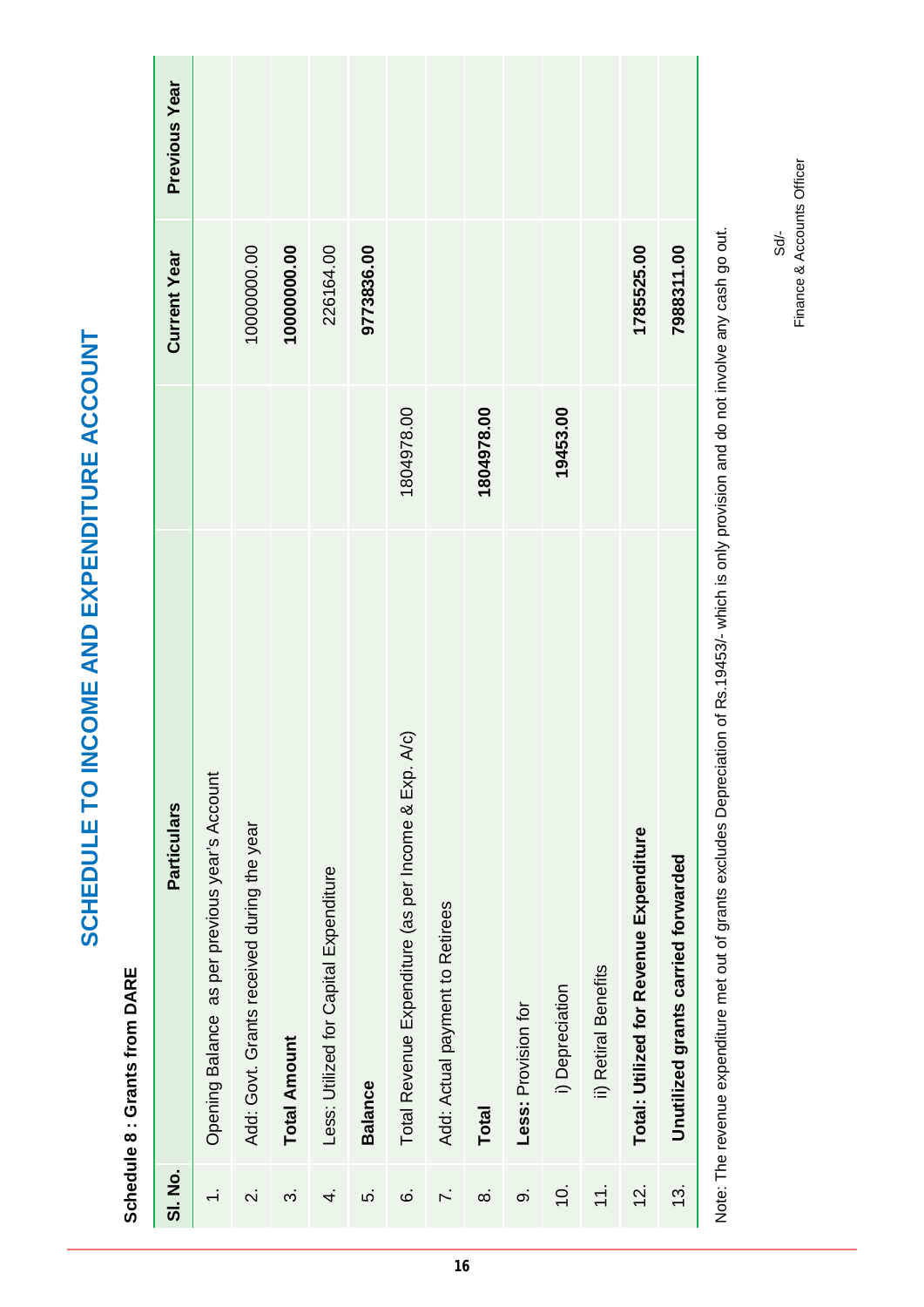|                         | THE YEAR ENDED 31 <sup>8T</sup> MARCH 2015<br><b>ACCOUNT FOR</b> |                     | (Amount in Rupees) |
|-------------------------|------------------------------------------------------------------|---------------------|--------------------|
|                         | Schedule 9 : Income from Sales/Services                          | <b>Current Year</b> | Previous Year      |
| ∢ٰ                      | Income from Sales                                                |                     |                    |
|                         | 1. Sale of Farm Produce                                          |                     |                    |
| $\overline{\mathsf{N}}$ | Sale of Fish & Poultry                                           |                     |                    |
| က်                      | Sale of Fruits & Vegetables                                      |                     |                    |
| $\dot{+}$               | Sale of Vaccine                                                  |                     |                    |
| ທ່                      | Sale of Breeder Seeds                                            |                     |                    |
| $\dot{\circ}$           | Sale of Dairy Products                                           |                     |                    |
| $\overline{r}$          | Sale of Woolen & Jute Products                                   |                     |                    |
| ထံ                      | Sale of Wool                                                     |                     |                    |
|                         | 9. Sale of Meat                                                  |                     |                    |
|                         | 10. Sale of other products                                       |                     |                    |
| ø                       | Income from Services                                             |                     |                    |
|                         | 1. Training Programmes                                           |                     |                    |
|                         | 2. Consultancy services                                          |                     |                    |
|                         | Contract Research<br>.<br>က                                      |                     |                    |
| 4.                      | Contract Services                                                |                     |                    |
| s.                      | <b>Analytical Testing Fees</b>                                   |                     |                    |
| 6                       | Pre-shipment Inspection Fees                                     |                     |                    |
| $\overline{r}$          | Quarantine Fee                                                   |                     |                    |
| $\dot{\infty}$          | Other Internal Resource Generation activities                    |                     |                    |
|                         | Total                                                            | 0.00                | 0.00               |
|                         |                                                                  |                     |                    |

Finance & Accounts Officer Finance & Accounts OfficerSd/-

**RANI LAKSHMI BAI CENTRAL AGRICULTURAL UNIVERSITY, JHANSI SCHEDULES FORMING PART OF INCOME AND EXPENDITURE** 

RANI LAKSHMI BAI CENTRAL AGRICULTURAL UNIVERSITY, JHANSI SCHEDULES FORMING PART OF INCOME AND EXPENDITURE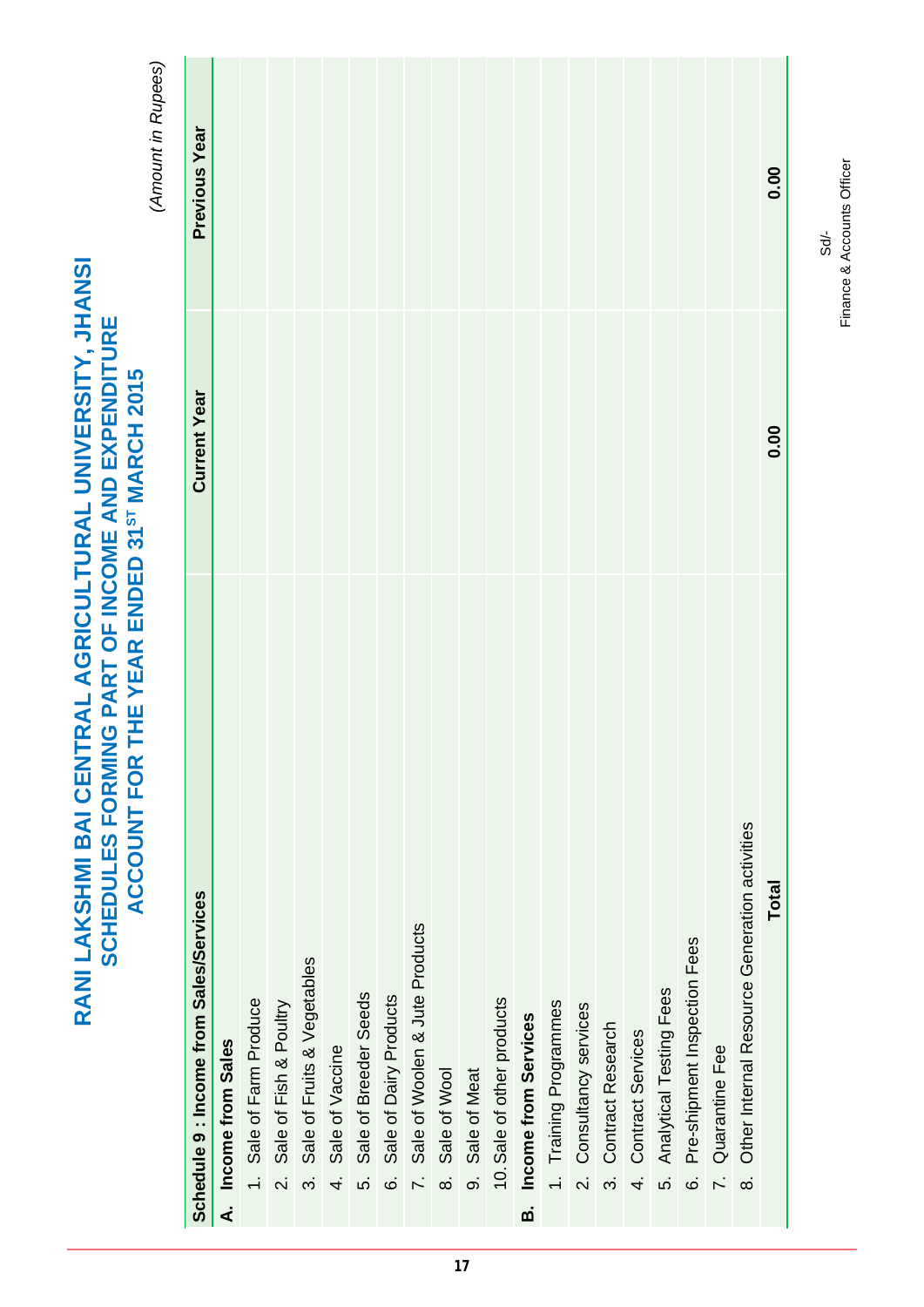*(Amount in Rupees)*  $\tilde{Q}$  $\ddot{\cdot}$  $\tilde{\mathcal{L}}$ 

|                                        |                     | (Amount in Rupees) |
|----------------------------------------|---------------------|--------------------|
| demic Receipts<br>Schedule 10: Aca     | <b>Current Year</b> | Previous Year      |
| 1. Fees from students                  |                     |                    |
| Session/tuition fee<br>a) Academic     | 16320.00            |                    |
| b) Counselling Fee                     | 40000.00            |                    |
|                                        |                     |                    |
| 2. Sale of admission form              |                     |                    |
|                                        |                     |                    |
| 3. Sale of question papers             |                     |                    |
|                                        |                     |                    |
| 4. Re-valuation/re-checking fees       |                     |                    |
|                                        |                     |                    |
| 5. Late fee penalty                    |                     |                    |
|                                        |                     |                    |
| 6. Duplicate marksheet/certificate fee |                     |                    |
|                                        |                     |                    |
| 7. Other (specify)                     |                     |                    |
| Total                                  | 56320.00            | 0.00               |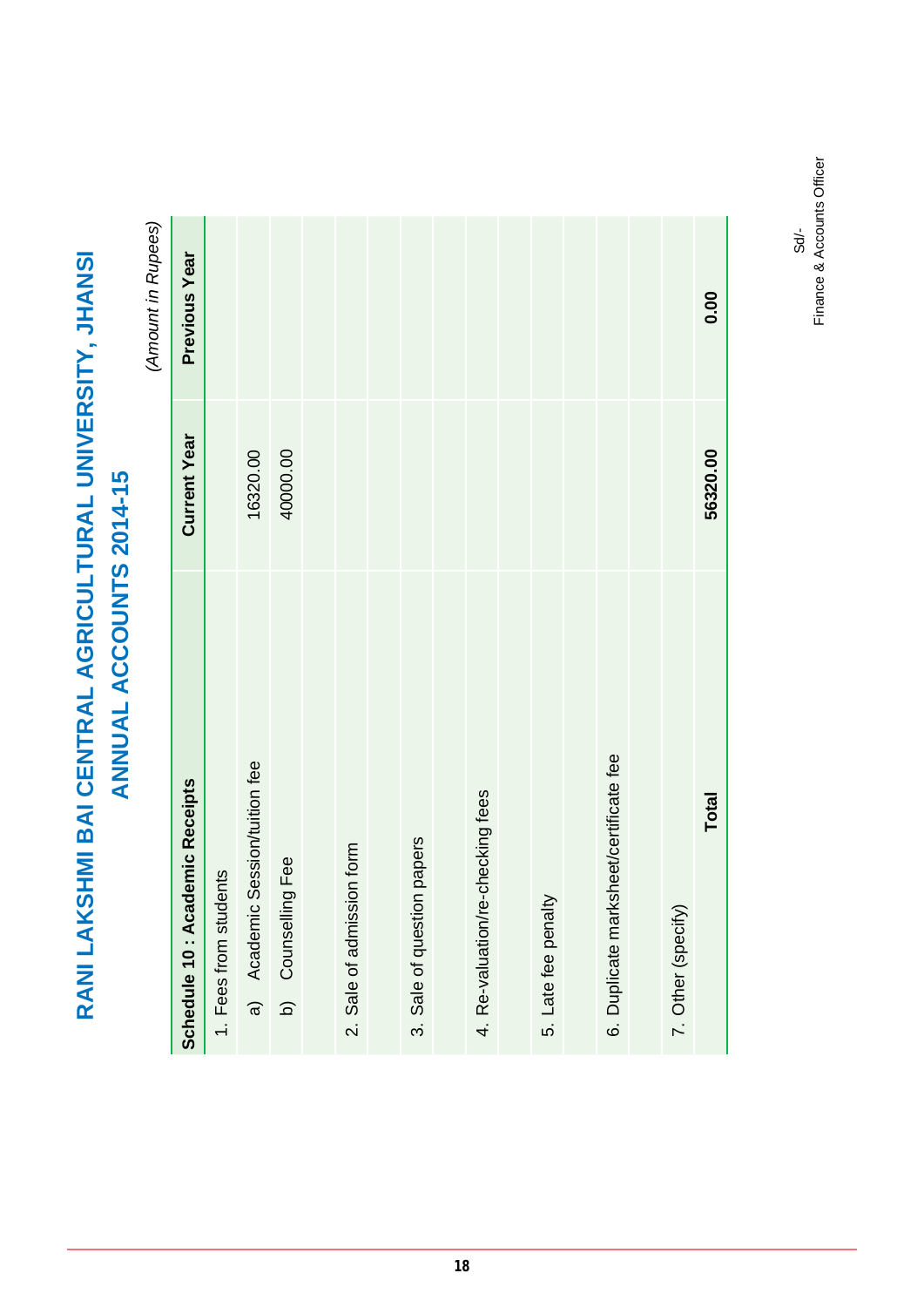# Schedule 11 : INCOME FROM INVESTMENTS OUT OF EARMARKED/ENDOWMENT FUND **Schedule 11 : INCOME FROM INVESTMENTS OUT OF EARMARKED/ENDOWMENT FUND**

(Amount in Rupees) *(Amount in Rupees)*

|                                                | Investment from Earmarked<br>funds |      |                            | Investment - others  |
|------------------------------------------------|------------------------------------|------|----------------------------|----------------------|
|                                                | <b>Current Year</b>                |      | Previous Year Current Year | <b>Previous Year</b> |
| 1) Interest                                    |                                    |      |                            |                      |
| a) On government Securities                    |                                    |      |                            |                      |
| b) On Debentures/Bonds                         |                                    |      |                            |                      |
|                                                |                                    |      |                            |                      |
| <b>Scheduled Banks</b><br>2) Term Deposit with |                                    |      |                            |                      |
|                                                |                                    |      |                            |                      |
| 3) Interest Accrued but not received           |                                    |      |                            |                      |
|                                                |                                    |      |                            |                      |
| 3) Others (specify)                            |                                    |      |                            |                      |
| <b>Total</b>                                   | 0.00                               | 0.00 | 0.00                       | 0.00                 |
| Transferred to Earmarked/<br>Endowment Funds   |                                    |      |                            |                      |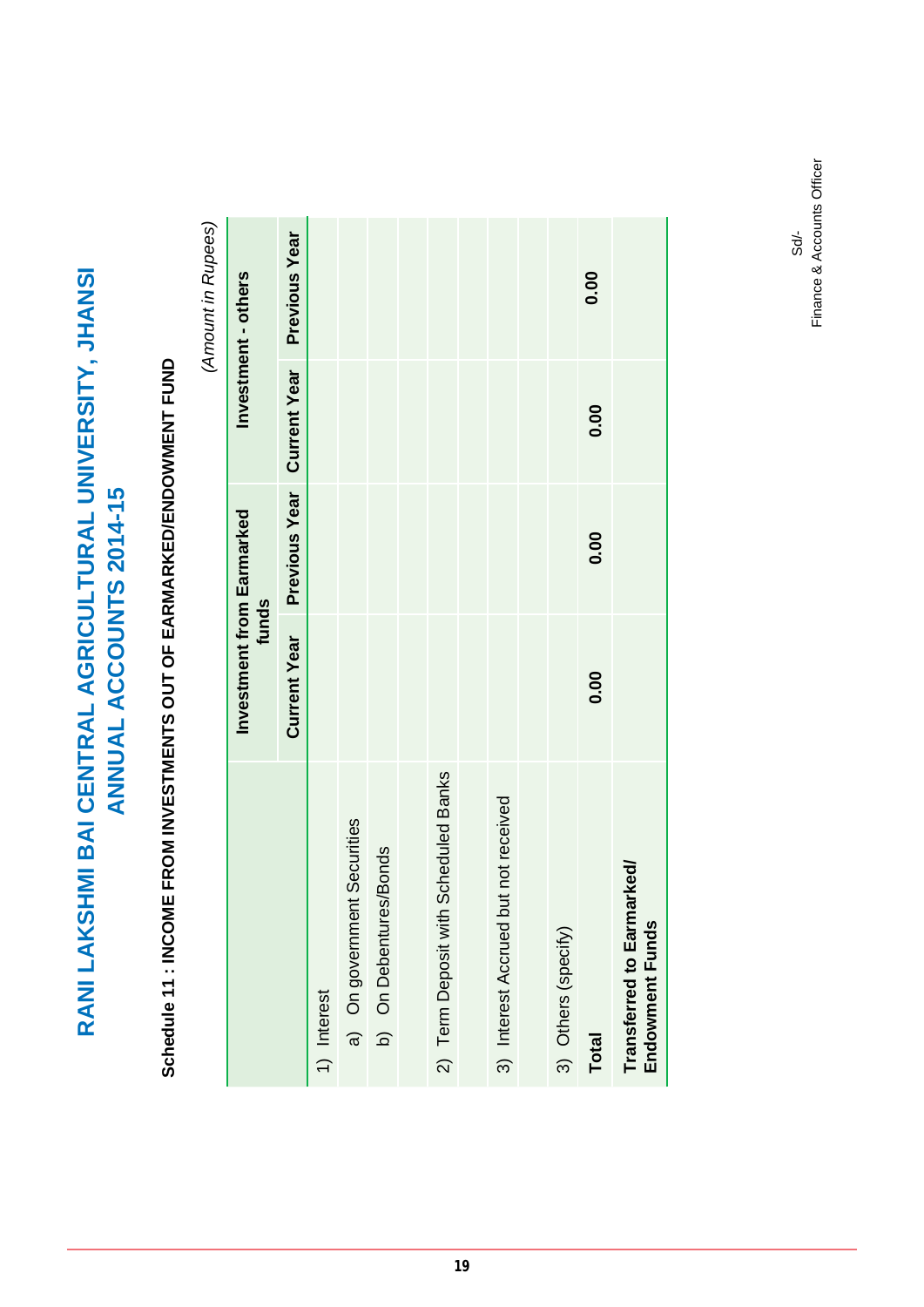|                                                        |                     | (Amount in Rupees) |
|--------------------------------------------------------|---------------------|--------------------|
| Income from Royalty, Publications etc.<br>Schedule 12: | <b>Current Year</b> | Previous Year      |
| Royalty<br>1. Income from                              |                     |                    |
|                                                        |                     |                    |
| sale of Publications<br>2. Income from                 |                     |                    |
|                                                        |                     |                    |
| 3. Others (Specify)                                    |                     |                    |
| <b>TOTAL</b>                                           | 0.00                | 0.00               |

Sd/-<br>Finance & Accounts Officer Finance & Accounts Officer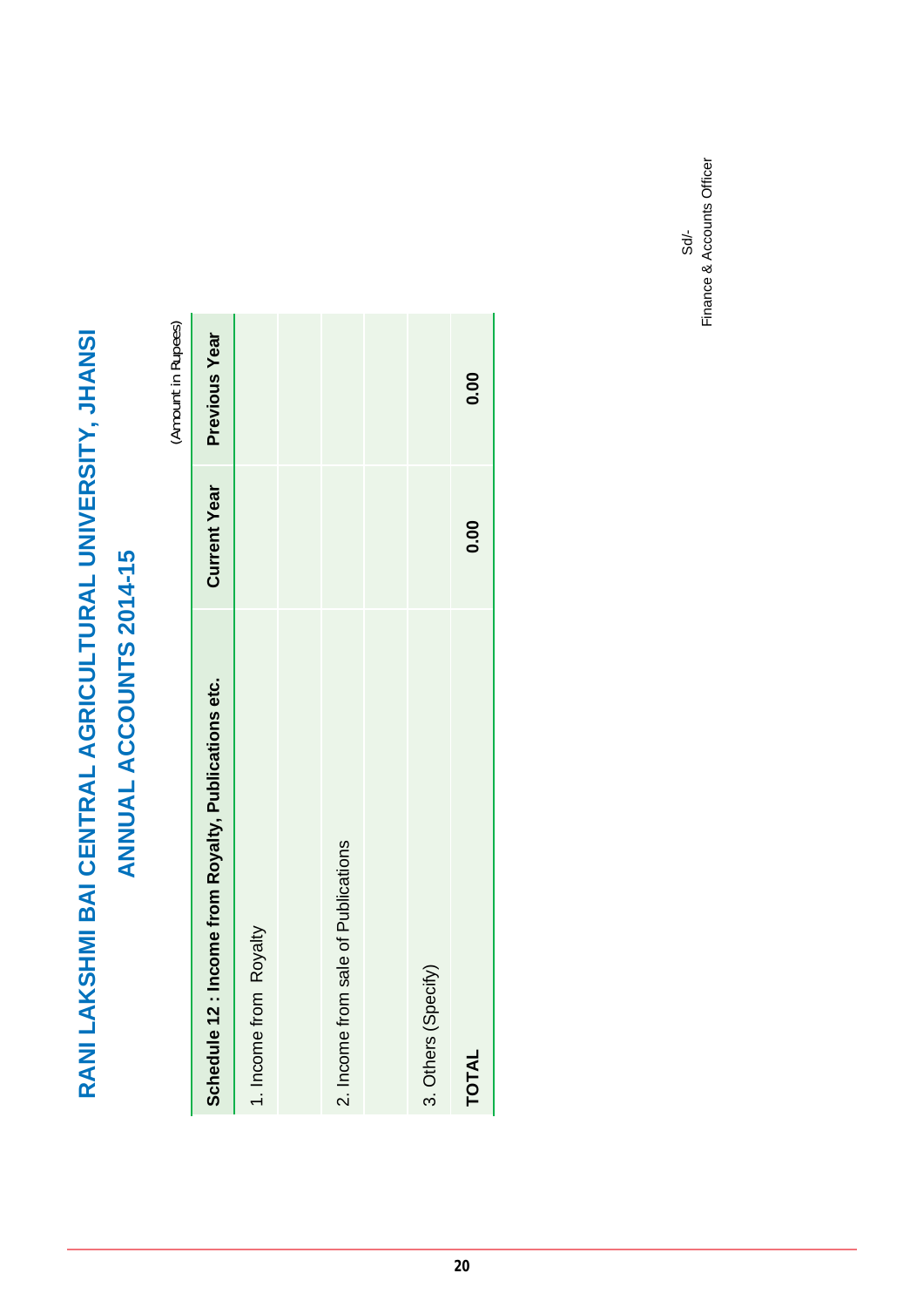(Amount in Rupees) *(Amount in Rupees)*

|                                             |                     | $\{x_1, x_2, \ldots, x_n\}$ |
|---------------------------------------------|---------------------|-----------------------------|
| Schedule 13 : Interest earned               | <b>Current Year</b> | Previous Year               |
|                                             |                     |                             |
| 1. On Term Deposits with scheduled Banks    |                     |                             |
|                                             |                     |                             |
|                                             |                     |                             |
| 2. On savings Accounts with scheduled banks |                     |                             |
|                                             |                     |                             |
|                                             |                     |                             |
| 3. On Loans                                 |                     |                             |
| a. Employees/Staff                          |                     |                             |
| b. Others                                   |                     |                             |
|                                             |                     |                             |
|                                             |                     |                             |
| 4. On Debtors and other Receivables         |                     |                             |
|                                             |                     |                             |
|                                             |                     |                             |
| Total                                       | 0.00                | 0.00                        |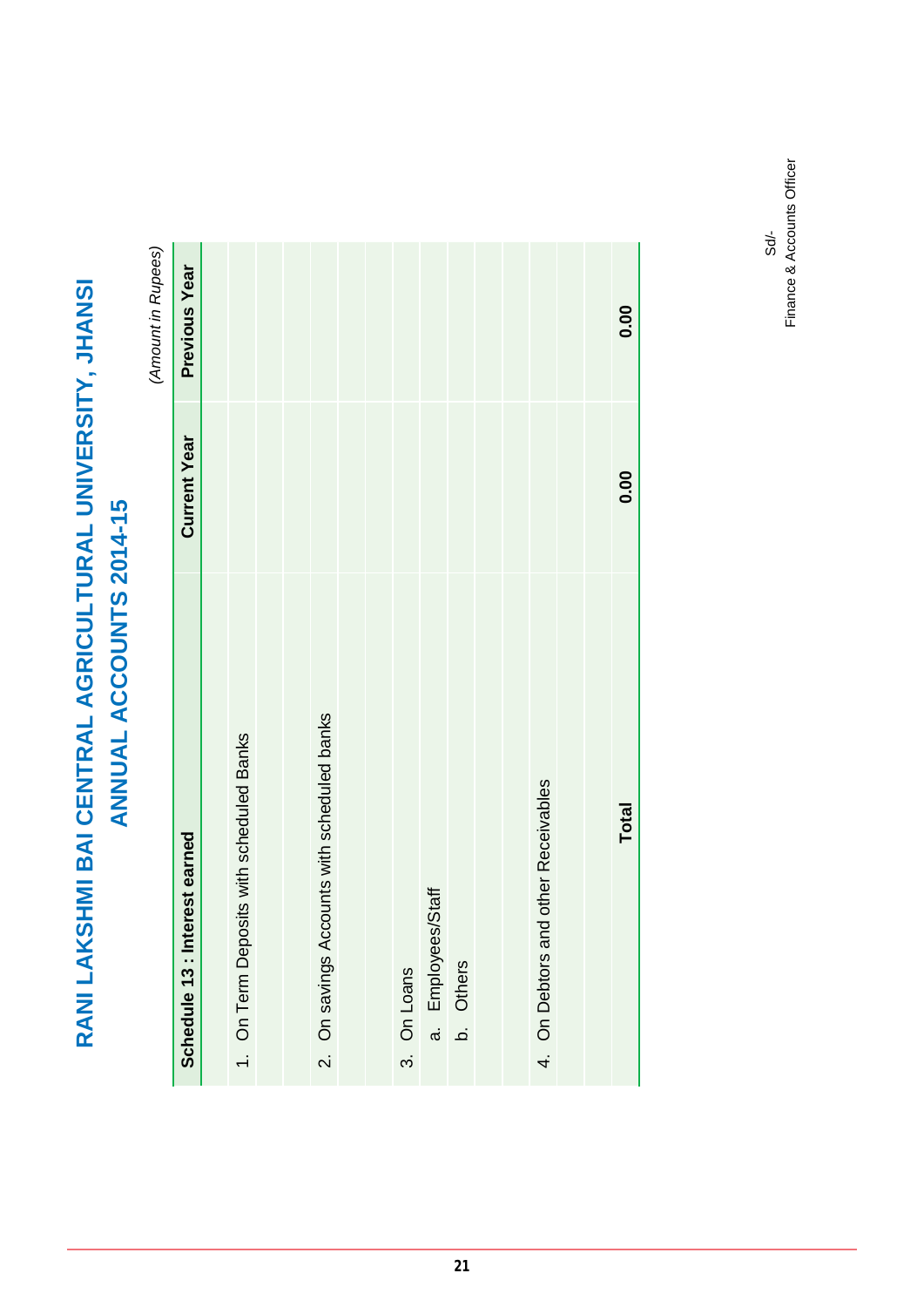|                          |                                                                                                                                                                                    |                     | (Amount in Rupees)   |
|--------------------------|------------------------------------------------------------------------------------------------------------------------------------------------------------------------------------|---------------------|----------------------|
|                          | Schedule 14: Other Income                                                                                                                                                          | <b>Current Year</b> | <b>Previous Year</b> |
|                          | License Fee from quarters/guest house                                                                                                                                              |                     |                      |
| $\overline{\mathcal{N}}$ | nution<br>Leave Salary and Pension Contrib                                                                                                                                         |                     |                      |
| က                        | Revenue Receipts from Schemes                                                                                                                                                      |                     |                      |
| 4.                       | Charges for use of Transport                                                                                                                                                       |                     |                      |
| ເດ່                      | Water and Electricity Charges                                                                                                                                                      |                     |                      |
| <u>ٰ</u>                 | Surplus on sale/disposal of assets                                                                                                                                                 |                     |                      |
|                          | a. Owned assets                                                                                                                                                                    |                     |                      |
|                          | received free of cost<br>b. Assets acquired out of grants or                                                                                                                       |                     |                      |
| ထံ                       | waste paper, tender papers, application forms, & others) Advt. charges, other<br>eds of unserviceable stores/empties,<br>Miscellaneous income (Sale Proce<br>miscellaneous income) |                     |                      |
|                          | <b>TOTAL</b>                                                                                                                                                                       | 0.00                | 0.00                 |

**RANI LAKSHMI BAI CENTRAL AGRICULTURAL UNIVERSITY, JHANSI ANNUAL ACCOUNTS 2014-15**

RANI LAKSHMI BAI CENTRAL AGRICULTURAL UNIVERSITY, JHANSI<br>ANNUAL ACCOUNTS 2014-15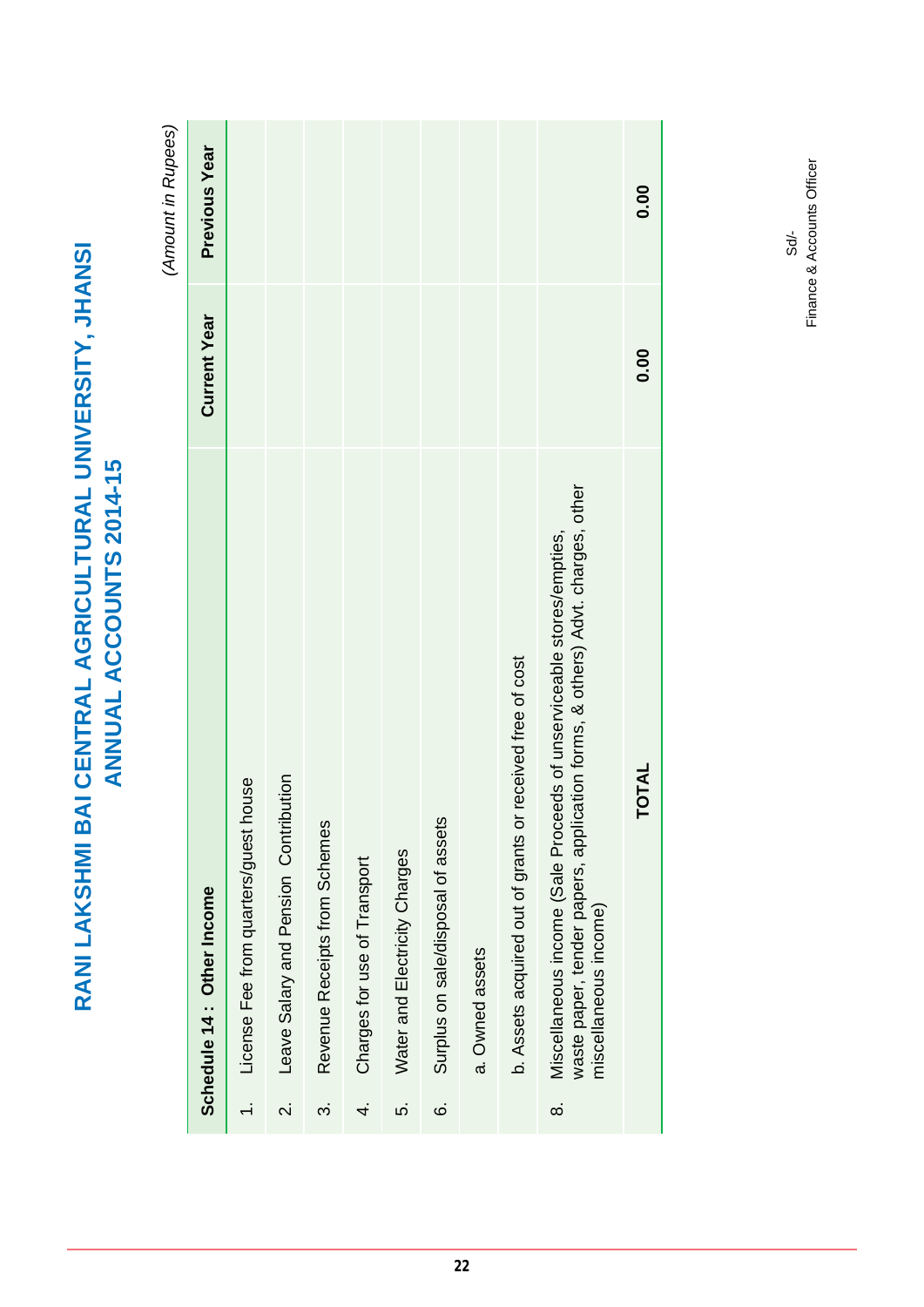|                                      |                     | (Amount in Rupees) |
|--------------------------------------|---------------------|--------------------|
| Prior Period Income<br>Schedule 15 : | <b>Current Year</b> | Previous Year      |
|                                      |                     |                    |
| Income<br>1. Prior Period            |                     |                    |
|                                      |                     |                    |
|                                      |                     |                    |
|                                      |                     |                    |
|                                      |                     |                    |
| <b>TOTAL</b>                         | 0.00                | 0.00               |
|                                      |                     |                    |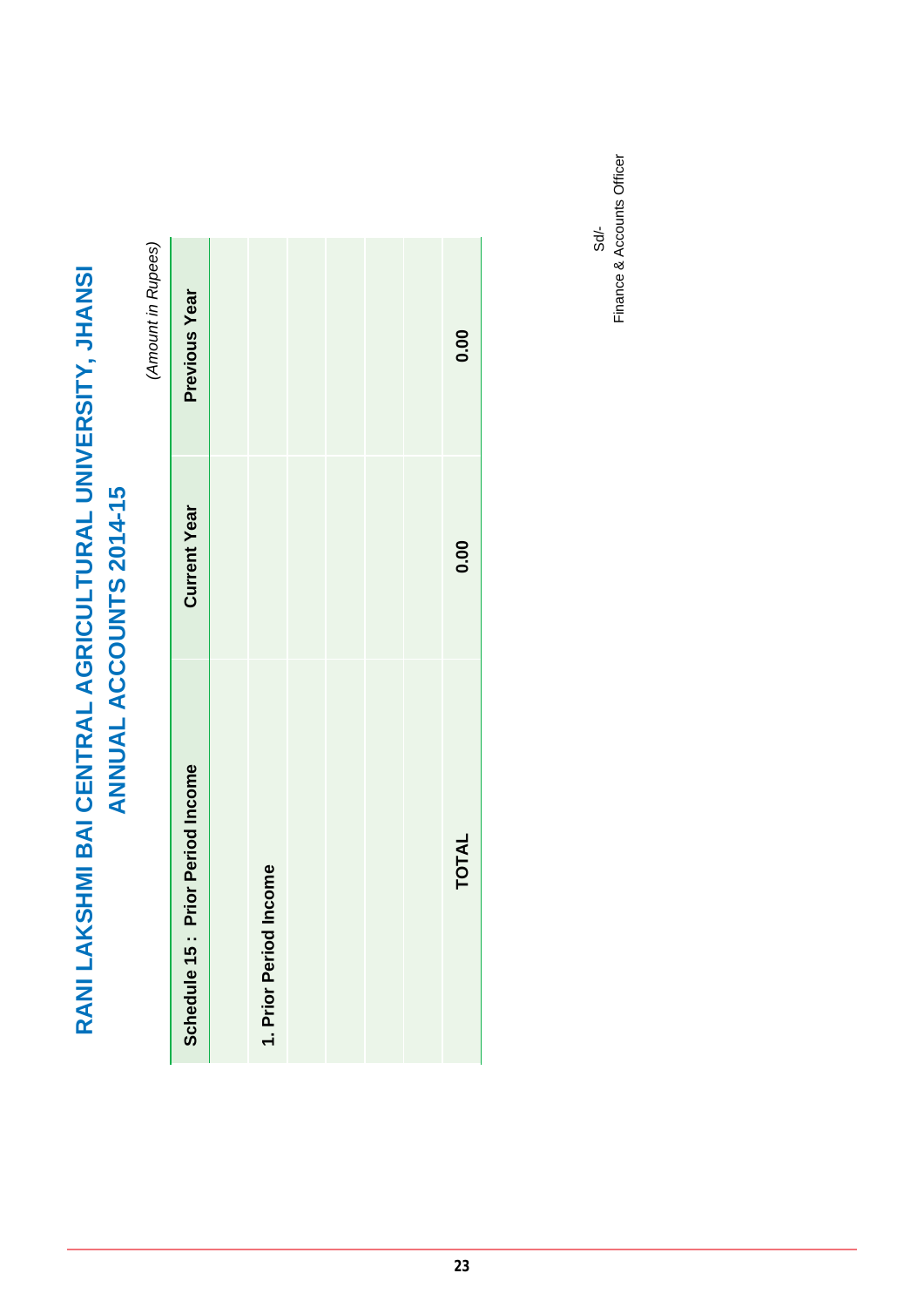RANI LAKSHMI BAI CENTRAL AGRICULTURAL UNIVERSITY, JHANSI<br>ANNUAL ACCOUNTS 2014-15 **RANI LAKSHMI BAI CENTRAL AGRICULTURAL UNIVERSITY, JHANSI ANNUAL ACCOUNTS 2014-15**

|                         |                         | Schedule 16                                | <b>Current Year</b> | <b>Previous Year</b> |
|-------------------------|-------------------------|--------------------------------------------|---------------------|----------------------|
| $\widehat{\mathcal{E}}$ |                         | Establishment Expenses                     |                     |                      |
|                         | $\widehat{a}$           | Salaries, wages and allowances             | 1467500.00          |                      |
|                         | $\widehat{\Omega}$      | Contribution to Provident Fund             | 0.00                |                      |
|                         | $\widehat{\circ}$       | Contribution to Other Funds (Specify)      | 0.00                |                      |
|                         | $\widehat{\sigma}$      | <b>Bonus</b>                               | 0.00                |                      |
|                         | $\widehat{\mathbf{e}}$  | <b>DLT</b>                                 |                     |                      |
|                         | €                       | Staff Welfare Expenses                     | 0.00                |                      |
|                         | $\widehat{\sigma}$      | Fees & Honorarium                          | 36000.00            |                      |
|                         | $\widehat{=}$           | Leave salary and Pension Contribution      | 0.00                |                      |
|                         | $\widehat{\phantom{a}}$ | Provision for retiral benefits             |                     |                      |
|                         | $\hat{=}$               | Others                                     | 0.00                |                      |
|                         |                         | Total "A"                                  | 1503500.00          | 0.00                 |
| $\widehat{B}$           |                         | Employees Retirement & Terminal Benefits   |                     |                      |
|                         | $\widehat{a}$           | Payment of retirement & terminal benefits  | 0.00                |                      |
|                         | $\widehat{\Omega}$      | Contribution to New Pension Scheme         |                     |                      |
|                         | $\widehat{\circ}$       | Medical Reimbursement to Retired employees |                     |                      |
|                         | $\widehat{\sigma}$      | Deposit Linked Insurance Payment           |                     |                      |
|                         | $\widehat{\mathbf{e}}$  | Travel to Home town on Retirement          |                     |                      |
|                         |                         | Total "B"                                  | 0.00                | 0.00                 |
|                         |                         | <u>ଳ</u><br>$TOTAL(A) +$                   | 1503500.00          | 0.00                 |
|                         |                         |                                            |                     |                      |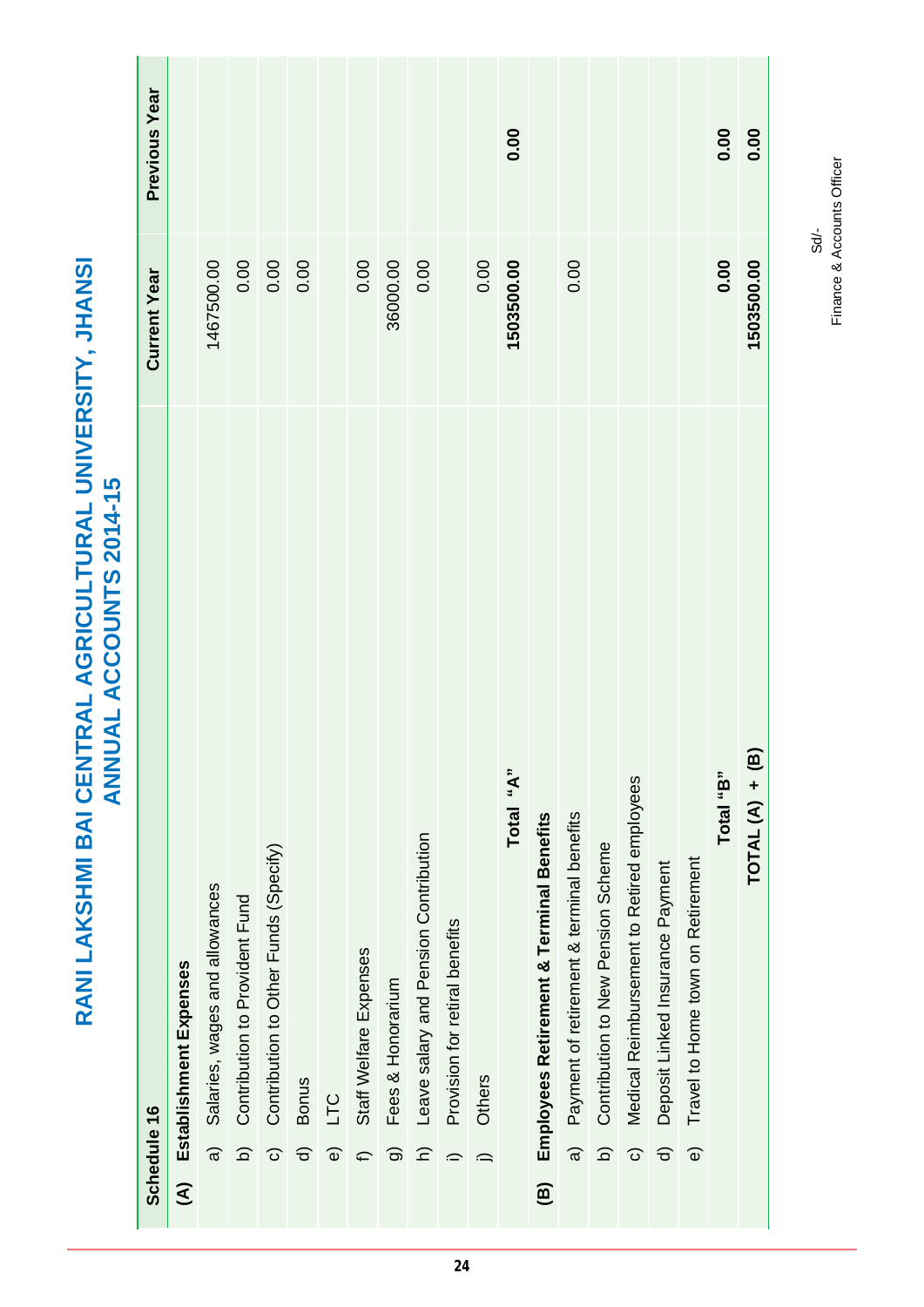# RANI LAKSHMI BAI CENTRAL AGRICULTURAL UNIVERSITY, JHANSI<br>ANNUAL ACCOUNTS 2014-15 **RANI LAKSHMI BAI CENTRAL AGRICULTURAL UNIVERSITY, JHANSI ANNUAL ACCOUNTS 2014-15**

(Amount Rs.) (Amount Rs.)

|                    |                        | Schedule 17 - Administrative Expenses | <b>Current Year</b> | Previous Year |
|--------------------|------------------------|---------------------------------------|---------------------|---------------|
| ∢๋                 |                        | Infrastructure                        |                     |               |
|                    | $\widehat{a}$          | Rent, Rates & Taxes                   |                     |               |
|                    | $\widehat{\Omega}$     | Electricity Charges                   |                     |               |
|                    | $\widehat{\mathbf{C}}$ | Water Charges                         |                     |               |
|                    | $\widehat{\sigma}$     | Security Charges                      |                     |               |
|                    | $\widehat{\mathbf{e}}$ | Vehicle Running Expenses/(POL)        |                     |               |
|                    | $\hat{=}$              | Insurance                             |                     |               |
| ø                  |                        | Communication                         |                     |               |
|                    | $\widehat{a}$          | Postage, Courier etc.                 |                     |               |
|                    | $\overline{a}$         | Telephones, Fax & Internet            | 6250.00             |               |
| $\dot{\mathbf{c}}$ |                        | Repairs & Maintenance                 |                     |               |
|                    | $\widehat{a}$          | Buildings & Other Infrastructures     |                     |               |
|                    | $\widehat{\Omega}$     | Plants & Machinery                    |                     |               |
|                    | $\widehat{\circ}$      | Furniture & Fixtures                  |                     |               |
|                    | $\widehat{\sigma}$     | Vehicle                               |                     |               |
|                    | $\widehat{\mathbb{O}}$ | Office Equipment                      |                     |               |
|                    | f                      | Computers                             |                     |               |
|                    | $\widehat{\sigma}$     | Electrical Installations              |                     |               |
|                    | $\widehat{z}$          | Farm & Field Equipments               |                     |               |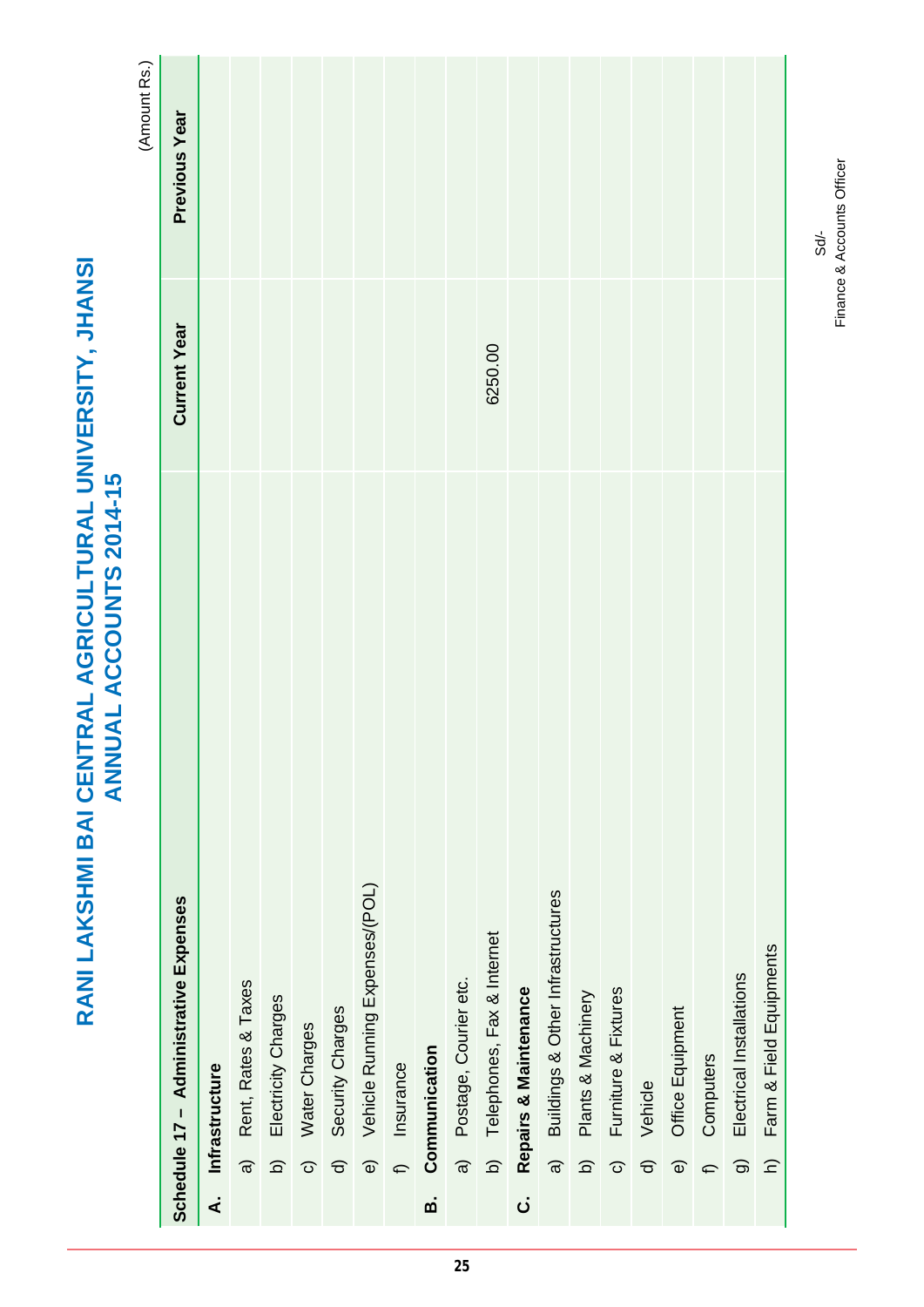| <b>Current Year</b><br>15000.00<br>62013.00<br>10594.00<br>28344.00<br>1825.00<br>Contractual manpower for office work<br>Provision for bad & doubtful debts<br>Irrecoverable balances written off<br>Schedule 17 - Administrative Expenses<br>Other Miscellaneous expenses<br>Legal & Professional charges<br>Newspapers & Periodicals<br>Advertisement & Publicity<br>$\mathsf{l}$<br>Auditor's remuneration<br>Loss on sale of assets<br>Travel & Conveyance<br>Office Contingencies<br>Hospitality expenses<br>Printing & Stationery<br>Meeting expenses<br>Hiring of vehicles<br>Bank charges<br><b>Others</b><br>$\widehat{c}$<br>$\widehat{\epsilon}$<br>$\Omega$<br>$\widehat{a}$<br>$\widehat{\circ}$<br>$\widehat{\Omega}$<br>$\widehat{\mathbf{z}}$<br>$\widehat{\sigma}$<br>$\widehat{z}$<br>$\widehat{\mathbf{e}}$<br>ම<br>$\widehat{\circ}$<br>f<br>$\equiv$<br>$\hat{=}$<br>≘<br><b>Total</b><br>$\overline{\mathsf{a}}$ | Previous Year |  |  |  |  |  |  |  |  | 0.00 |
|-----------------------------------------------------------------------------------------------------------------------------------------------------------------------------------------------------------------------------------------------------------------------------------------------------------------------------------------------------------------------------------------------------------------------------------------------------------------------------------------------------------------------------------------------------------------------------------------------------------------------------------------------------------------------------------------------------------------------------------------------------------------------------------------------------------------------------------------------------------------------------------------------------------------------------------------|---------------|--|--|--|--|--|--|--|--|------|
|                                                                                                                                                                                                                                                                                                                                                                                                                                                                                                                                                                                                                                                                                                                                                                                                                                                                                                                                         |               |  |  |  |  |  |  |  |  |      |
|                                                                                                                                                                                                                                                                                                                                                                                                                                                                                                                                                                                                                                                                                                                                                                                                                                                                                                                                         |               |  |  |  |  |  |  |  |  |      |
|                                                                                                                                                                                                                                                                                                                                                                                                                                                                                                                                                                                                                                                                                                                                                                                                                                                                                                                                         |               |  |  |  |  |  |  |  |  |      |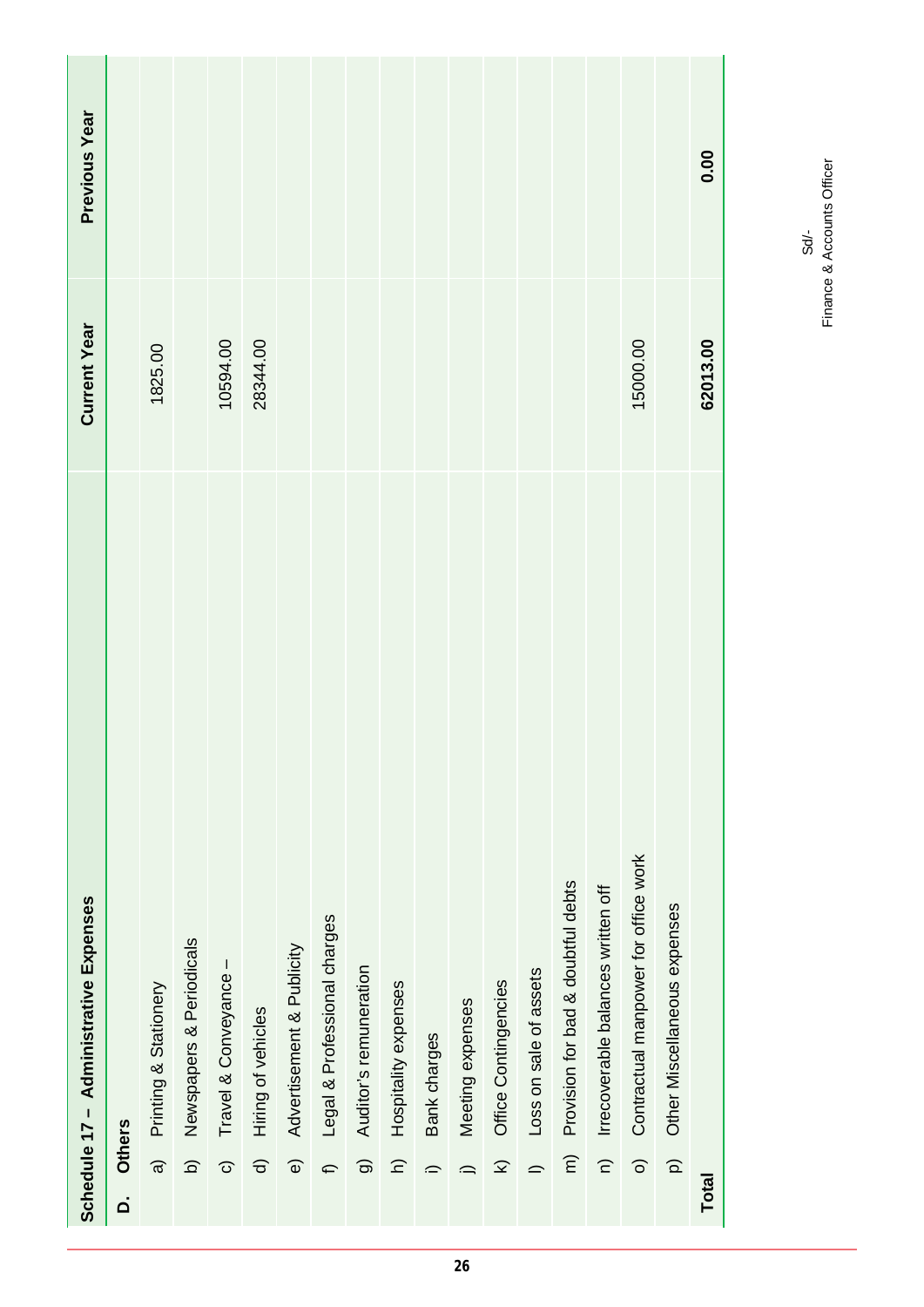(Amount Rs.) (Amount Rs.)

| Schedule 18 - Academic Expenses                     | <b>Current Year</b> | Previous Year |
|-----------------------------------------------------|---------------------|---------------|
| Classroom Expenses                                  |                     |               |
| Examination Expenses                                |                     |               |
| Stipend, Scholarship, Fellowship                    | 24000.00            |               |
| Student Welfare Expenses                            |                     |               |
| Convocation                                         |                     |               |
| to External Examiners<br>Remuneration/Honorarium/TA | 7000.00             |               |
| Remuneration to External Teachers/Guest Faculty     | 179000.00           |               |
| Library Expenses                                    |                     |               |
| Field Works & Study Tours                           |                     |               |
| Lab. Practicals/Experimental Expenses               |                     |               |
| Students Annual Sports Meet/Festival                | 5350.00             |               |
| Students Counselling Expenses                       |                     |               |
| Other Misc. Expenses                                |                     |               |
| <b>Total</b>                                        | 215350.00           | 0.00          |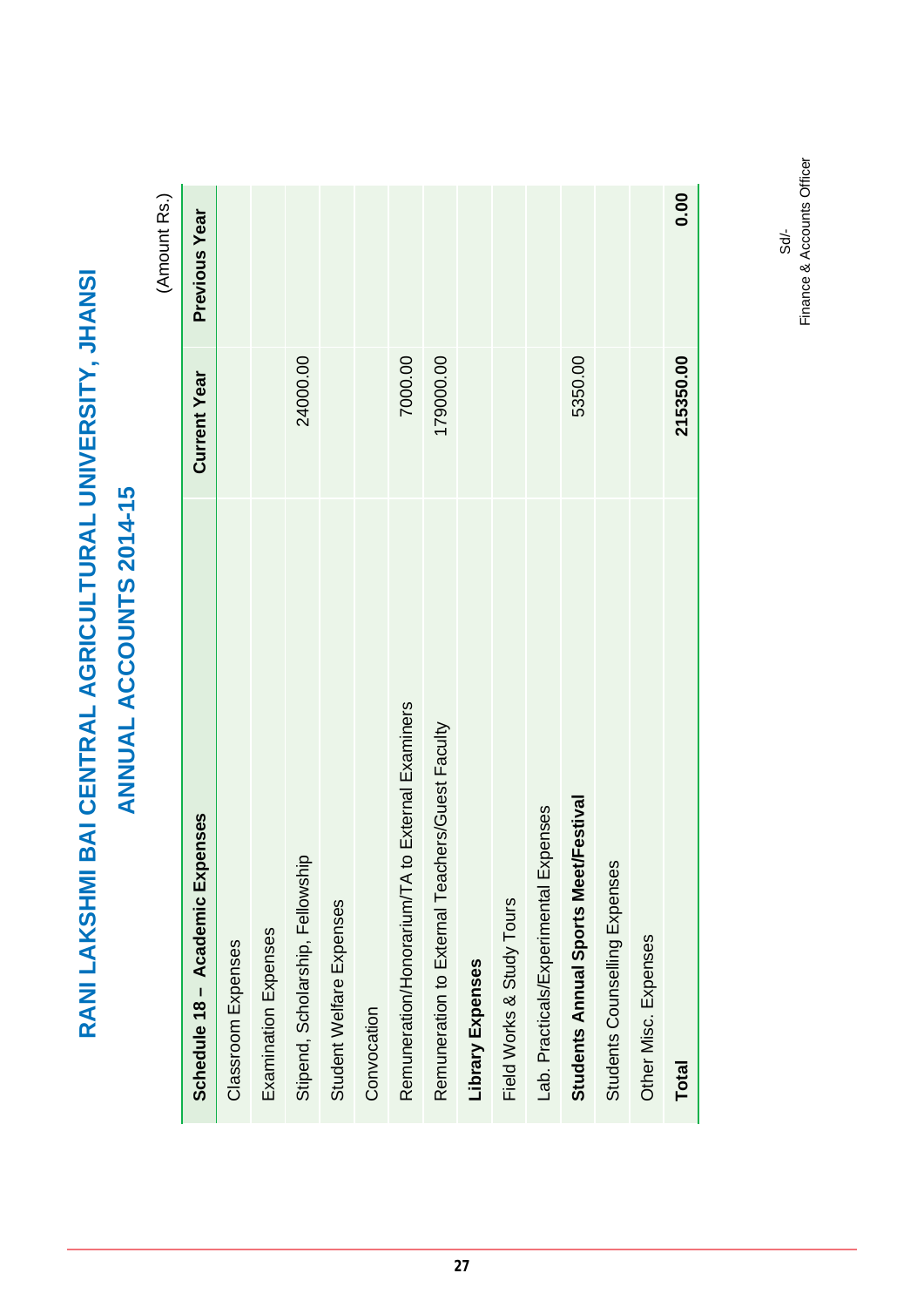# RANI LAKSHMI BAI CENTRAL AGRICULTURAL UNIVERSITY, JHANSI<br>ANNUAL ACCOUNTS 2014-15 **RANI LAKSHMI BAI CENTRAL AGRICULTURAL UNIVERSITY, JHANSI ANNUAL ACCOUNTS 2014-15**

(Amount Rs.) (Amount Rs.)

| Schedule 19 - Research Expenses         | <b>Current Year</b> | <b>Previous Year</b> |
|-----------------------------------------|---------------------|----------------------|
| Checmicals                              |                     |                      |
| Glasswares                              |                     |                      |
| Seed & Fertilizers                      |                     |                      |
| Pesticides/Fungicides/Insecticides etc. |                     |                      |
| als<br>Feeding & Upkeep of anim         |                     |                      |
| Experimental Farm/Field expenses        |                     |                      |
| Purchase of Animals for Research        |                     |                      |
| Laboratory Expenses                     |                     |                      |
| Consumable for Research                 |                     |                      |
| Laboratory Expenses                     |                     |                      |
| Expenses on Internal Research Projects  |                     |                      |
| Other Research Expenses                 |                     |                      |
| <b>Total</b>                            | 0.00                | 0.00                 |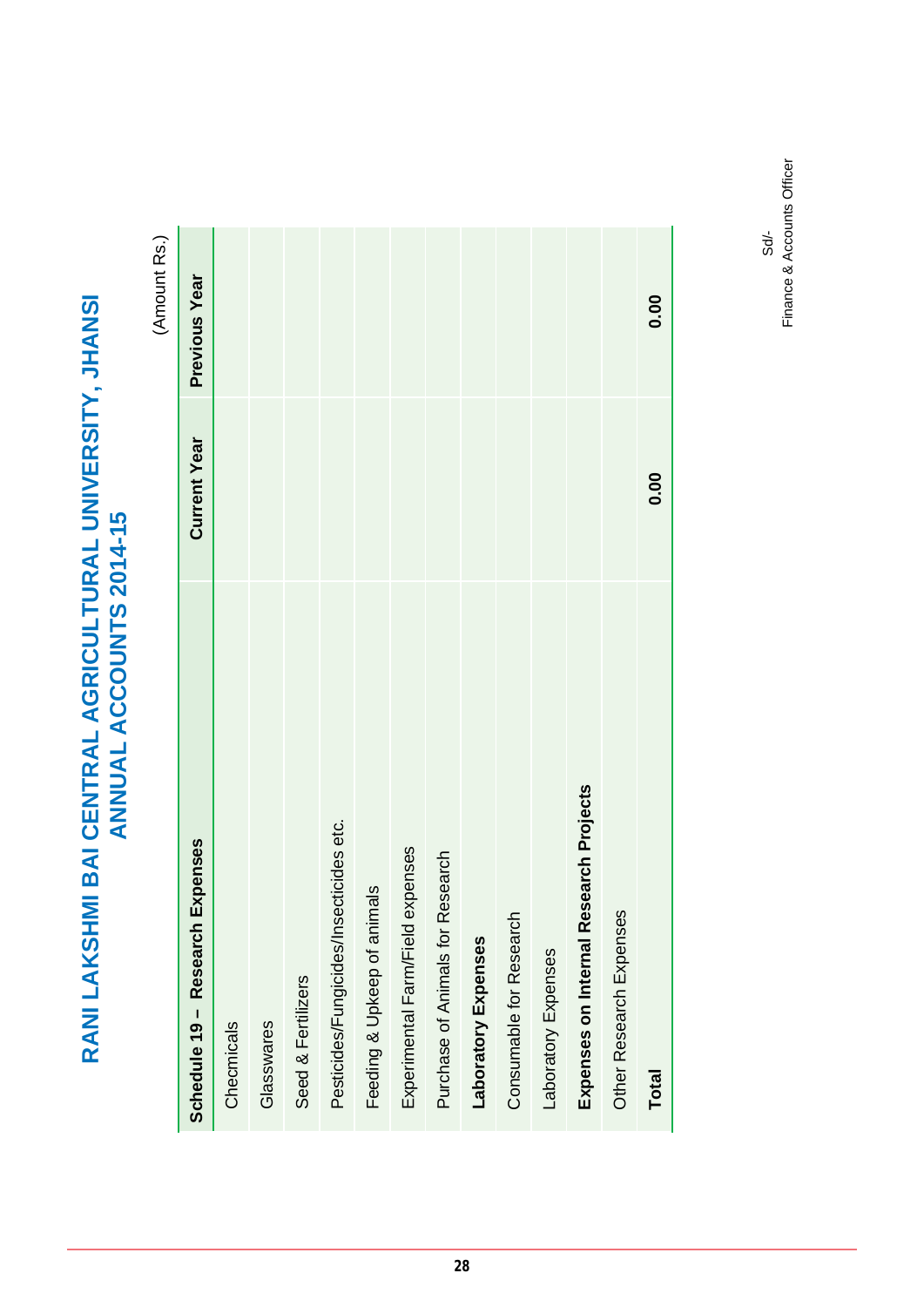(Amount Rs.) (Amount Rs.)

| ies Expenses<br>Schedule 20 - Extension Activiti   | <b>Current Year</b> | Previous Year |
|----------------------------------------------------|---------------------|---------------|
| Extension activities in Colleges                   |                     |               |
| <b>Farmers</b><br>Informal Training Programmes for |                     |               |
| ine Deptts.<br>Formal Training Programmes for Li   |                     |               |
| Vocational Training Programmes                     |                     |               |
| Agricultural Technology Information Centres        |                     |               |
| Extension/Demonstrations                           |                     |               |
| Expenses on new initiatives                        |                     |               |
| <b>Total</b>                                       | 0.00                | 0.00          |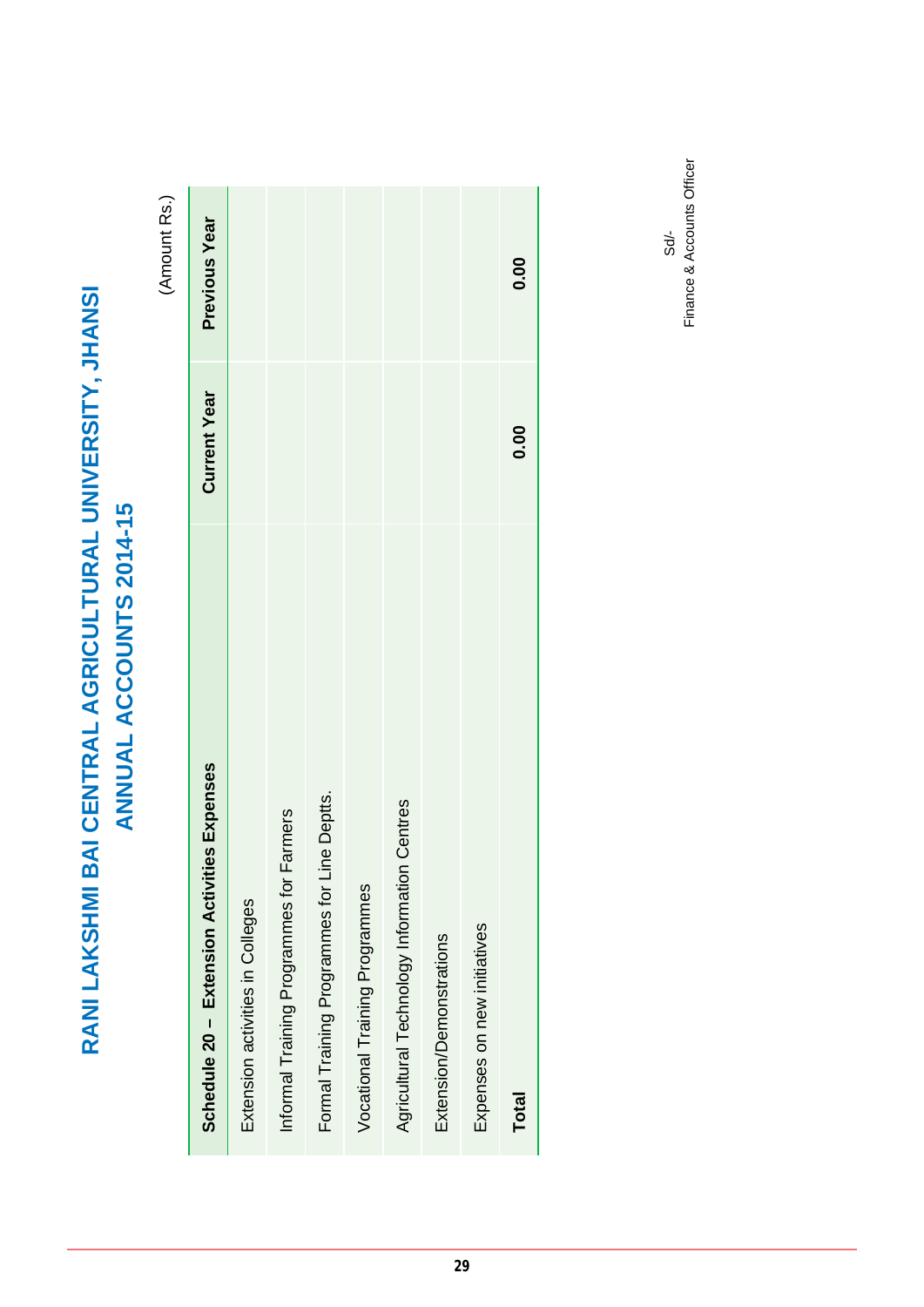| Schedule - 21 Other Expenses                       | <b>Current Year</b> | Previous Year |
|----------------------------------------------------|---------------------|---------------|
| Organizing Trainings/Workshops/Seminars/Symposium  |                     |               |
| Attending Trainings/Workshops/Seminars/Symposium   |                     |               |
| Human Resource Development                         |                     |               |
| Sports & Cultural Activities for Staff             |                     |               |
| Guest House/Hostel Expenses                        |                     |               |
| Release of Grant to State/Agril./Education Deptts. |                     |               |
| Grants & subsidies to Farmers                      |                     |               |
| Domain Regn./Website Charges                       | 4662.00             |               |
| Other expenses (specify)                           |                     |               |
| Total                                              | 4662.00             | 0.00          |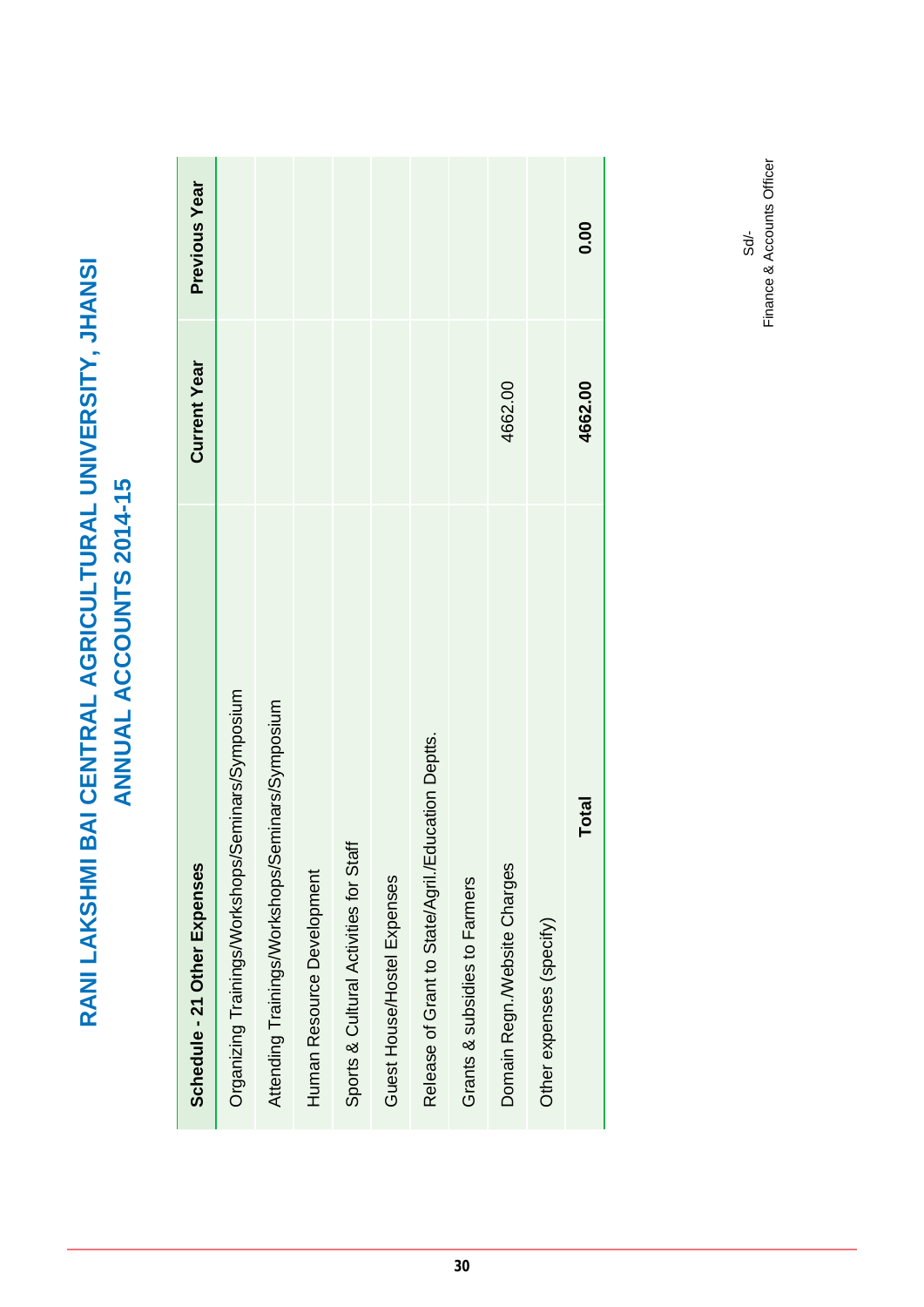# RANI LAKSHMI BAI CENTRAL AGRICULTURAL UNIVERSITY, JHANSI<br>ANNUAL ACCOUNTS 2014-15 **RANI LAKSHMI BAI CENTRAL AGRICULTURAL UNIVERSITY, JHANSI ANNUAL ACCOUNTS 2014-15**

(Amount in Rupees) *(Amount in Rupees)*

|                                           |                     | $\sum_{i=1}^{n}$ |
|-------------------------------------------|---------------------|------------------|
| Period Expenditure<br>Schedule 22 : Prior | <b>Current Year</b> | Previous Year    |
|                                           |                     |                  |
| 1. Prior Period Expenditure               | 0.00                | 0.00             |
|                                           |                     |                  |
|                                           |                     |                  |
|                                           |                     |                  |
|                                           |                     |                  |
| <b>TOTAL</b>                              | 0.00                | 0.00             |
|                                           |                     |                  |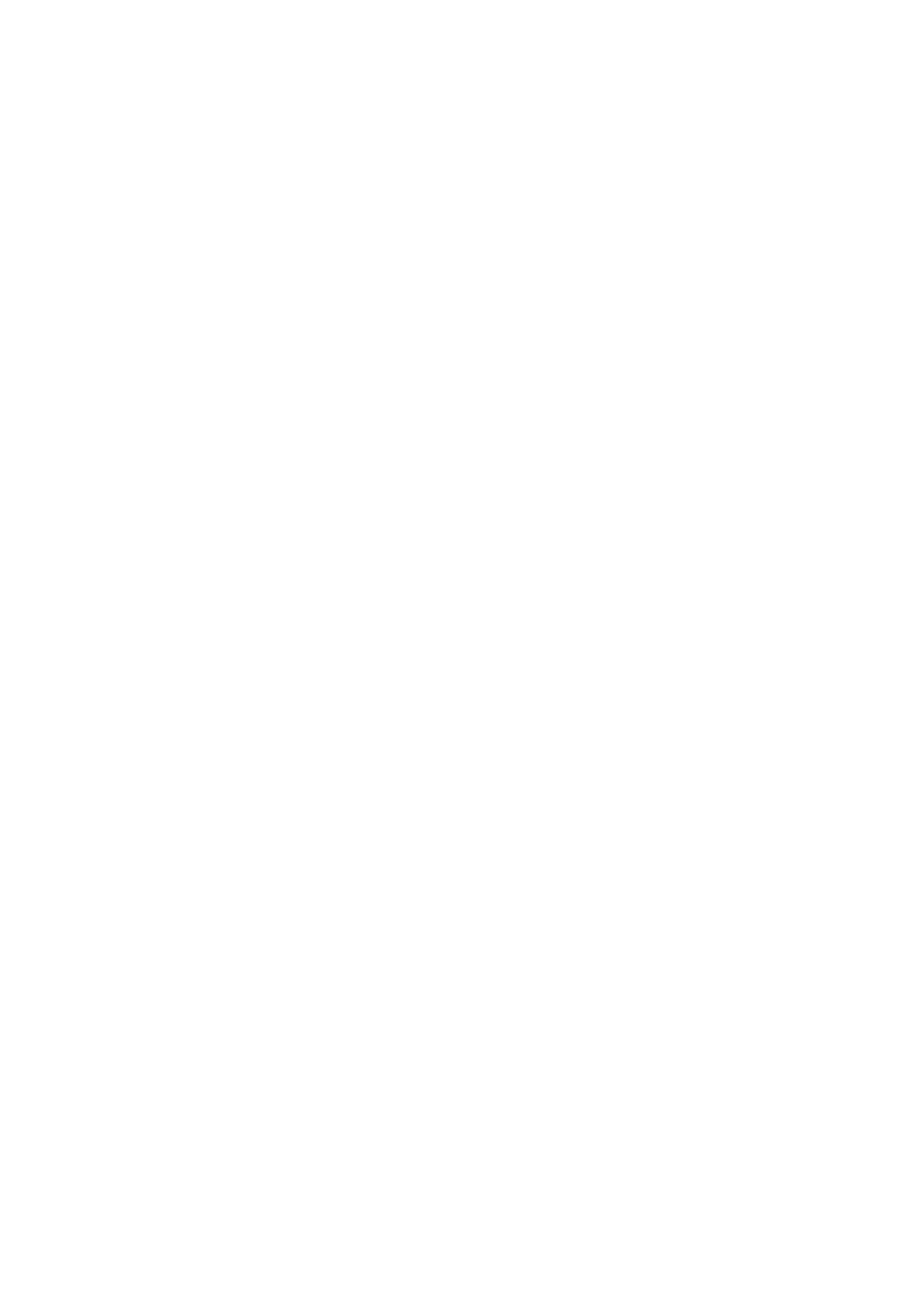### **RANI LAKSHMI BAI CENTRAL AGRICULTURAL UNIVERSITY, JHANSI (U.P.)**



### **SCHEDULES FORMING PART OF ACCOUNTS FOR THE YEAR ENDED ON 31ST MARCH, 2015**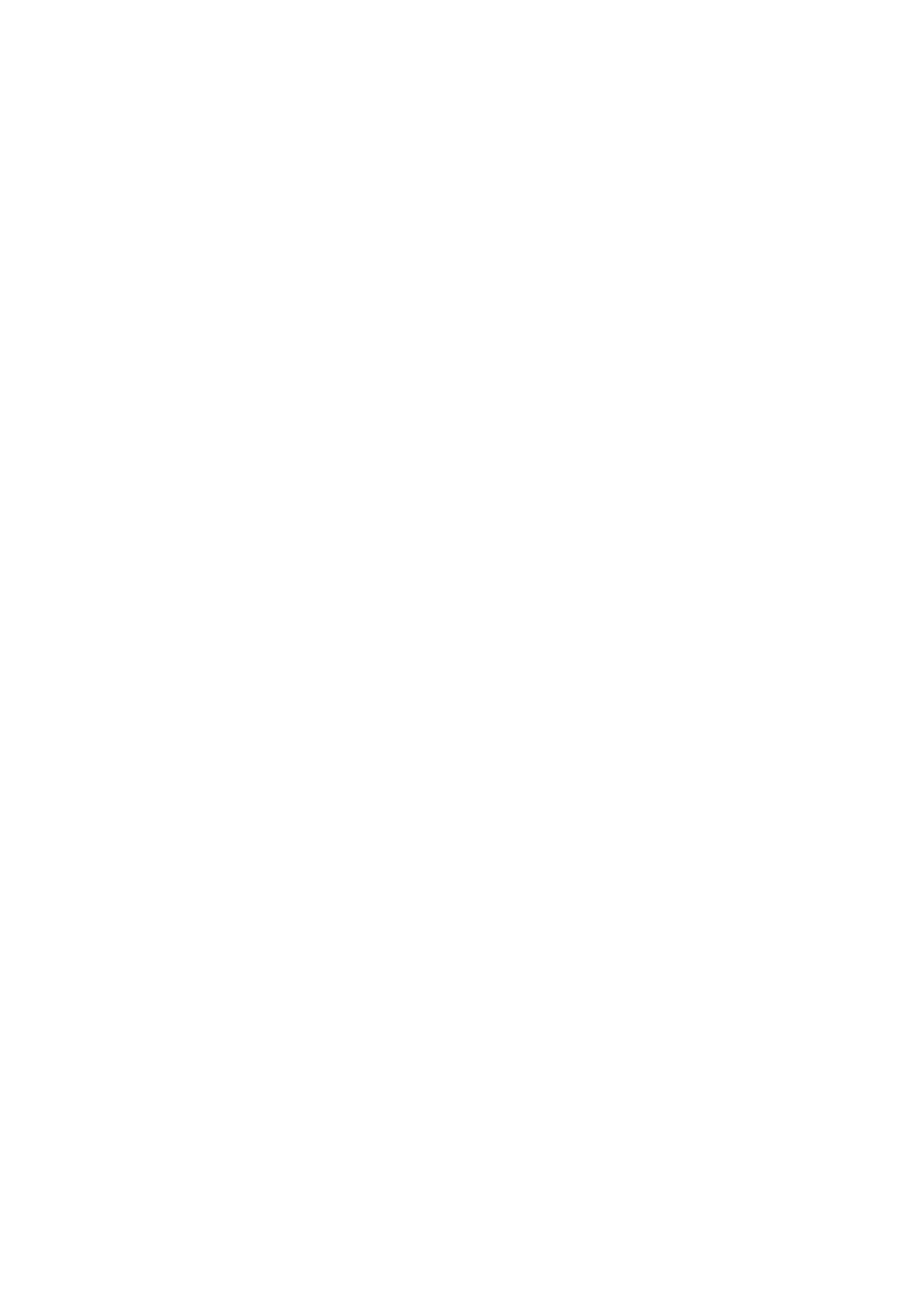### **RANI LAKSHMI BAI CENTRAL AGRICULTURAL UNIVERSITY, JHANSI (U.P.)**

### **SIGNIFICANT ACCOUNTING POLICES**

### **1. BASIS FOR PREPARATION OF ACCOUNTS**:

 The Accounts are prepared under the Historical Cost Convention unless otherwise stated and generally on the Accrual Method of Accounting.

### **2. REVENUE RECOGNITION:**

Revenues are recognized when received except interest on investments which is accounted for on accrual basis.

### **3. FIXED ASSETS AND DEPRECIATION:**

- 3.1 Fixed Assets are stated at the cost of acquisition including inward freight, duties and direct charges related to acquisition, installation and commissioning or construction or at manufacturing cost (in case of manufactured/fabricated assets).
- 3.2 Fixed Assets are valued at cost less accumulated depreciation. Depreciation on fixed assets is provided on "Straight Line Method," at the following rates:

| 1.<br>$0\%$<br>Land<br><b>Building</b><br>2%<br>2.<br>5%<br>3.<br><b>Temporary Structure</b><br>Electrical Installation and equipments (including<br>5%<br>4.<br>Transformer & Fountain)<br>Tube wells & Water Tanks<br>2%<br>5.<br>2%<br>6.<br>Roads, Boundary walls/fencing and Bridges<br>Sewerage, Drainage and Sanitary items<br>2%<br>7.<br>Horticulture Works, Field Farm Equipments & Fish Ponds<br>5%<br>8.<br>5%<br>Plant & Machinery<br>9.<br>7.5%<br><b>Studio Equipment</b><br>10.<br>8%<br>11.<br>Laboratory Apparatus & Scientific Equipments<br><b>Office Equipment</b><br>7.5%<br>12.<br><b>Audio Visual Equipment</b><br>7.5%<br>13.<br>15%<br>Canteen Equipment/Hostel Equipment<br>14.<br>7.5%<br>15.<br>Furniture, Fixtures & Fittings<br>20%<br><b>Computers &amp; Peripherals</b><br>16.<br><b>Vehicles</b><br>10%<br>17.<br>10%<br>18. Library Books & Scientific Journals<br><b>Sports Equipment</b><br>8%<br>19.<br><b>Others</b><br>10%<br>20. |  |  |
|---------------------------------------------------------------------------------------------------------------------------------------------------------------------------------------------------------------------------------------------------------------------------------------------------------------------------------------------------------------------------------------------------------------------------------------------------------------------------------------------------------------------------------------------------------------------------------------------------------------------------------------------------------------------------------------------------------------------------------------------------------------------------------------------------------------------------------------------------------------------------------------------------------------------------------------------------------------------------|--|--|
|                                                                                                                                                                                                                                                                                                                                                                                                                                                                                                                                                                                                                                                                                                                                                                                                                                                                                                                                                                           |  |  |
|                                                                                                                                                                                                                                                                                                                                                                                                                                                                                                                                                                                                                                                                                                                                                                                                                                                                                                                                                                           |  |  |
|                                                                                                                                                                                                                                                                                                                                                                                                                                                                                                                                                                                                                                                                                                                                                                                                                                                                                                                                                                           |  |  |
|                                                                                                                                                                                                                                                                                                                                                                                                                                                                                                                                                                                                                                                                                                                                                                                                                                                                                                                                                                           |  |  |
|                                                                                                                                                                                                                                                                                                                                                                                                                                                                                                                                                                                                                                                                                                                                                                                                                                                                                                                                                                           |  |  |
|                                                                                                                                                                                                                                                                                                                                                                                                                                                                                                                                                                                                                                                                                                                                                                                                                                                                                                                                                                           |  |  |
|                                                                                                                                                                                                                                                                                                                                                                                                                                                                                                                                                                                                                                                                                                                                                                                                                                                                                                                                                                           |  |  |
|                                                                                                                                                                                                                                                                                                                                                                                                                                                                                                                                                                                                                                                                                                                                                                                                                                                                                                                                                                           |  |  |
|                                                                                                                                                                                                                                                                                                                                                                                                                                                                                                                                                                                                                                                                                                                                                                                                                                                                                                                                                                           |  |  |
|                                                                                                                                                                                                                                                                                                                                                                                                                                                                                                                                                                                                                                                                                                                                                                                                                                                                                                                                                                           |  |  |
|                                                                                                                                                                                                                                                                                                                                                                                                                                                                                                                                                                                                                                                                                                                                                                                                                                                                                                                                                                           |  |  |
|                                                                                                                                                                                                                                                                                                                                                                                                                                                                                                                                                                                                                                                                                                                                                                                                                                                                                                                                                                           |  |  |
|                                                                                                                                                                                                                                                                                                                                                                                                                                                                                                                                                                                                                                                                                                                                                                                                                                                                                                                                                                           |  |  |
|                                                                                                                                                                                                                                                                                                                                                                                                                                                                                                                                                                                                                                                                                                                                                                                                                                                                                                                                                                           |  |  |
|                                                                                                                                                                                                                                                                                                                                                                                                                                                                                                                                                                                                                                                                                                                                                                                                                                                                                                                                                                           |  |  |
|                                                                                                                                                                                                                                                                                                                                                                                                                                                                                                                                                                                                                                                                                                                                                                                                                                                                                                                                                                           |  |  |
|                                                                                                                                                                                                                                                                                                                                                                                                                                                                                                                                                                                                                                                                                                                                                                                                                                                                                                                                                                           |  |  |
|                                                                                                                                                                                                                                                                                                                                                                                                                                                                                                                                                                                                                                                                                                                                                                                                                                                                                                                                                                           |  |  |
|                                                                                                                                                                                                                                                                                                                                                                                                                                                                                                                                                                                                                                                                                                                                                                                                                                                                                                                                                                           |  |  |
|                                                                                                                                                                                                                                                                                                                                                                                                                                                                                                                                                                                                                                                                                                                                                                                                                                                                                                                                                                           |  |  |

- 3.3 Depreciation is provided for the whole year on additions during the year.
- 3.4 Where an asset is fully depreciated, it will be carried at a residual value of Re. 1/- in the Balance Sheet and will not be further depreciated.
- 3.5 Assets created out of funds of sponsored projects, where the ownership of such assets vests in the university are set up by credit to Capital Fund and merged with fixed Assets of the university. Depreciation is charged at the rates applicable to the respective asset heads. Assets created out of funds of sponsored projects where the ownership is retained by the sponsors but held and used by the university are separately disclosed in the notes on accounts.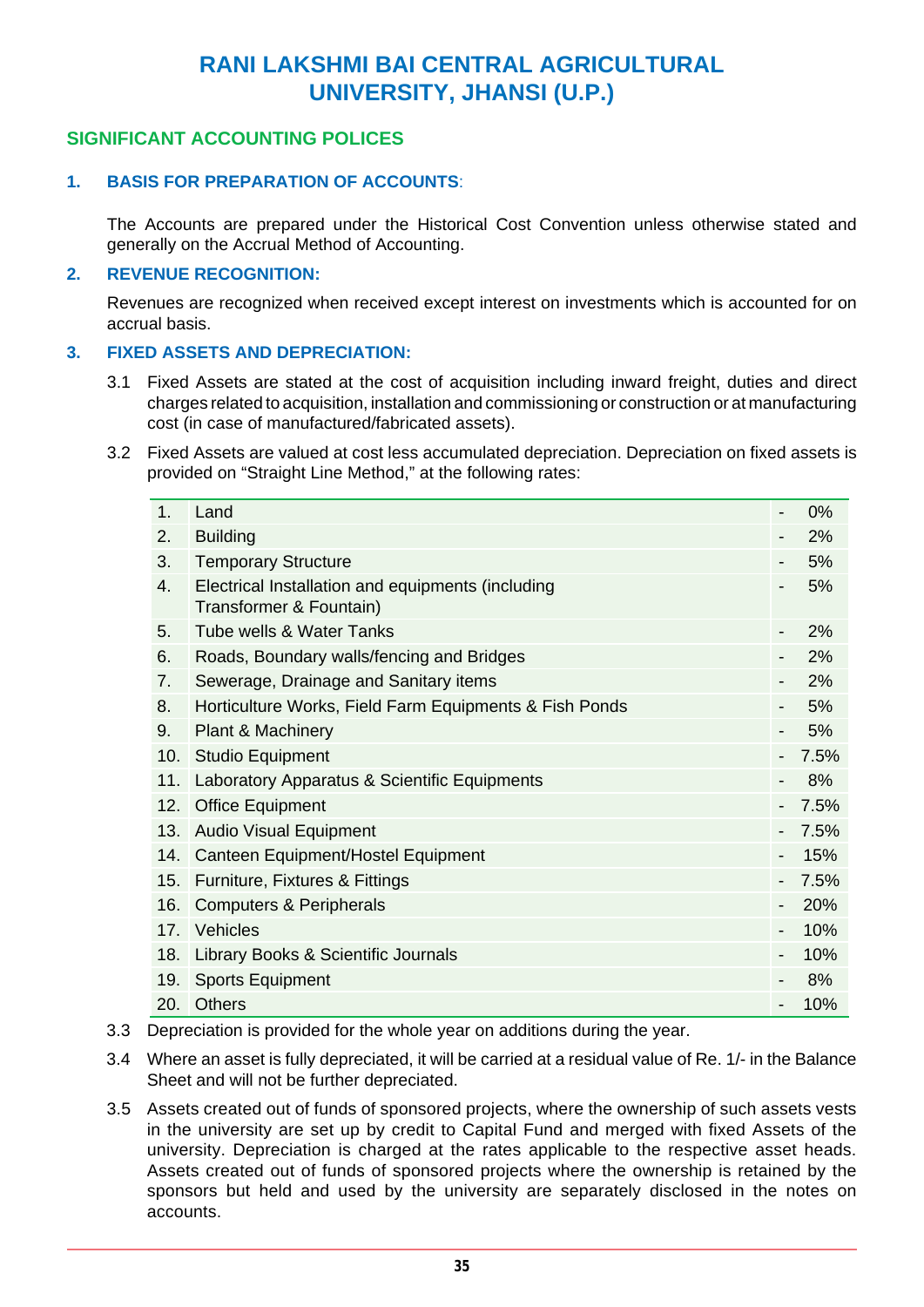### **4. STOCKS:**

- 4.1 Stocks of stores, spare parts, laboratory chemicals, glassware, consumables and other inventory items are valued at cost.
- 4.2 Animals used for experimental purposes in research are treated as expenditure on cash basis whenever they are purchased. If however, they are held in large numbers and issued for research as and when necessary, they will be classified as Inventory.

### **5. RETIREMENT BENEFITS:**

- 5.1 Provision of Retirement benefits i.e., Pension, Gratuity and Leave Encashment are provided on the basis of actuarial valuation. Capitalized Value of pension and Gratuity which will be received from previous employers of the University employees seeking absorption in the University will be credited to the respective Provision Accounts. Pension contribution received in respect of RLB Central Agricultural University employee on deputation is credited to the Provision for pension Account.
- 5.2 Other retirement benefits viz. Contribution to New Pension scheme, Medical reimbursement to the retired employees and Travel to home Town on retirement are accounted for on accrual basis (actual payment plus outstanding bills at the end of the year).

### **6***.* **INVESTMENTS:**

All investments are valued at cost.

### **7. EARMARKED / ENDOWMENT FUNDS:**

Long terms funds for the purpose of "Awards/Scholarships etc." will be earmarked by the Board as per need and will be invested in fixed deposits. The income from investments will be credited to "Awards/Scholarship Fund". The expenditure on the awards/scholarships is debited to the Fund and balance is carried forward and represented on the Assets Side by bank balance and Investment in fixed deposits.

### **8. GOVERNMENT GRANTS:**

- 8.1 Government Grants are accounted on realization basis.
- 8.2 To the extent utilized towards capital expenditure, government grants are transferred to Capital Fund.
- 8.3 Government Grants for meeting Revenue Expenditure are treated, to the extent utilized, as income of the year in which they are realized.
- 8.4 Unutilized grants are carried forward to the next year as opening balance and exhibited as a Liability.

### **9. SPONSORED PROJECTS**.

 In case of ongoing Sponsored Projects the amount received from sponsors are credited to concerned project account and corresponding debit is made to the concerned Project Fund by the amount of expenditure incurred/Advances paid from such Projects. Overhead charges recovered from project are credited to the revenue account in accordance with the decision of the University. Closing Balance as on 31st March, shown under Current Liabilities (Schedule -4) . Debit balances if any are shown under the head Current Assets, Loans & Advances as recoverable from sponsors

### **10. INCOME TAX**

The income of the University is exempt from Income Tax under Section 10(23c) of the Income Tax Act. No provision for tax is therefore made in the accounts.

Finance & Accounts Officer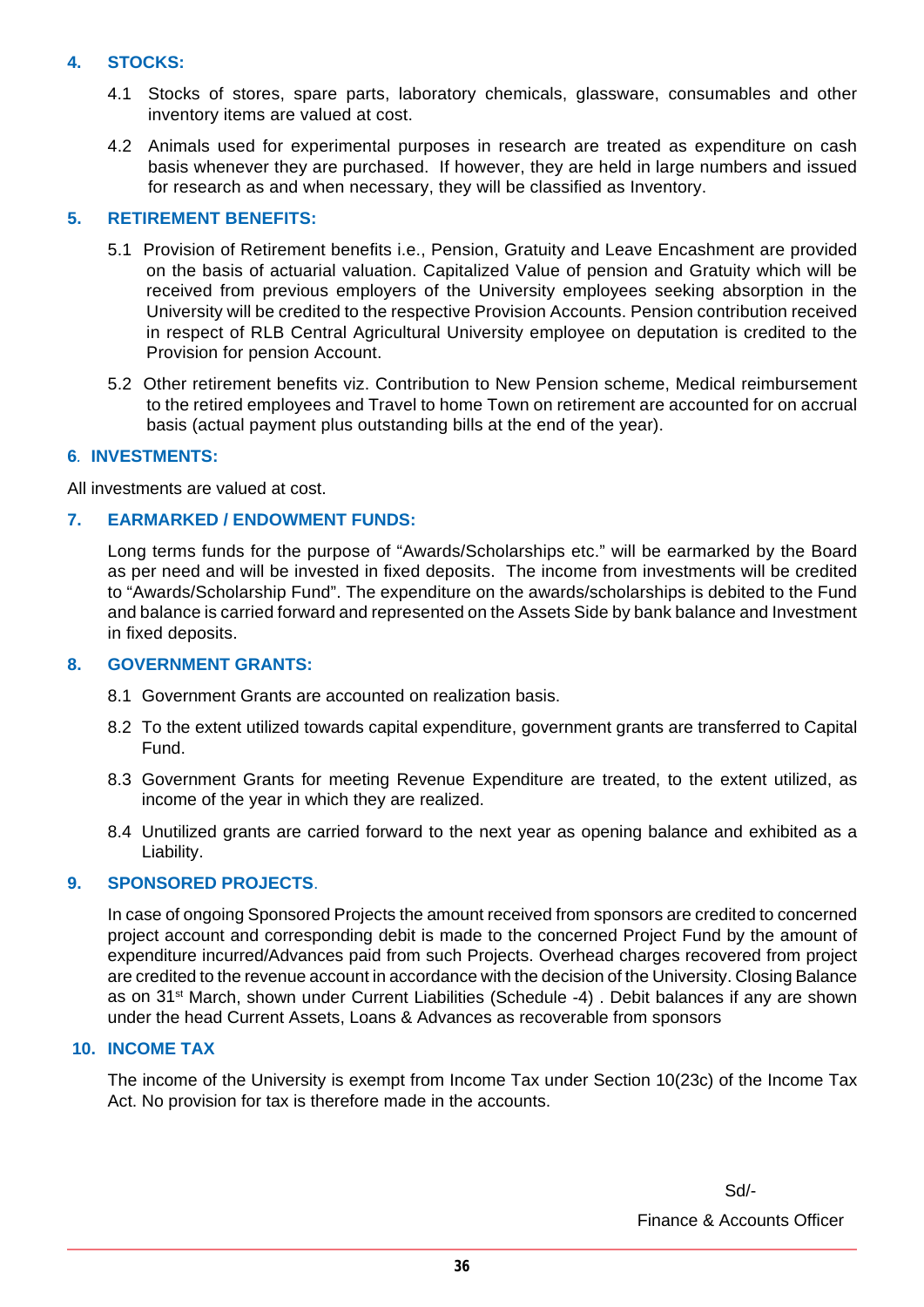|                 |                                                                                                                                                                                                              |                     | (Rupees in Lakhs)    |
|-----------------|--------------------------------------------------------------------------------------------------------------------------------------------------------------------------------------------------------------|---------------------|----------------------|
|                 | Schedule 24 : Contigent Liabilities & Notes to Accounts                                                                                                                                                      | <b>Current Year</b> | <b>Previous Year</b> |
|                 | Contingent Liabilities (Court Cases, PIL etc,)                                                                                                                                                               |                     |                      |
| $\mathsf{\sim}$ | Council<br>Letters of credit opened by the bank on behalf of the                                                                                                                                             |                     |                      |
| ო               | Estimated value of Contracts remaining to be executed on capital Account and not<br>provided for (Net of Advances)                                                                                           |                     |                      |
|                 | <b>TOTAL</b>                                                                                                                                                                                                 |                     |                      |
| Notes:          | have been rounded off to the nearest rupee.<br>Figures in the final accounts (consolidated part)                                                                                                             |                     |                      |
|                 | Schedule 1 to 23 are annexed to and form an integral part of the Balance Sheet as on 31st March, 2015 and Income & Expenditure<br>account for the year ended on that date.<br>$\overline{\mathcal{N}}$       |                     |                      |
|                 | Previous year's figures have been regrouped wherever necessary.<br>က                                                                                                                                         |                     |                      |
|                 | Assets, Loans and Advances have a value on realization in the ordinary course, equal at<br>least to the aggregate amount shown in the Balance Sheet.<br>In the opinion of the Management, the Currents<br>4. |                     |                      |

**RANI LAKSHMI BAI CENTRAL AGRICULTURAL UNIVERSITY, JHANSI**

RANI LAKSHMI BAI CENTRAL AGRICULTURAL UNIVERSITY, JHANSI

**ANNUAL ACCOUNTS 2014-15**

**ANNUAL ACCOUNTS 2014-15**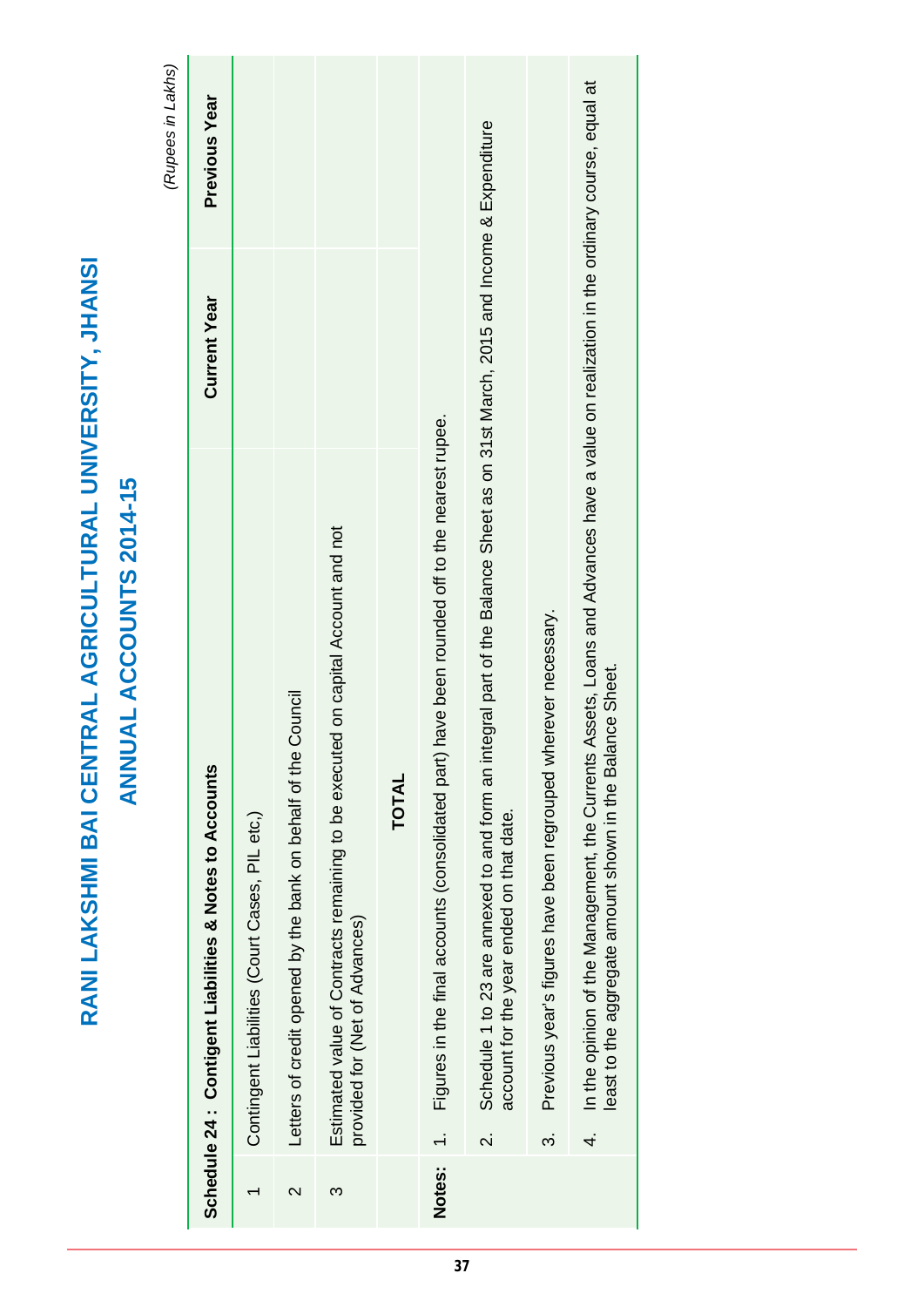### **RANI LAKSHMI BAI CENTRAL AGRICULTURAL UNIVERSITY, JHANSI ANNUAL ACCOUNTS 2014-15**

### **RECEIPTS AND PAYMENTS ACCOUNT FOR THE YEAR ENDING 31st MARCH 2015**

*(Amount in Rupees)*

|     |         | <b>Receipts</b>                                 | <b>Current</b><br>Year |     |              | <b>Payments</b>                                                    | <b>Current</b><br>Year |
|-----|---------|-------------------------------------------------|------------------------|-----|--------------|--------------------------------------------------------------------|------------------------|
| ı.  |         | <b>Opening balances:</b>                        |                        | L.  |              | <b>Expenses:</b>                                                   |                        |
|     | a)      | <b>Cash in hand</b>                             | 0                      |     |              | Establishment expenses                                             | 1363675                |
|     | b)      | <b>Bank balances</b>                            |                        |     |              | Administrative expenses                                            | 162163                 |
|     |         | in Current Accounts<br>$\overline{\phantom{a}}$ | $\mathbf{0}$           |     |              | <b>Academic Expenses</b>                                           | 215350                 |
|     |         | in Deposit Accounts<br>$\overline{\phantom{0}}$ | $\mathbf{0}$           |     |              | <b>Research Expenses</b>                                           |                        |
|     |         | in Savings Accounts<br>$\overline{a}$           |                        |     |              | <b>Extension Activities Expenses</b>                               |                        |
| н.  |         | <b>Grants Received from DARE</b>                | 10000000               | II. |              | <b>Grants Released to State/Agril/</b><br><b>Education Deptts.</b> |                        |
| Ш.  |         | <b>Donations and Contribution</b>               |                        |     |              | III. Investments and Deposits                                      |                        |
|     |         | IV. Income on Investments from                  |                        |     | a)           | Earmarked funds                                                    |                        |
|     | a)      | <b>Earmarked Funds</b>                          |                        |     | b)           | Own funds                                                          |                        |
|     | b)      | Own Funds                                       |                        |     |              | IV. Capital Expenditure                                            |                        |
| v.  |         | <b>Interest Received</b>                        |                        |     | a)           | <b>Purchase of Fixed Assets</b>                                    | 226164                 |
|     | a)      | <b>Bank Deposits</b>                            |                        |     |              | b) Capital Advances                                                | 100000                 |
|     | b)      | Loans, Advances                                 |                        |     | C)           | Work in Progress                                                   |                        |
| VI. |         | <b>Deposits and Advances</b>                    |                        |     |              | V. Repayment of un- utilized Grants/<br><b>Loans/Borrowings</b>    |                        |
|     | a)      | Security / EMD Deposit                          | 25900                  |     | a)           | <b>Current Year</b>                                                |                        |
|     | b)      | Recoveries from P- Loan & Advances              |                        |     | b)           | <b>Previous Year</b>                                               |                        |
|     | C)      | Recoveries of S. Advances                       |                        |     |              | <b>VI. Deposits and Advances</b>                                   |                        |
|     | d)      | Loans & Borrowing                               |                        |     | a)           | Security / EMD Deposit                                             |                        |
|     | e)      | <b>General Provident Fund</b>                   | 45000                  |     | b)           | Payments of P- Loan & Advances                                     |                        |
|     | f)      | NPS (Employee contribution)                     |                        |     |              | c) Payments of S. Advances                                         |                        |
|     | g)      | U -Remittances-I                                | 293659                 |     | $\mathsf{d}$ | Loans & Borrowing                                                  |                        |
|     | h)      | <b>Consultancy/Contract Research</b>            |                        |     | e)           | <b>General Provident Fund</b>                                      |                        |
|     | i)      | <b>Revolving Fund</b>                           |                        |     | f)           | NPS (Employee contribution)                                        |                        |
|     | j)      | Maturity of Investments                         |                        |     | g)           | U -Remittances-I                                                   | 293659                 |
|     | k)      | <b>Endowment Fund</b>                           |                        |     | h)           | Consultancy/Contract Research                                      |                        |
|     | $\vert$ | <b>Earmarked Fund</b>                           |                        |     | i)           | Revolving funds                                                    |                        |
|     | m)      | <b>Externally Funded Schemes Receipts</b>       |                        |     |              | j) Investments                                                     |                        |
|     |         | VII. Other Income                               |                        |     | $\mathsf{k}$ | <b>Endowment Fund</b>                                              |                        |
|     | a.      | Income from Sales / Services                    |                        |     | I)           | <b>Earmarked Fund</b>                                              |                        |
|     | b.      | Academic activities                             | 56320                  |     |              | m) External Funded Schemes Payments                                |                        |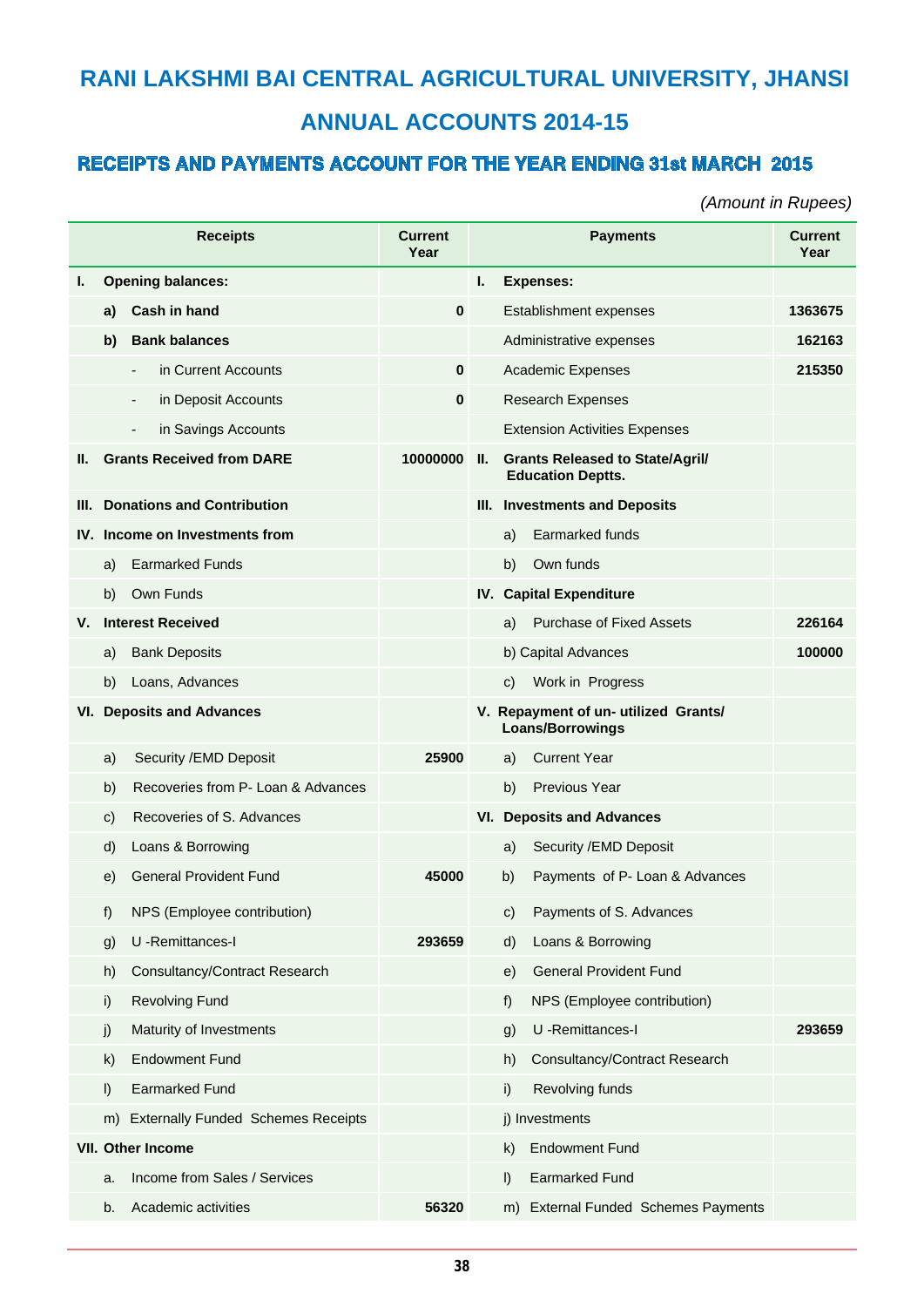### **RECEIPTS AND PAYMENTS ACCOUNT FOR THE YEAR ENDING 31st MARCH 2015**

*(Amount in Rupees)*

|                                   | <b>Receipts</b>                                | <b>Current</b><br>Year | <b>Payments</b>                                 | <b>Current</b><br>Year |
|-----------------------------------|------------------------------------------------|------------------------|-------------------------------------------------|------------------------|
| C.                                | Income from Royalty, Publications etc.         |                        | <b>VII. Other payments</b>                      | 4662                   |
| d.                                | <b>Prior Period Income</b>                     |                        | VIII. Misc. payments:                           |                        |
| f.                                | Unspent balance of grants of previous<br>years |                        | Prior Period Expenditure from Govt. Grant       |                        |
| g.                                | Other Income                                   |                        | IX. Closing Balances                            |                        |
| <b>VIII. Loans and Borrowings</b> |                                                |                        | a) Cash in hand                                 | 15000                  |
|                                   |                                                |                        | <b>Bank Balances</b><br>b)                      |                        |
|                                   |                                                |                        | in current Accounts<br>$\overline{\phantom{a}}$ | 8040206                |
|                                   |                                                |                        | in Deposit Accounts<br>٠                        |                        |
|                                   |                                                |                        | in Savings Account<br>$\overline{\phantom{a}}$  | $\bf{0}$               |
|                                   |                                                |                        | In transit<br>C)                                | 0                      |
|                                   | <b>Total</b>                                   | 10420879               | <b>Total</b>                                    | 10420879               |

 **Sd/-**

 **Finance & Accounts Officer**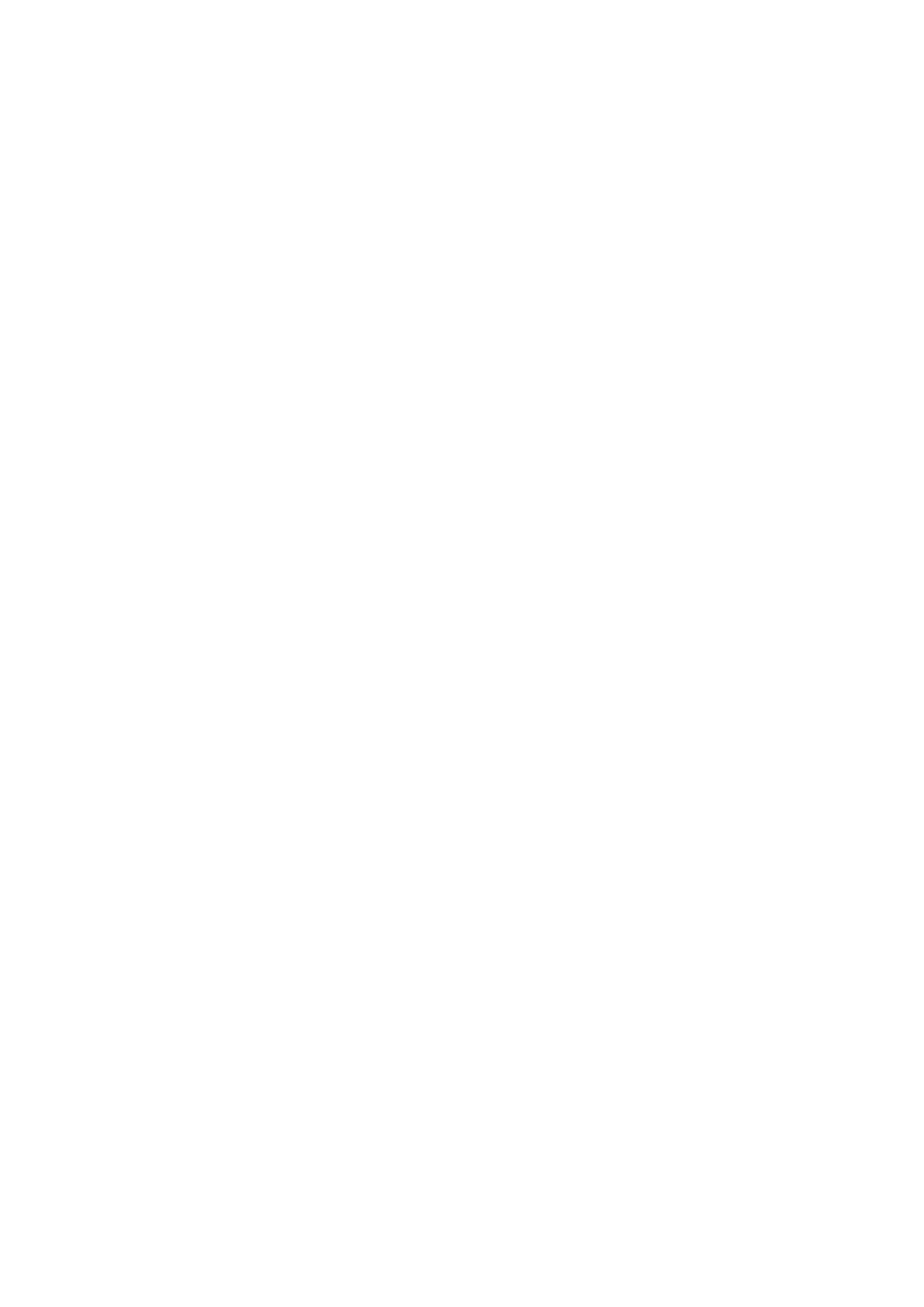### **RANI LAKSHMI BAI CENTRAL AGRICULTURAL UNIVERSITY, JHANSI**



**AUDIT REPORT ON THE ACCOUNTS OF THE UNIVERSITY FOR THE YEAR 2014-15**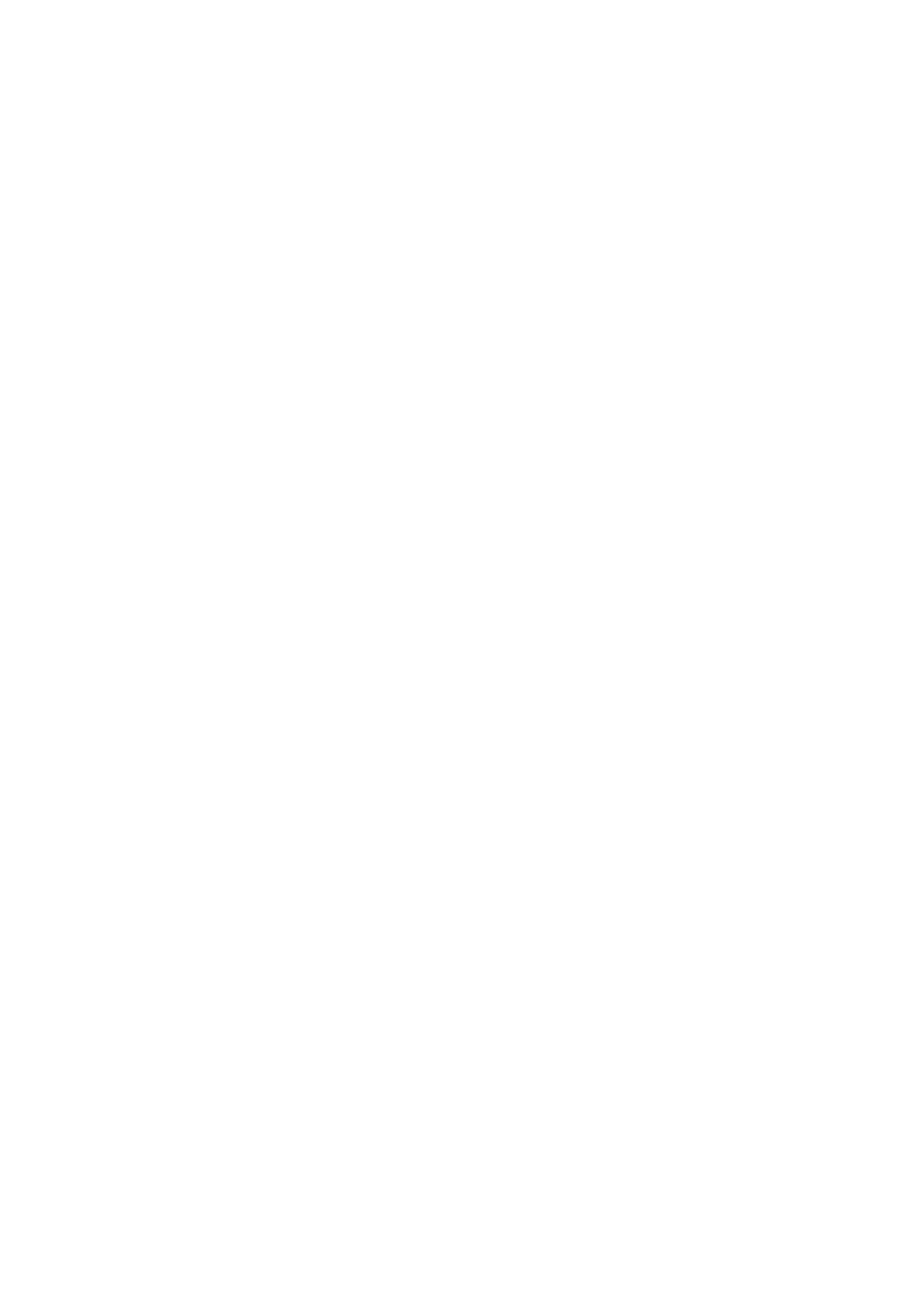### **Office of Principal Director, Audit (Central) Lucknow Branch Office-Allahabad, 15-A, Dyanand Marg, Satyanistha Bhawan, Allahabad, Uttar Pradesh**

### **Audit Report of Rani Lakshmi Bai Central Agricultural University Based on Account Records from 03/2014 to 02/2016**

### **Part- One**

### **A. General**

**1) Introduction:** The Account Records of Central Agricultural University, Jhansi from 03/2014 to 02/2016 were audited by Audit Team of Mr. Ram Kishore, Audit Officer, Mr. L.K. Srivastava, Asstt. Audit officer and Mr. Sunil Kumar, Senior Auditor from office of the Principal Director, Audit (Central), Lucknow Branch office Allahabad from dated 09.03.2016 to 16.03.2016.

**2)** Following authorized officer of Central Agricultural University, Jhansi worked during the period shown against the name:

| <b>Designation</b> | <b>Name of Officer</b> | <b>Period</b>        |
|--------------------|------------------------|----------------------|
| Vice Chancellor    | Dr. Arvind Kumar       | 09.05.2014 till date |

**3)** Internal audit of the unit till the end of -------Financial year was done by the Internal Auditors.

**B.** (1) Present position of year-wise pending audit paras of previous Audit reports.

| S. No. | Report No.         | Part- $2(A)$ | Part- $2(B)$ |
|--------|--------------------|--------------|--------------|
| . .    | <b>First Audit</b> |              |              |

(2) Details of pendit audit paras of previous Audit Reports

| S. No. | Year of Audit Report      | Para No. | <b>Brief Description</b> | Indirected |
|--------|---------------------------|----------|--------------------------|------------|
|        | <b>First Audit Report</b> |          |                          |            |

**C.** Continuous irregularities : NIL

**D.** Record not- produced : -

### **General**

Except for the comments included in the Inspection Report, the state of Accounts during the year 03/2015 to 02/2016 was found to be normal.

### **Report**

This report has been prepared based on the information made available by the office of Rani Lakshmi Bai Central Agricultural University, Jhansi. The office of Principal Director (Central), Lucknow Branch Office Allahabad will not be responsible for providing any incorrect information or for suppressing any information by the Unit.

Sd/-

Senior Audit Officer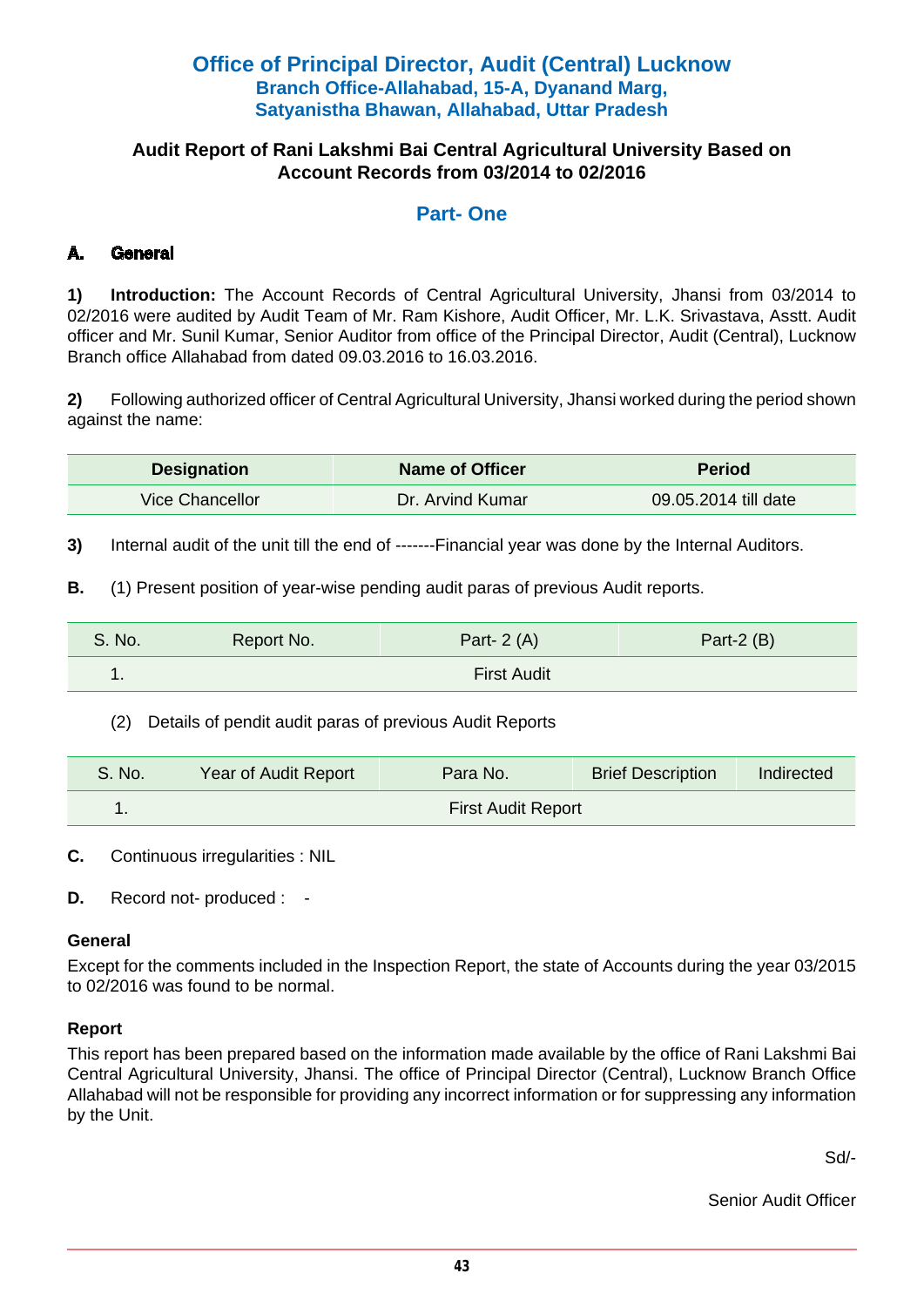| <b>S. No.</b> | <b>Audit Observation</b>                                                                                                                                                                                                                                                                                                                                                                                                                                                                                                                                                                                                                                                                                                                                                                             | <b>Comments of the University</b>                                                                                                                                                                                                                                                                                                                                                                                                                                                                                                                                                                                                                                                                                                                                                                                                                                                                                                                                                                                           |
|---------------|------------------------------------------------------------------------------------------------------------------------------------------------------------------------------------------------------------------------------------------------------------------------------------------------------------------------------------------------------------------------------------------------------------------------------------------------------------------------------------------------------------------------------------------------------------------------------------------------------------------------------------------------------------------------------------------------------------------------------------------------------------------------------------------------------|-----------------------------------------------------------------------------------------------------------------------------------------------------------------------------------------------------------------------------------------------------------------------------------------------------------------------------------------------------------------------------------------------------------------------------------------------------------------------------------------------------------------------------------------------------------------------------------------------------------------------------------------------------------------------------------------------------------------------------------------------------------------------------------------------------------------------------------------------------------------------------------------------------------------------------------------------------------------------------------------------------------------------------|
| 1.            | Department of Agricultural<br>Research<br>Ministry of Agriculture,<br>& Education,<br>Government of India released an amount of<br>$\degree$ 1,00,00,000.00 under Plan head vide letter<br>No. 5-19-1214-CAU dated 21.10.2014.<br>The inspection of records revealed that<br>79,27,906.00 could not be used till the end<br>of Financial year 2014-15 and remained<br>unused and blocked. Again, $\degree$ 4,20,72,014.00<br>was released to the University on 16.05.2016,<br>however, $64,54,606.00$ only were spent<br>by 08.03.2016 during the Financial year<br>2015-16; that is to say that ` 356,17,408.00<br>remained unutilized and blocked.                                                                                                                                                 | A budget of ` 2.0 crore (` 50 lakh under<br>"Grants in Salaries", ` 50 lakh "Grants<br>in General" and ` 1.00 crore "Grants in<br>Capital") was sanctioned during 2014-<br>15, out of which first installment of 1.00<br>crore was released. The Vice Chancellor<br>of the University was appointed in May,<br>2014, however, no other post was filled up.<br>Therefore, no financial transaction could<br>be made by Feb., 15 and even the salary<br>of Vice Chancellor could not be paid. The<br>Vice Chancellor made efforts to constitute<br>the Board of Management and Finance<br>Committee of the University and to initiate<br>B.Sc. (Hons.) Agriculture programme and<br>establishing University office. After issue<br>of orders by the ICAR in October, 2014 to                                                                                                                                                                                                                                                  |
|               | When asked regarding the above, the unit<br>appraised that the expenditure is being made<br>as per need and action on the proposal related<br>to Capital expenditure are under process.<br>The answer of the unit is not tenable because<br>79,27,806.00 could not be utilized out of<br>One crore during the year 2014-15, again<br>4,20,72,014.00 were sanctioned after<br>adjusting the unused funds of Financial<br>year 2014-15 but an expenditures of<br>64,54,606.00 only could be made almost<br>by the end of Financial year 2015-16 and<br>356,176,408.00 remained unused and no<br>payment was pending with the Unit.<br>Therefore, 79.28 lakh till the end of Financial<br>year 2014-15 and ` 356.17 lakh till the end<br>of Financial year 2015-16 remained unused<br>and unproductive. | Mr. J.L. Sharma, Administrative officer,<br>CAFRI, Jhansi to look after additional duty of<br>the administrative work of the University and<br>in December 2014 to Mr. Mahesh Kumar<br>Mulani, Finance & Accounts Officer, IGFRI,<br>Jhansi to look after the additional duty of<br>Finance related work of the University, these<br>officers started to look after necessary office<br>work. These officers could be authorized to<br>operate University Account in March 2015<br>and thereafter, the payment of salary of<br>salary of the Vice Chancellor for the period<br>from May, 2014 to February, 2015 and other<br>general bills could be made. Therefore, the<br>Budget could not be utilized appropriately in<br>the beginning due to non-availability of staff<br>and for want of completion of establishment<br>related works and no demand of funds for<br>release of balance amount of allocated<br>budget was made and unspent grant of<br>79,27,906.00 was carried forward to the<br>next financial year. |
|               | Therefore, the episode of blockage of<br>79.28 lakh during 2014-15 and ` 356.17<br>lakh during 2015-16 is being brought to the<br>notice.                                                                                                                                                                                                                                                                                                                                                                                                                                                                                                                                                                                                                                                            | 10.00 crore was allocated during the<br>Financial year 2015-16. Rs. 5.00 crore was<br>released as first installment after adjusting<br>79.28 lakh towards unspent balance of<br>the year 2014-15 and releasing balance<br>4.2072 crore only. This is to appraise that<br>it is natural to have a saving under the head<br>"Salary" due to non-recruitment of posts,<br>except of Vice Chancellor. As per provisions<br>budget allocated under this head cannot be                                                                                                                                                                                                                                                                                                                                                                                                                                                                                                                                                           |

used elsewhere. The Finance Committee and Board of Management of the University,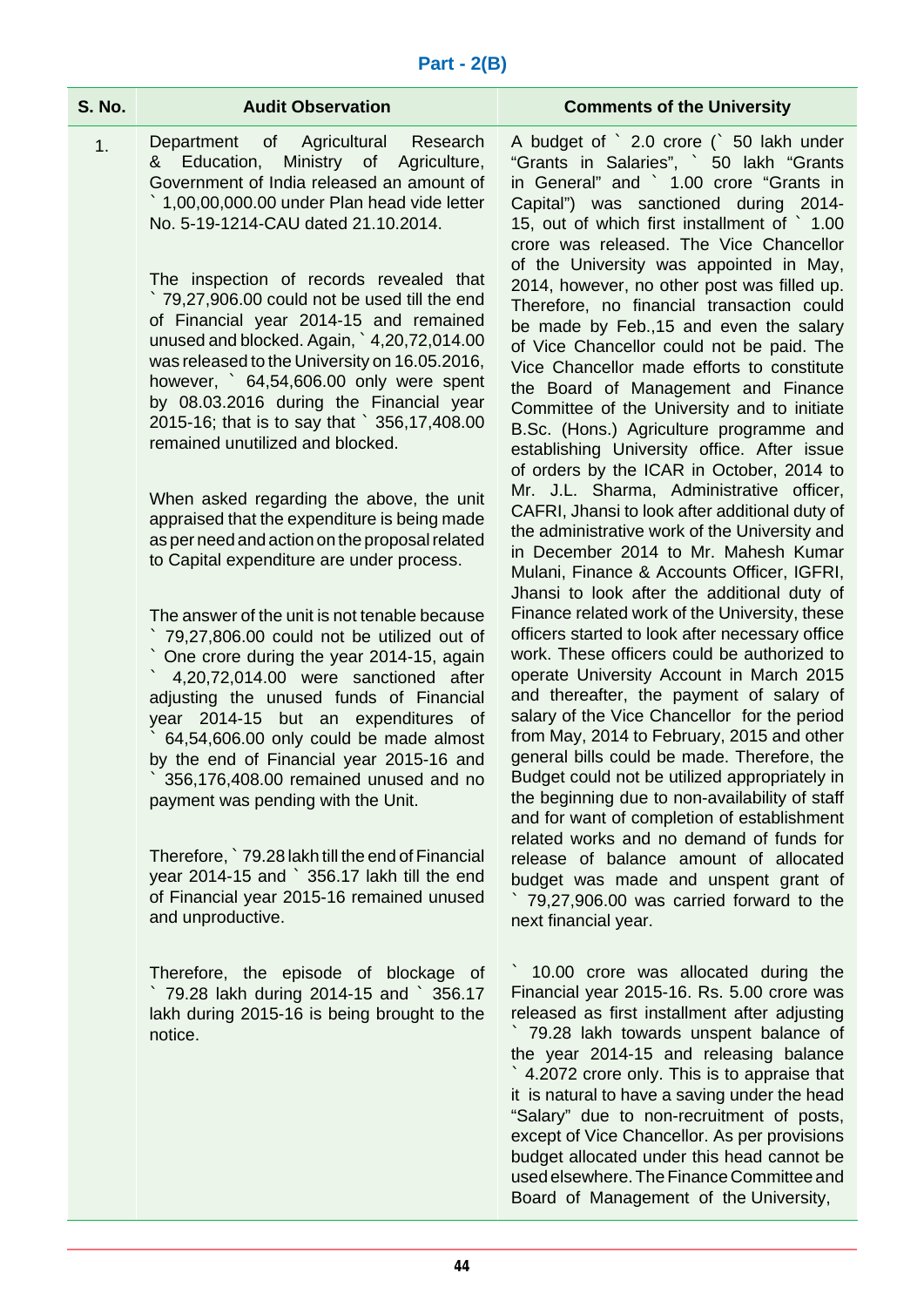in the meetings organized on 10.11.15 and 10.2.16 respectively, identified NBCC to undertake construction work, recommended creation of necessary posts and approved proposals for capital expenditure. On the day of audit dated 08.03.2016, the Capital expenditure proposals like construction of pre-fabricated structures and Administrative Building, 35 KVA Electricity connections, purchase of tractor, computers, photocopier machine and furniture etc were under process. NBCC was requested to submit preliminary estimates for construction of pre-fabricated structures and administrative Building and other supply order were also issued. After the execution of supply orders and the receipt of preliminary estimates from NBCC for construction work, post their vetting and agreement etc., the following payments were made under Capital head till 19<sup>th</sup> March, 2016:

| S.<br>No.      | Details of expenditure<br>under Capital                                                                  | Payment<br>(Rs.) |
|----------------|----------------------------------------------------------------------------------------------------------|------------------|
| 1 <sub>1</sub> | Advance to NBCC for<br>construction of pre-<br>fabricated structures &<br><b>Administrative Building</b> | 315,00,000/-     |
| 2.             | <b>Supply of Computers</b>                                                                               | 1,07,942/        |
| 3.             | Supply of Photocopier<br>Machine                                                                         | 1,20,330/-       |
| 4.             | 35 KVA transformer &<br><b>Electricity connection</b><br>service                                         | 5,83,829/-       |
| 5.             | Supply of furniture                                                                                      | 1,375,822/-      |
| 6.             | Supply of tractor                                                                                        | 5,32,231/        |

It is clear that allotted budget was utilized after completion of requisite formalities. It is also to appraise that the Administrative officer and Finance and Accounts officer are looking after full time work of their respective Institutions. They are discharging their additional responsibilities by working for additional hours beyond office timings and on holidays. The budgeted amount an was kept in a fixed deposit with Bank and an interest of ` 9,77,633 was earned for the University.

In view of the circumstances explained and justification given above, it is requested that the audit para may kindly be settled/dropped.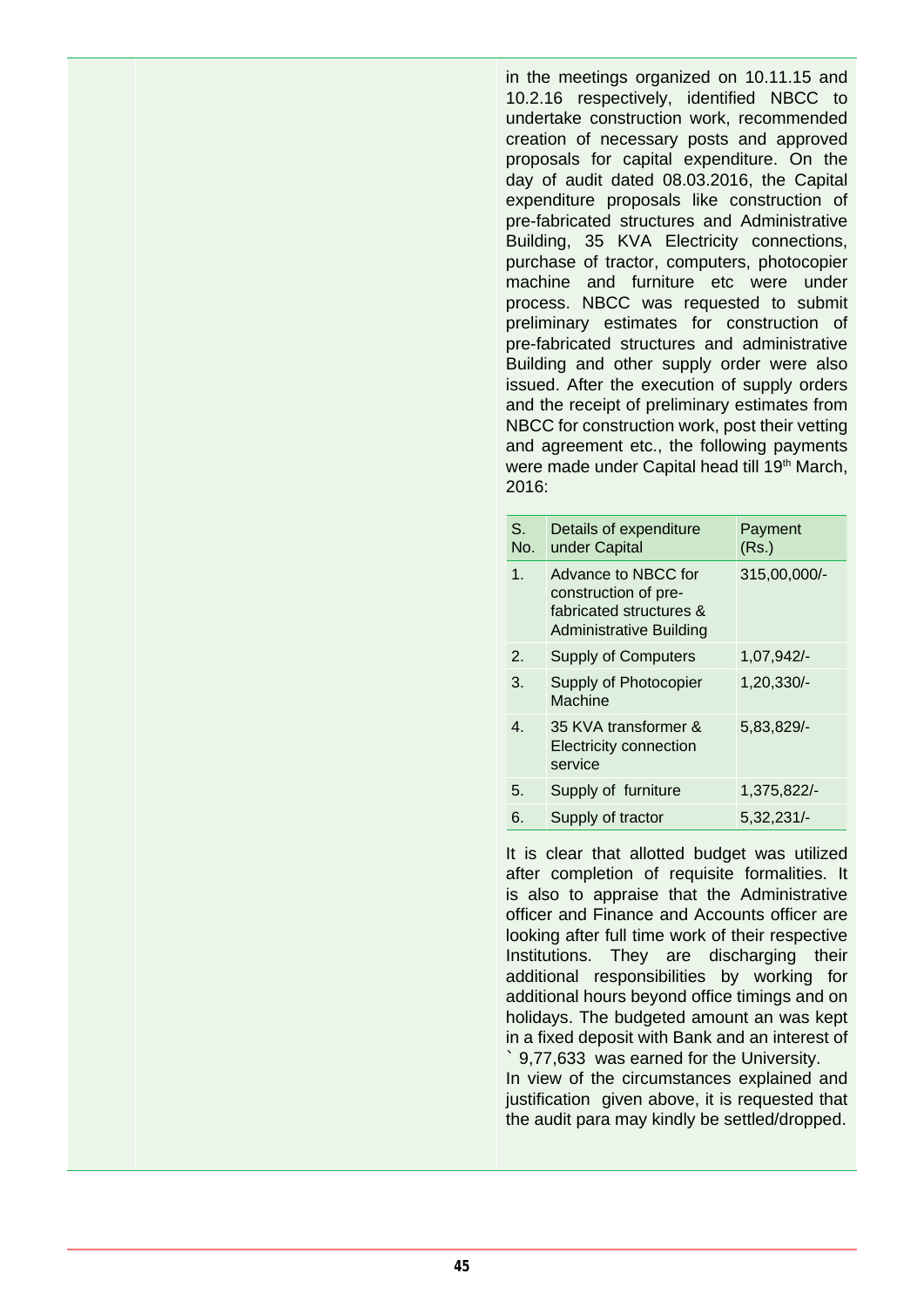**Effect of Audit para on Annual Accounts 2014-15:**

There is no effect or change in the figures of Annual Accounts 2014-15.

**Current Status of para of Audit Report:**

Senior Audit Officer/ A.B. (Section), Office of the Principal Director, Audit (Central) Lucknow, Branch Office Allahabad vide letter No. A.B.( Section)/AIR no. 194/2014-16/ 431 dated 14.07.2016 has conveyed that the para-1 of part 2(B) of the said audit report is repealed.